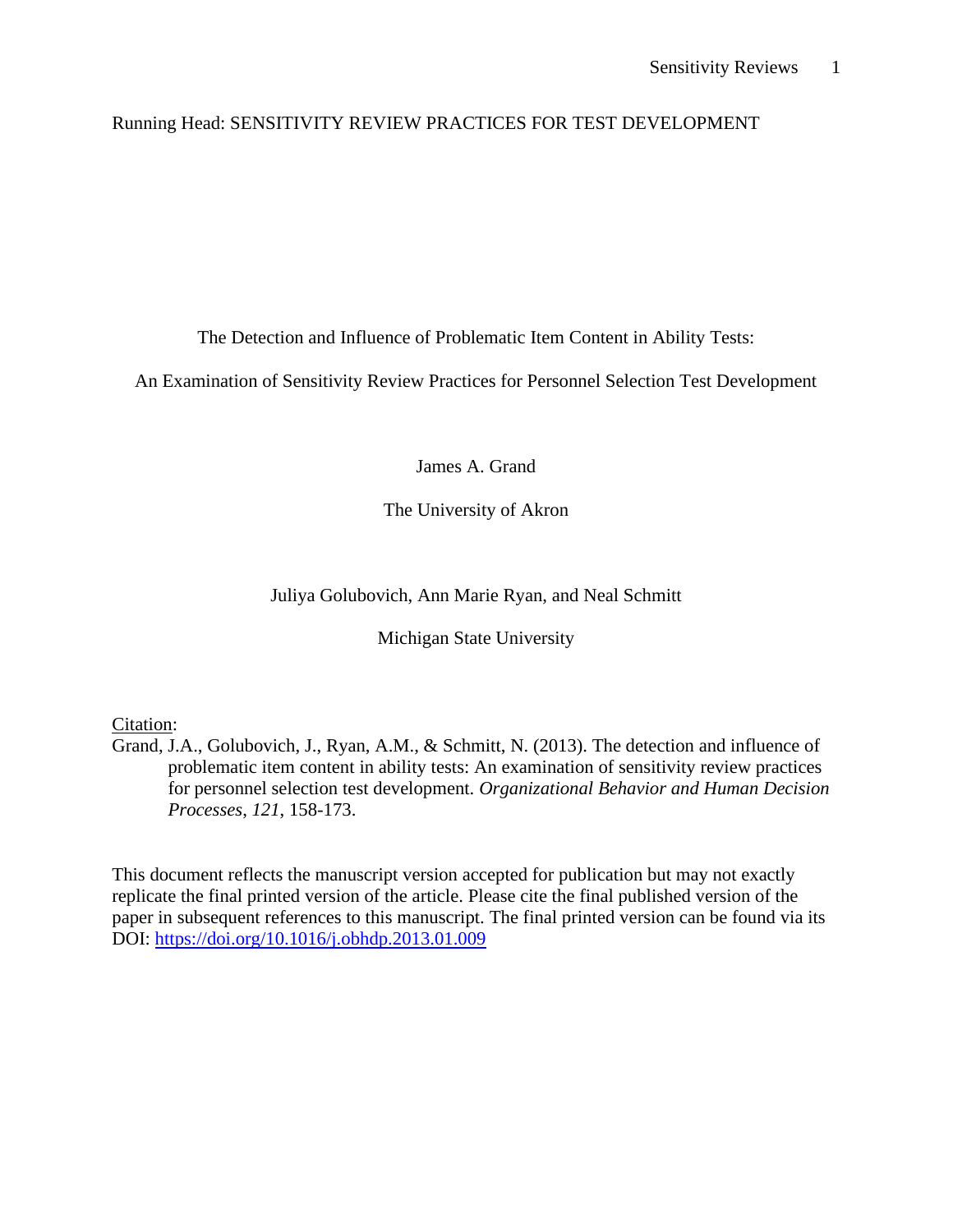#### **Abstract**

In organizational and educational practices, sensitivity reviews are commonly advocated techniques for reducing test bias and enhancing fairness. In the present paper, results from two studies are reported which investigate how effective individuals are at detecting problematic test content and the influence such content has on important testing outcomes. In Study 1, signal detection analyses are used to examine the role of individual differences in the identification of insensitive test items, while Study 2 investigates the extent to which insensitivity differentially influences item performance and reactions. Results revealed small but significant differences in the overall accuracy and response tendencies of student test reviewers on the basis of demographics and key individual differences variables. Contrary to predictions however, problematic items did not exhibit differential item functioning across sex nor did their presence engender negative test taker reactions. Implications and suggestions for future research and sensitivity review practices are discussed.

Keywords: sensitivity review, fairness review, test review, signal detection analysis, test bias, test development, differential item functioning, selection, assessment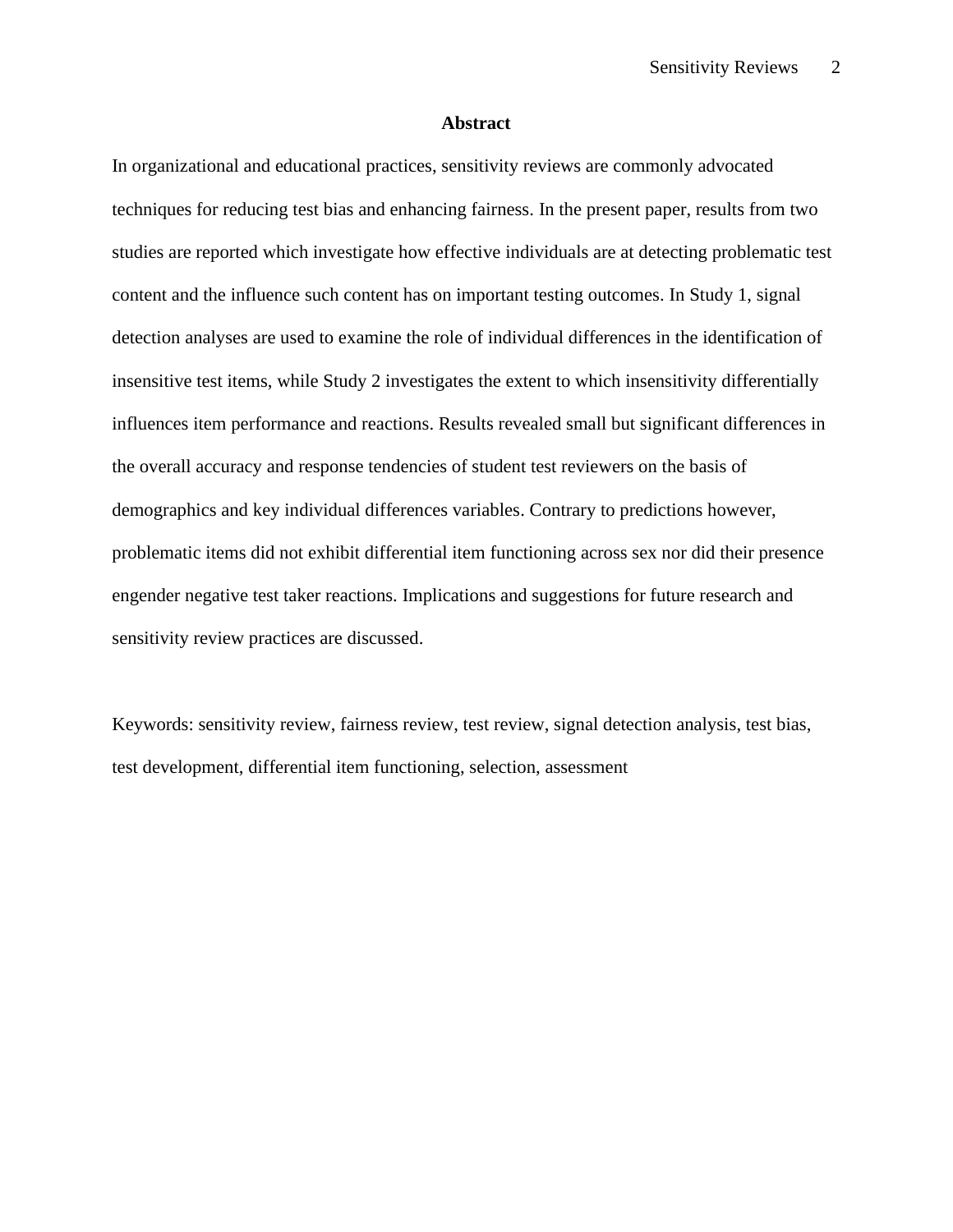Fairness in testing has been a prominent concern of selection specialists for several decades. While organizational psychologists have given considerable research attention to the general topic of adverse impact and test discrimination (cf., Sackett, Schmitt, Ellingson & Kabin, 2001), Ployhart and Holtz (2008) note that evidence for the effectiveness of many methods of improving the fairness of evaluative measures is anecdotal and lacking in rigorous empirical examinations. This paper examines one such fairness evaluation technique—the *sensitivity review*, also referred to as a bias review or fairness review (ETS, 2009; Ramsey, 1993). The primary purpose of a sensitivity review is to remove test content that might prevent or distract test takers from responding in ways that allow for correct inferences about their standing on the measured construct (Zieky, 2006). Some test developers may also commission sensitivity reviews in the belief that they improve an evaluative assessment's psychometric quality or in efforts to proactively improve an evaluation's legal defensibility (McPhail, 2010). Regardless of their intended benefit, sensitivity reviews are primarily conducted to ensure that the test: 1) reflects the cultural background of both majority and minority test takers; 2) is devoid of content considered sexist, racist, offensive, or inappropriate; and 3) has an item format that is accessible to and non-discriminatory towards subgroups of test-takers (ETS, 2002).

Recruited reviewers commonly evaluate the degree to which test items conform to sensitivity guidelines established by the test developer and, if an item does not appear to meet these standards, recommend its exclusion or revision (Johnstone, Thompson, Bottsford-Miller, & Thurlow, 2008; Reckase, 1996). More generally then, sensitivity reviews reflect an evaluative process in which individuals make judgments about the extent to which a stimulus material meets and/or exceeds some subjectively determined criteria that qualifies an item as problematic. For example, sensitivity guidelines often indicate that items with women portrayed in only sex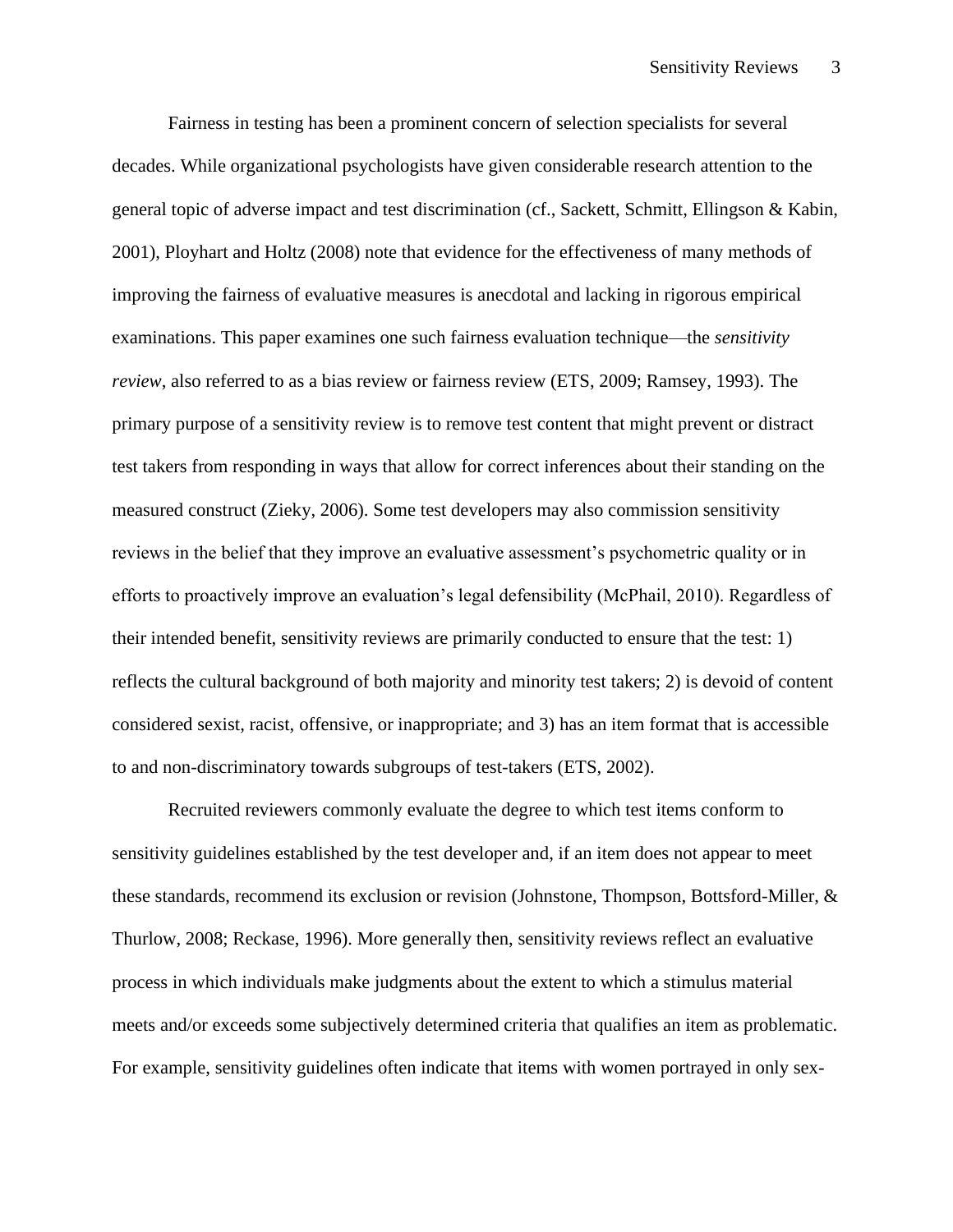typed roles, terminology that could be differentially familiar across groups (e.g., sports references), insensitive labels (e.g., crippled) and non-inclusive language (e.g., mankind), or graphics that lack diversity or contain stereotypic depictions qualify as problematic. Sensitivity reviewers evaluate a large set of items and provide their subjective judgment on whether any of them possess such problematic content or could otherwise be perceived by test takers as unfair.

While a number of resources elaborate upon guidelines for categorizing problematic content, relatively little attention has been given to the nature and outcomes of either reviewers' or test takers' evaluation of and experience with problematic items. Such information, however, could have important implications for many practical questions surrounding the sensitivity review process, such as who should serve as reviewers, how successful reviews are at removing problematic items, and how problematic content impacts test-taker performance and reactions (Ployhart & Holtz, 2008). Typical of the advice available to sensitivity reviewers, the *Standards for Educational and Psychological Testing* (AERA, APA, NCME, 1999) simply state that "the test review process should include empirical analyses and, when appropriate, the use of expert judges to review items and response formats" (Standard 3.6). Similarly, the *International Guidelines for Test Use* (International Testing Commission, 2000) indicate that "competent test users will make all reasonable efforts to ensure that the tests are unbiased and appropriate for the various groups that will be tested" (p.12), but provide no further direction for determining how to undertake such efforts or when a test has achieved an unbiased/appropriate state.

As exemplified by the backlash one major testing agency received for including a question about reality television on their examination instrument (which test takers perceived as culturally and experientially unfair, Steinberg, 2011), the subjective experience of problematic item content by test reviewers and respondents represents a consequential domain. We present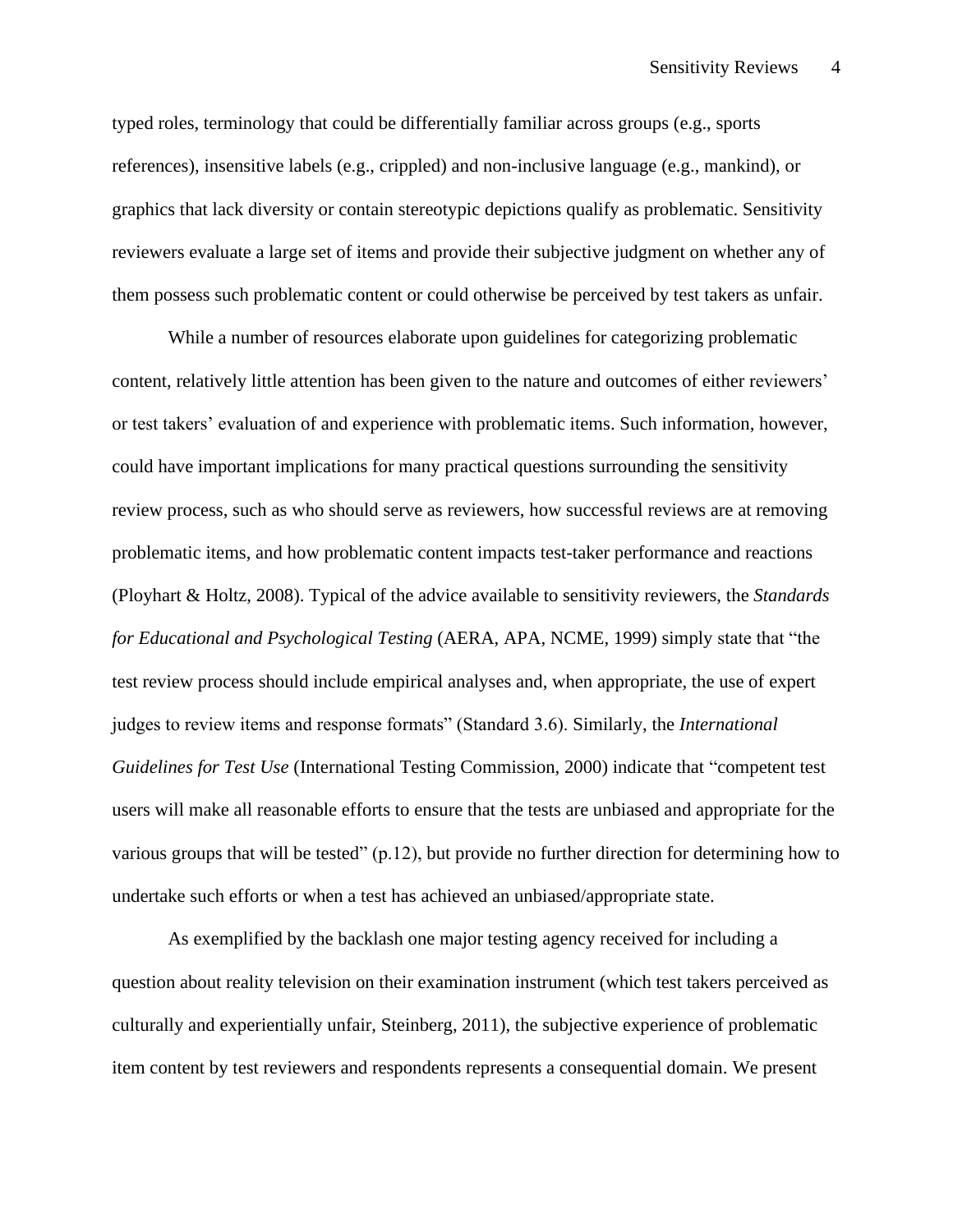two studies that explore the evaluative nature of the sensitivity review process. In Study 1, signal detection analyses are used to examine the influence of individual difference characteristics on reviewers' accuracy and ability to identify problematic item content. Study 2 directs attention towards test takers and investigates the extent to which the presence of problematic item content adversely influences test performance and reactions.

## **STUDY 1**

Despite the regularity with which sensitivity reviews are conducted, relatively little empirical work has examined the evaluative cognitive processes that sensitivity reviewers engage in or the extent to which individual differences might influence the quality of their judgments (Engelhard, Hansche, & Rutledge, 1990). To this end, we posit that signal detection theory (SDT) represents a conceptually plausible framework for characterizing this judgment process. SDT is a perception and decision-making model applicable to phenomenon that require individuals to identify the presence of a target characteristic, stimulus, or event (Green & Swets, 1966; Swets, 1973). The model has proven useful in capturing the performance and behavior of individuals across a variety of domains, such as recognition memory (e.g., learned versus new items, Yonelinas & Parks, 2007), jury decision-making (guilty versus innocent defendants, Kerr, 1993), clinical assessment/diagnosis (unwell versus healthy patients, McFall & Treat, 1999), weather forecasting (patterns predictive of bad versus good weather, Mason, 1982), performance appraisal ratings (effective versus non-effective job performance, Lord, 1985), and personnel selection (desirable versus undesirable applicants, Knight & Frederickson, 1982). The primary decision procedure underlying SDT holds that when determining whether a stimulus "signal" is present, individuals combine relevant information about the event into an impression representing the strength of evidence about the presence or absence of that signal. The individual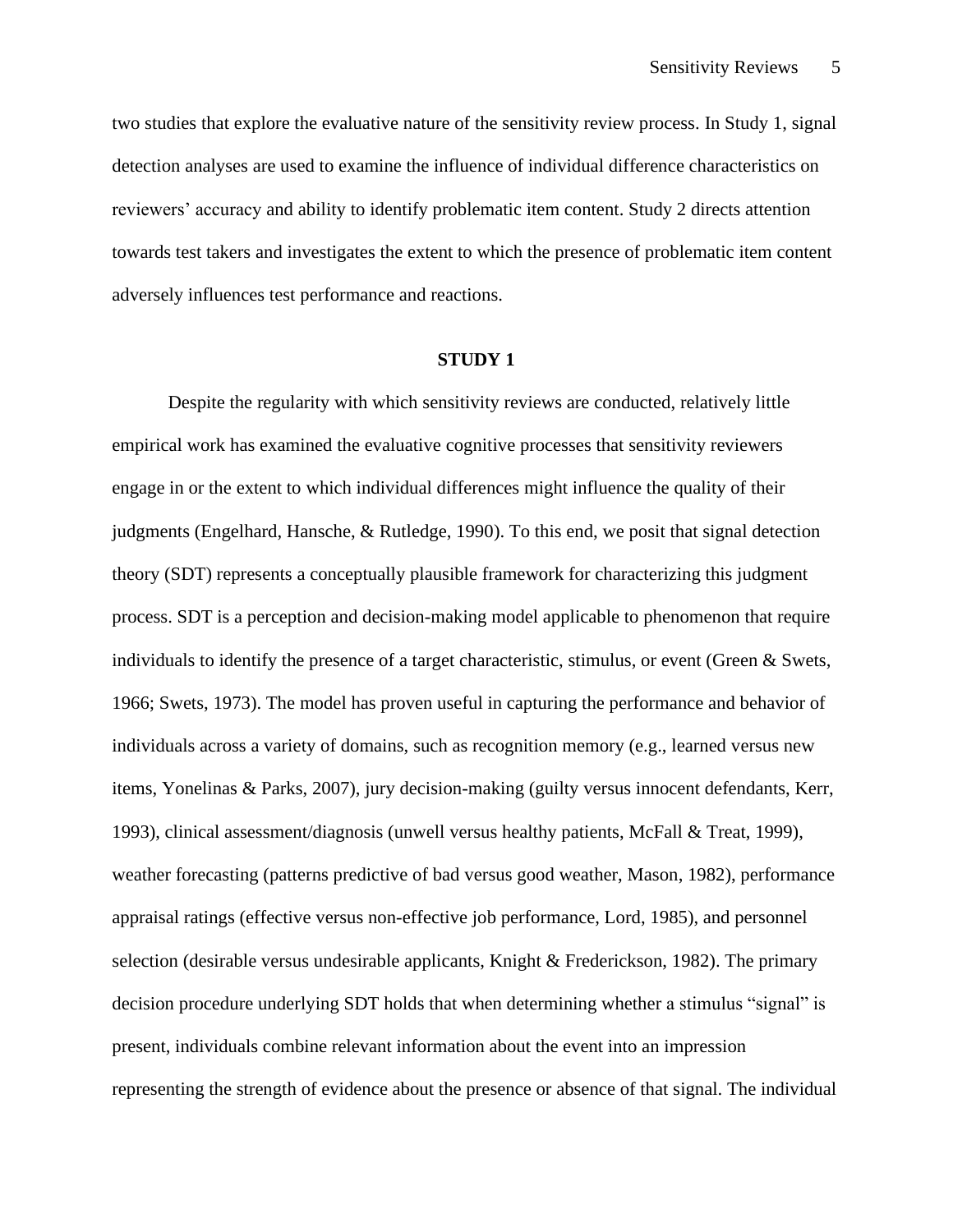then compares the magnitude of this impression against an internally derived decision criterion. If the perceived evidence exceeds the threshold, the person declares that the target characteristic is present; if it does not exceed this threshold, he or she declares that the target characteristic is absent (cf., Green & Swets, 1966; Harvey, 1992; Macmillan & Creelman, 1991).

In experiments examining SDT, each participant's hit rate (proportion of trials a signal is judged present when it is present) and false alarm rate (proportion of trials a signal is judged present when it is absent) are recorded. These results are used to construct person-specific probability distributions that characterize the likelihood of that individual's ability to distinguish signals from noise. Based on this data, two indicators of the judgment process can be extracted (Swets, 1986): *response tendency* (an individual's overall inclination towards perceiving a signal on any trial) and *accuracy* (an individual's ability to distinguish true signals from true noise).

In the context of the sensitivity review, individuals are asked to read a given item, review it for problematic content, and reach a judgment regarding its appropriateness for inclusion on a test. When examining an item, the reviewer forms an impression of the extent to which it possesses potentially insensitive content and compares this impression against a self-determined threshold reflecting the strength of evidence needed to judge an item problematic. Consequently, problematic item content represents a "signal" stimulus that reviewers try to distinguish from non-problematic content (e.g., Harvey, 1992). SDT thus provides a conceptually reasonable and defensible representation of reviewers' cognitive evaluations during the sensitivity review process. Of further value, the theory provides indices that can be used to assess the accuracy and relative tendencies of individuals, which themselves may be uniquely influenced by various predictors. Below, we posit a number of individual difference variables that may influence the judgment process and, therefore, the quality of a sensitivity reviewer's item evaluations.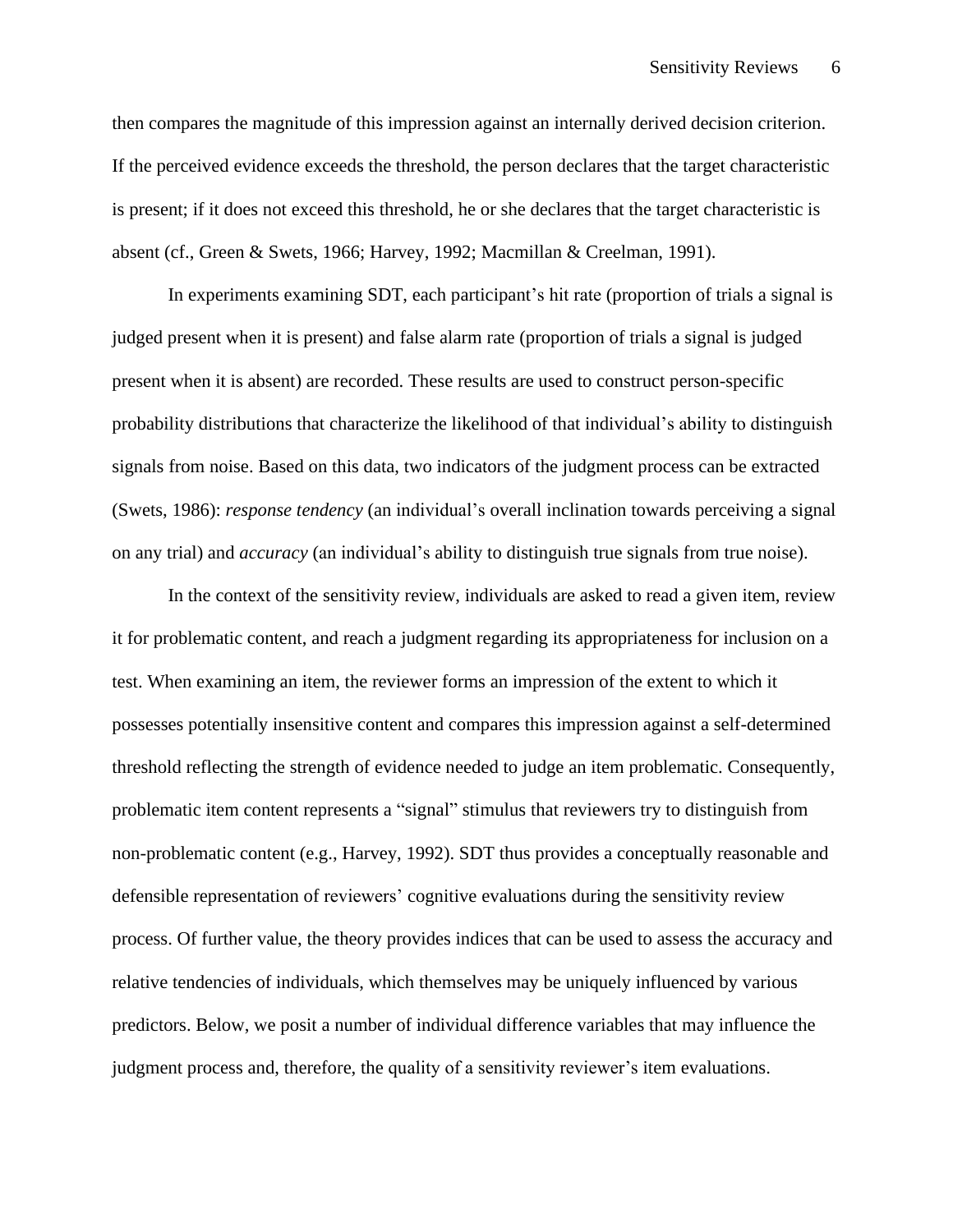#### **Potential Influences on the Sensitivity Review Judgment Process**

*Demographics***.** The *minority review strategy* is a commonly advocated technique for selecting individuals to conduct sensitivity reviews (cf., Camilli, 1993; Hood & Parker, 1989; Office for Minority Education, 1980). This approach encourages selecting reviewers from races, sex, and cultural backgrounds that are traditionally underrepresented in the likely population of test takers (e.g., ACT, 2006). The assumption is that members of these groups tend to face more discrimination and insensitivity in their daily experiences, and therefore should be more cognizant of certain biases/unfavorable material than majority individuals (Feldman Barrett & Swim, 1998). By the same token, however, some researchers have argued that members of minority subgroups may also be more likely to feel chronically victimized by discrimination, possibly predisposing them to perceive even innocuous or ambiguous stimuli as problematic (Branscombe, Schmitt, & Harvey, 1999; Foster, 2009). Consequently, although minority members may identify more insensitivity on a test, it is unclear whether this results in more *accurate* reviews or is attributable to minorities employing a less stringent decision criterion when judging whether insensitivity is present in an item (cf., Mael, Connerley, & Morath, 1996).

*Hypothesis 1: Females will be more accurate at detecting insensitive item content (H1a) and will exhibit greater tendencies to view items as insensitive (H1b) than males. Non-White reviewers will be more accurate at detecting insensitive item content (H1c) and will exhibit greater tendencies to view items as insensitive (H1d) than Whites.*

*Stereotype awareness characteristics***.** An effective sensitivity review requires reviewers to explicitly consider what would be fair and non-offensive to all potential test takers (cf.,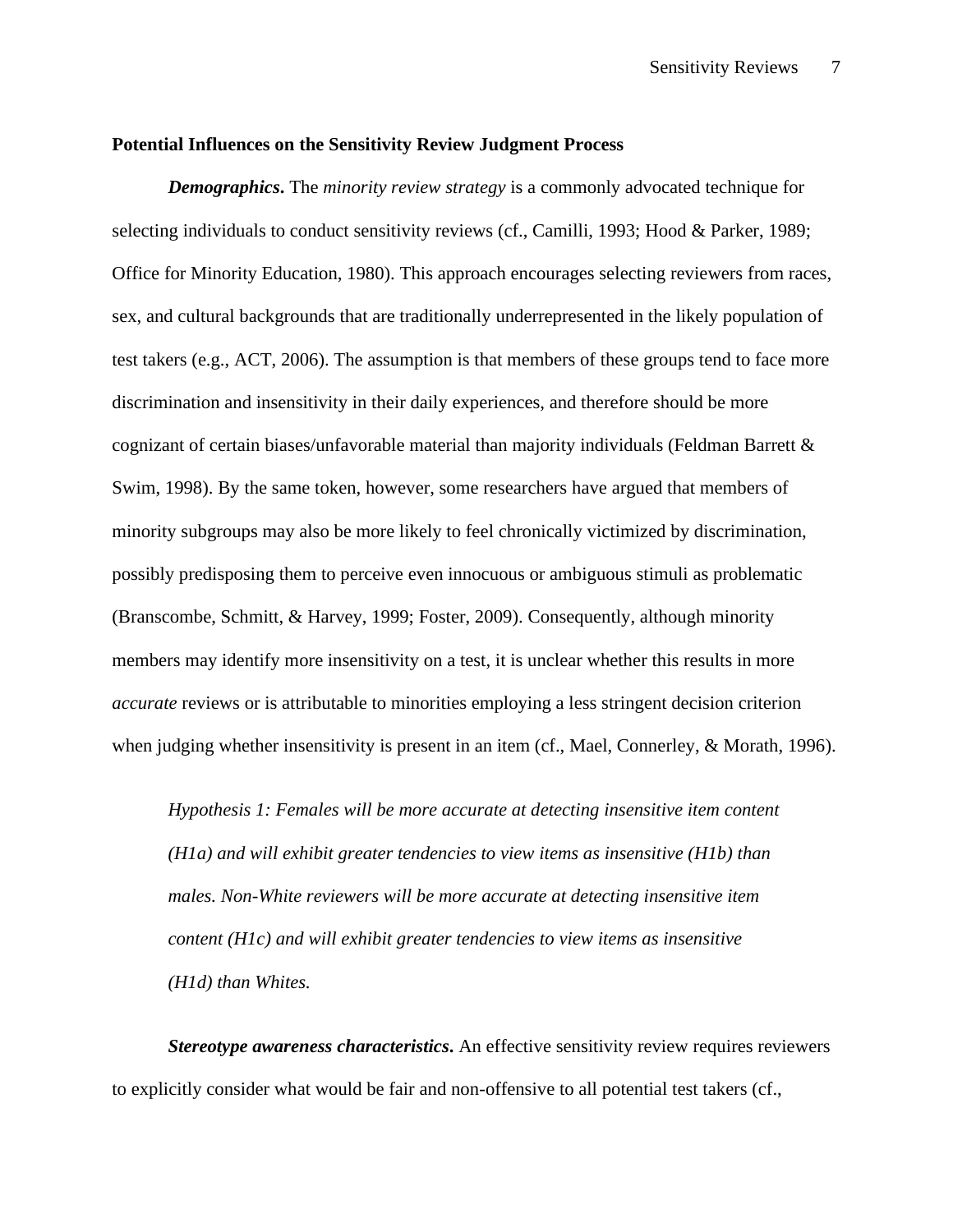Ehrlich, 1973). Individuals who are more reactive to and critical of prejudicial/biased stimuli often employ cognitive monitoring/processing strategies that help them overcome socially adopted stereotypes in favor of more equitable perceptions (Devine, 1989). As such, reviewers who possess individual difference characteristics that enhance responsiveness to offensive or stereotypic events, cues, signals, etc. may be more likely to detect the presence of problematic test content. However, this heightened vigilance may also produce higher false alarm rates (i.e., classifying an item that is non-problematic as problematic) during the review process. We consider four such stereotype-related characteristics: gender/ethnic identity, gender/ethnic stigma consciousness, perceived attributions to prejudice, and past experiences with discrimination.

Social identity theory posits that individuals derive a portion of their self-concept from acknowledgement of their affiliation with identifiable social groups (Tajfel & Turner, 1979). To the extent that individuals are more strongly identified with a given group, they are more likely to ascribe greater emotional value and significance to their membership with it (Tajfel, 1981). In the context of sensitivity reviews, individuals with higher *gender* or *ethnic identification* would therefore be expected to recognize and react more strongly to related problematic content than less identified members as a means of preserving their self-concepts (cf., Tajfel & Turner, 1986). Studies show a positive correlation between group identification and perceptions of prejudice among members of devalued groups (e.g., Branscombe et al., 1999; Crosby, Pufall, Snyder, O'Connell, & Whalen, 1989; Dion, 1975; Major, Quinton, & McCoy, 2002), suggesting that more highly identified individuals should be more reactive to offensive test content. However, this reactance may also produce more false alarms as highly identified persons have also been shown to perceive discrimination and prejudice in ambiguous/non-discriminatory situations (Eccelston & Major, 2006; Feldman Barret & Swim, 1998; Major, Quinton, & Schmader, 2003).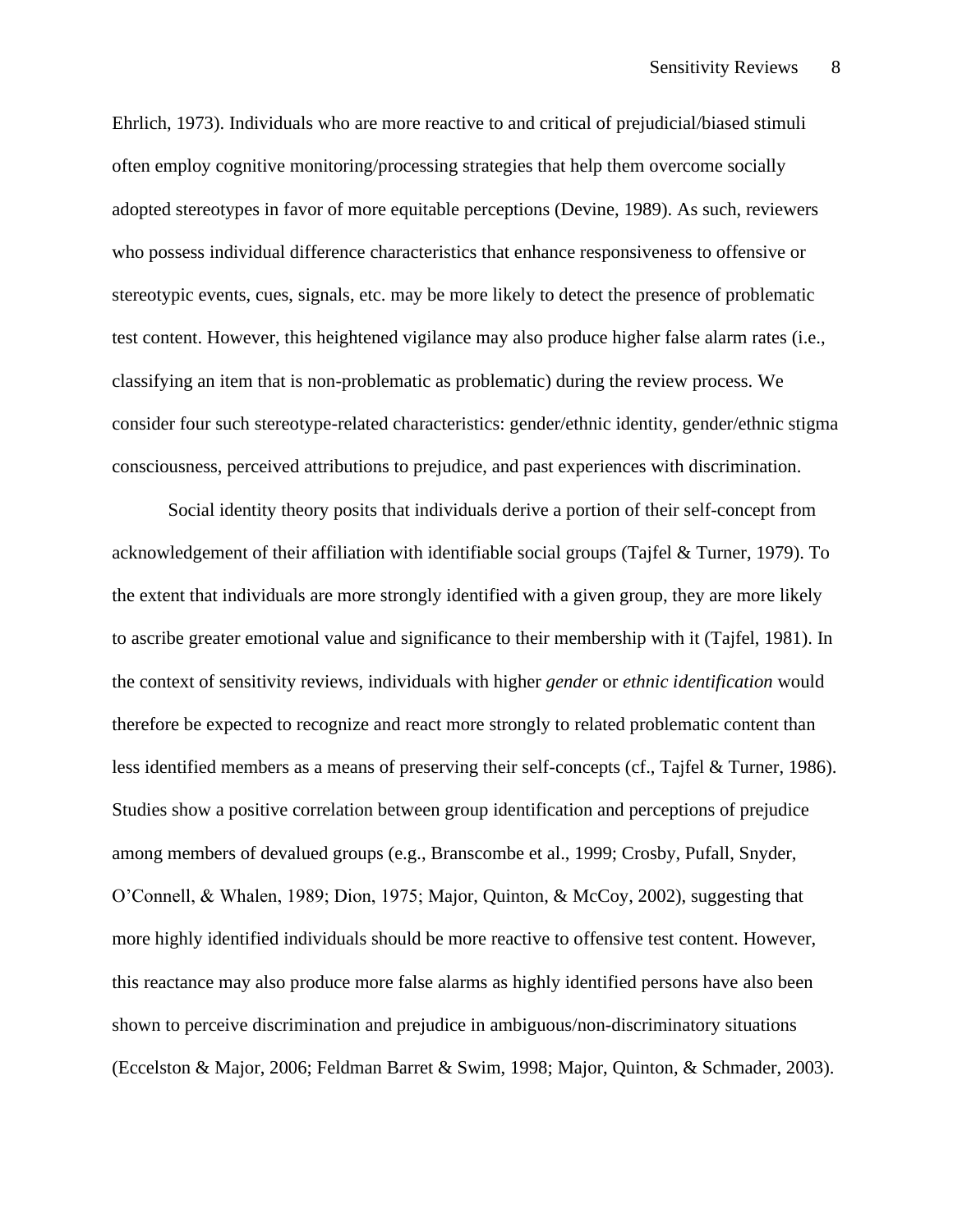*Stigma consciousness* refers to the extent to which someone expects to be stereotyped by others based on a demographic category (Pinel, 1999). Research on stigma consciousness suggests that individuals who expect to be stereotyped are especially attentive to cues that may threaten their social identity (Major et al., 2002; Miller & Kaiser, 2001; Pinel, 1999, 2004; Steele, Spencer, & Aronson, 2002). For example, Kaiser, Vick, and Major (2006) report that women with higher levels of stigma consciousness directed more attention towards subliminally presented sexist language. Thus, individuals high in gender and/or ethnic stigma consciousness may be especially primed to detect subtly offensive material during the item review process.

When faced with information that could be perceived as discriminatory or offensive to one's self-identity, individuals may attempt to cope with the experience by attributing the information to external prejudicial behavior (e.g., Crocker & Major, 1989; Crocker, Voelkl, Testa, & Major, 1991; Dion, 1975). Over time, a person may internalize this mechanism and develop generalized, trait-like attributional tendencies that are relatively pervasive across situations (e.g., Branscombe, et al. 1999; Williams, Shore, & Grahe, 1998). Feldman Barrett and Swim (1998) argue that these *perceived attributions to prejudice* can influence individuals' evaluative appraisals of situational stimuli by encouraging attributional strategies that shift one's predilections towards a default presumption of discriminatory intentions in uncertain situations. Although a predisposition towards attributing ambiguous behaviors to prejudice may help a sensitivity reviewer be more accurate at detecting subtly problematic content in test items, it may also lead to disproportionately higher false alarm rates.

Lastly, *past experiences with discrimination* may also influence perceptions of items. Evidence supporting the vigilance hypothesis (e.g., Allport, 1954; Feldman Barrett & Swim, 1998) suggests that those who have had more frequent encounters with discrimination tend to be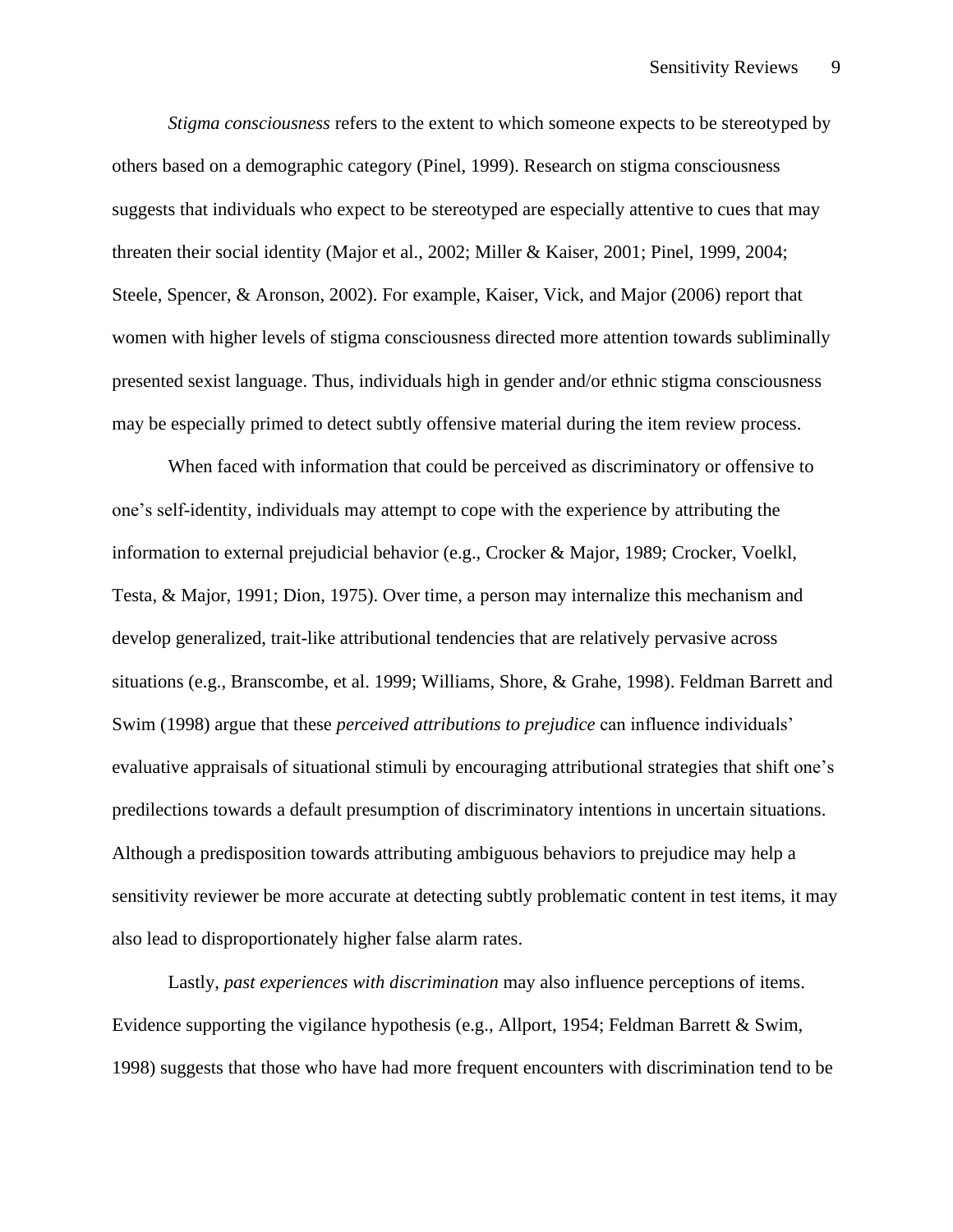more alert towards prejudice in their daily encounters (Crocker & Major, 1989; Crosby, et al., 1989; Inman & Baron, 1996). Major, Gramzow, et al. (2002) point out that this mechanism is consistent with research that shows repeatedly primed cognitive processes are more easily activated—especially in situations with high uncertainty (Sedikides & Skowronski, 1991). Thus, reviewers who have experienced discrimination may be more likely to employ information monitoring and assessment strategies that better enable them to detect problematic item content; however, they may also be "hyper-vigilant," resulting in skewed response tendencies.

In sum, existing research suggests that reviewers with higher levels of stereotype awareness may be more accurate at detecting problematic item content as it improves one's ability to detect even the subtlest forms of insensitivity. However, heightened responsiveness may also make the internal decision criterion one uses for identifying problematic content less stringent, leading to biased response tendencies that disproportionately classify non-problematic items as insensitive (e.g., Major & Kaiser, 2008).

*Hypothesis 2: Individuals who are more highly gender/ethnic identified, conscious of gender/ethnic stigmas, more likely to make attributions to prejudice, and have had more experience with discrimination will be more accurate at detecting insensitive item content (H2a) and will exhibit greater tendencies to view items as insensitive (H2b).*

Some research also supports the notion that individuals who belong to minority subgroups often develop belief systems, expectations, and perceptions of prejudice/stereotypes that make them especially cognizant of discriminatory or offensive cues and signals (Allport, 1954; Major & O'Brien, 2005; Major et al., 2002; Miller & Kaiser, 2001; Steele, et al., 2002).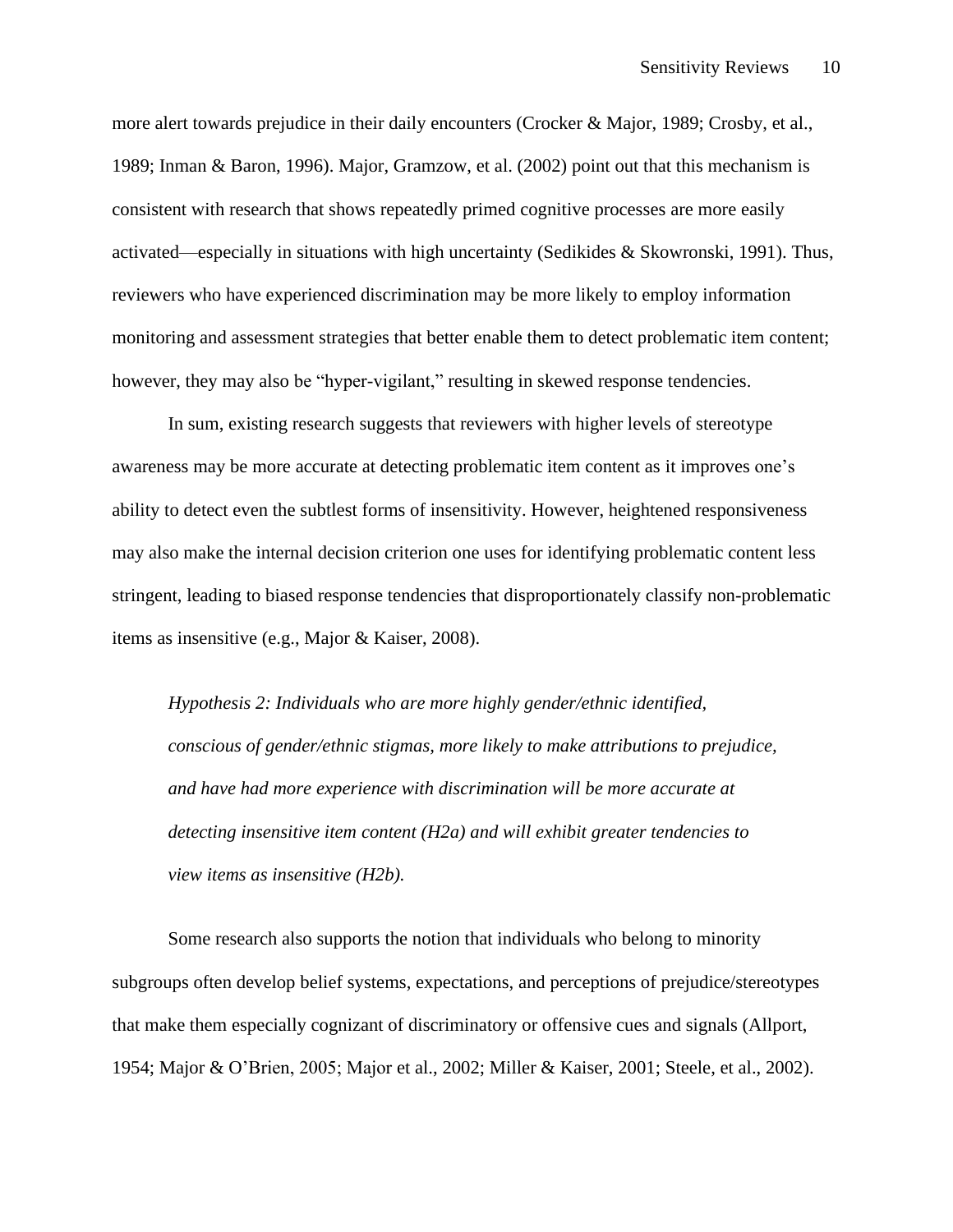Such research implies that minority members may be more effective sensitivity reviewers primarily because they have developed higher levels of stereotype awareness. This suggests that these characteristics should mediate the relationship between an individual's demographic characteristics and the detection of problematic item content.

*Hypothesis 3: Gender/ethnic identification, gender/ethnic stigma consciousness, perceived attributions to prejudice, and past experience with discrimination will mediate the relationship between reviewer demographics and review accuracy (H3a) and the relationship between reviewer demographics and response tendencies (H3b).*

*Social awareness characteristics.* Beyond stereotypes and biases, sensitivity reviewers must also take into account how respondents from different social, cultural, educational, and socioeconomic backgrounds might react to an item's content. Greater understanding, consideration, and respect for others' viewpoints are related to a variety of prosocial outcomes (e.g., Galinksy & Moskowitz, 2000; Richardson, Hammock, Smith, Gardner, & Signo, 1994; Underwood & Moore, 1982). Research suggests that these desirable outcomes are achieved because individuals are compelled to reframe their cognitive and metacognitive processing such that one's own self-value becomes enmeshed with the real or imagined experiences of others, making it easier to "put oneself in another's shoes" (Brislin, Worthley, & MacNab, 2006; Davis, Conklin, Smith, & Luce, 1996; Triandis, 2006). As such, being more socially aware/attuned might also influence the detection of problematic test content, even if that content is not necessarily offensive to the reviewer's own self-concept. We examine two individual difference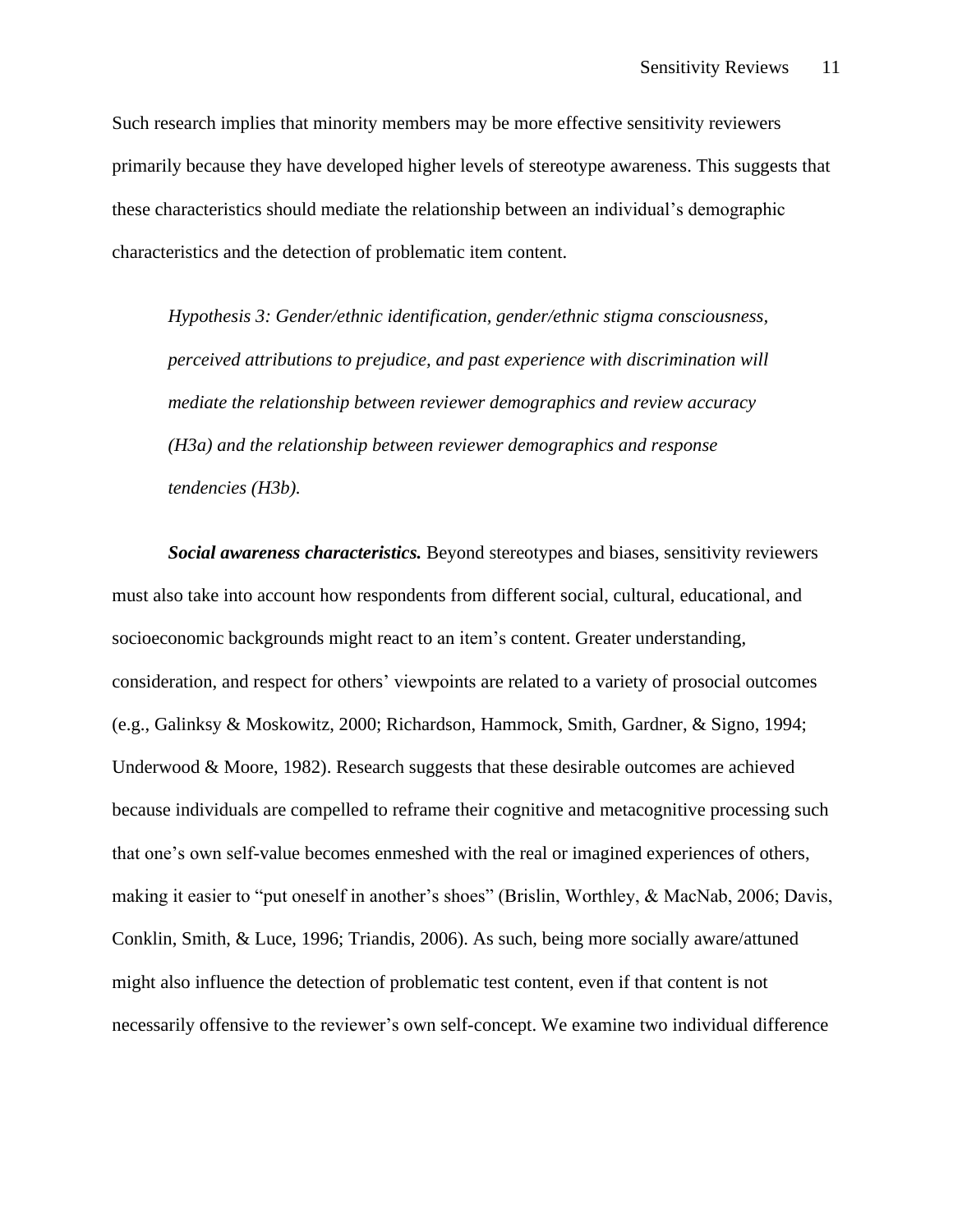variables believed to improve (cultural intelligence, empathy) and two variables believed to adversely affect the sensitivity review process (social dominance, status legitimacy beliefs).

*Cultural intelligence* (CQ) is broadly defined as a person's ability to effectively behave and operate in culturally diverse settings. CQ is a multidimensional construct composed of *metacognitive* (thought processes used to acquire, understand and regulate cultural norms/knowledge), *cognitive* (personally acquired knowledge of norms, practices, and customs of different cultures), and *behavioral* (ability to exhibit appropriate verbal/nonverbal actions towards culturally different people) facets (Earley & Ang,  $2003)^2$ . Different aspects of CQ share unique relationships with various outcomes, such as drawing appropriate inferences based on cultural values, quality of decisions regarding intercultural interactions, cultural adaptation, and role-prescribed task performance (Ang et al., 2007). Given the theoretical relevance of the CQ facets to sensitivity reviewers' activities, reviewers with higher metacognitive CQ, cognitive CQ, and behavioral CQ should be better equipped to detect problematic test content.

*Empathy* broadly refers to the manner in which an individual interprets and relates to the past, present, or future experiences of another person (Mead, 1934; Piaget, 1932). Davis (1980) suggested that the experience of empathy is characterized by two distinguishable responses: *perspective taking*, which enables one to intellectually understand another's viewpoint, and *empathic concern*, which enables one to emotionally sympathize with another's circumstances. Empirical investigations have generally supported this dichotomous conceptualization in which individuals' perspective taking and empathic concern facilitate the suppression of negative thoughts towards others, which in turn leads to more prosocial behaviors and cognitions (e.g., Coke, Baston, & McDavis, 1978; Davis et al., 1996; Galinksy & Moskowitz, 2000). Thus,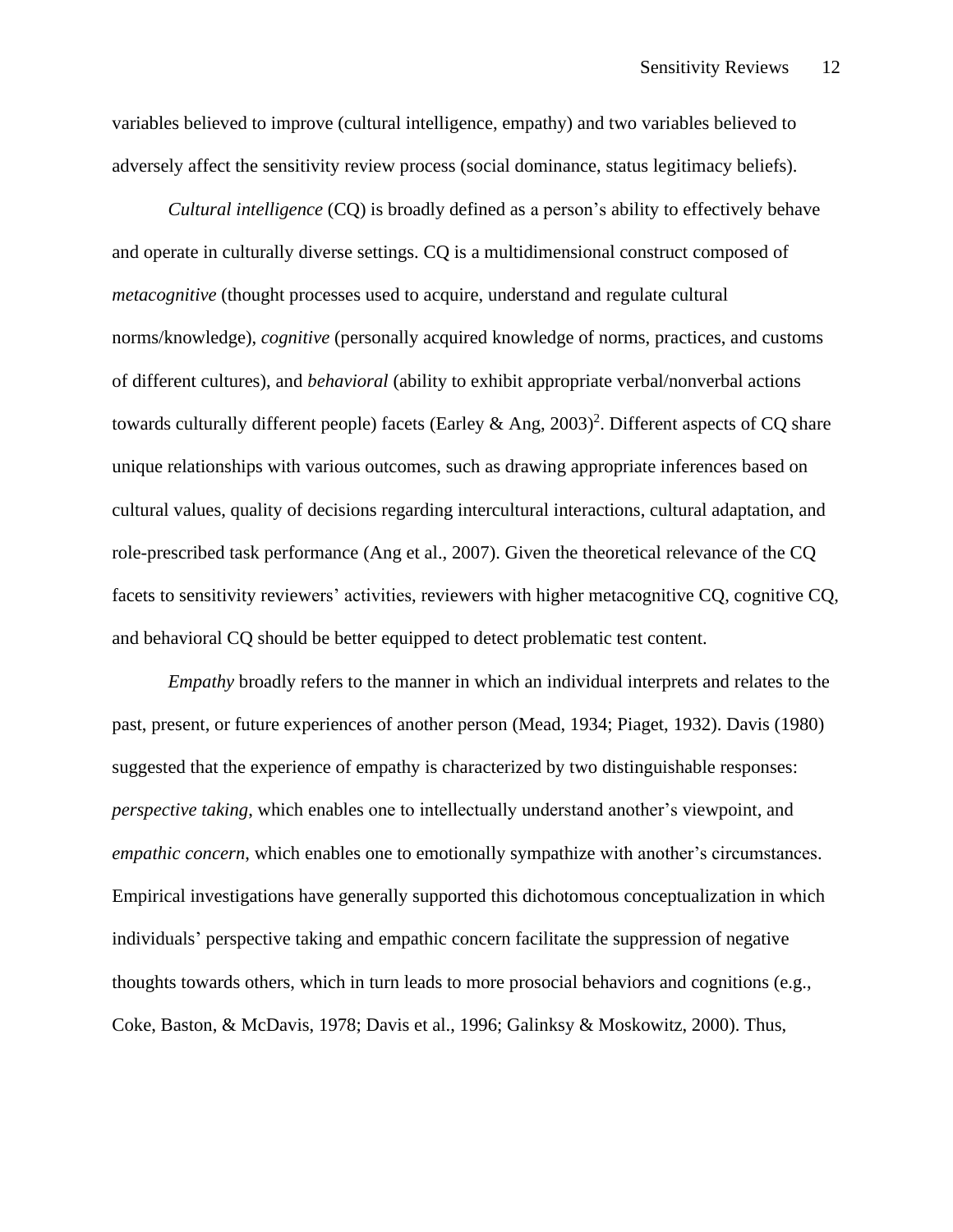empathy should relate to the accurate detection of problematic test material by influencing one's capacity to intellectually and emotionally relate to the experiences of potential test takers.

*Hypothesis 4: Individuals with greater cultural intelligence (metacognitive CQ, cognitive CQ, and behavioral CQ) and empathy (perspective taking ability and empathic concern) will be more accurate at detecting insensitive item content.*

While some qualities may improve the effectiveness of test review activities, other traits may adversely influence sensitivity review judgments. *Social dominance orientation* (SDO) is a general attitudinal disposition reflecting one's overall desire for intergroup relations to be hierarchical versus equal (Sidanius & Pratto, 1999). Across a variety of situations, cultures, and political ideologies, SDO has been shown to positively correlate with sexist, racist, and cultural elitist beliefs, and negatively correlate with empathetic, tolerant, and altruistic tendencies (Pratto, Sidanius, Stallworth, & Malle, 1994; Pratto et al., 2000; Sidanius, Devereux, & Pratto, 1992). Similarly, *status legitimacy beliefs* reflect the degree to which an individual endorses ideologies that support culturally accepted status hierarchies (Major et al., 2002; Schmader, Major, Eccleston, & McCoy, 2001; Sidanius & Pratto, 1999). Meta-analytic evidence suggests that status legitimacy beliefs are a significant factor in the extent to which individuals hold favorable perceptions of out-group members (Bettencourt, Dorr, Charlton, & Hume, 2001).

Given that sensitivity reviewers must evaluate whether a test item is fair to a wide variety of test takers who may or may not share their values and beliefs or belong to their social group, SDO and status legitimacy beliefs could negatively influence review accuracy and produce biased response tendencies. Individuals with a stronger SDO and status legitimacy outlook may possess more conservative decision criterion for evaluating item content, thus leading to poorer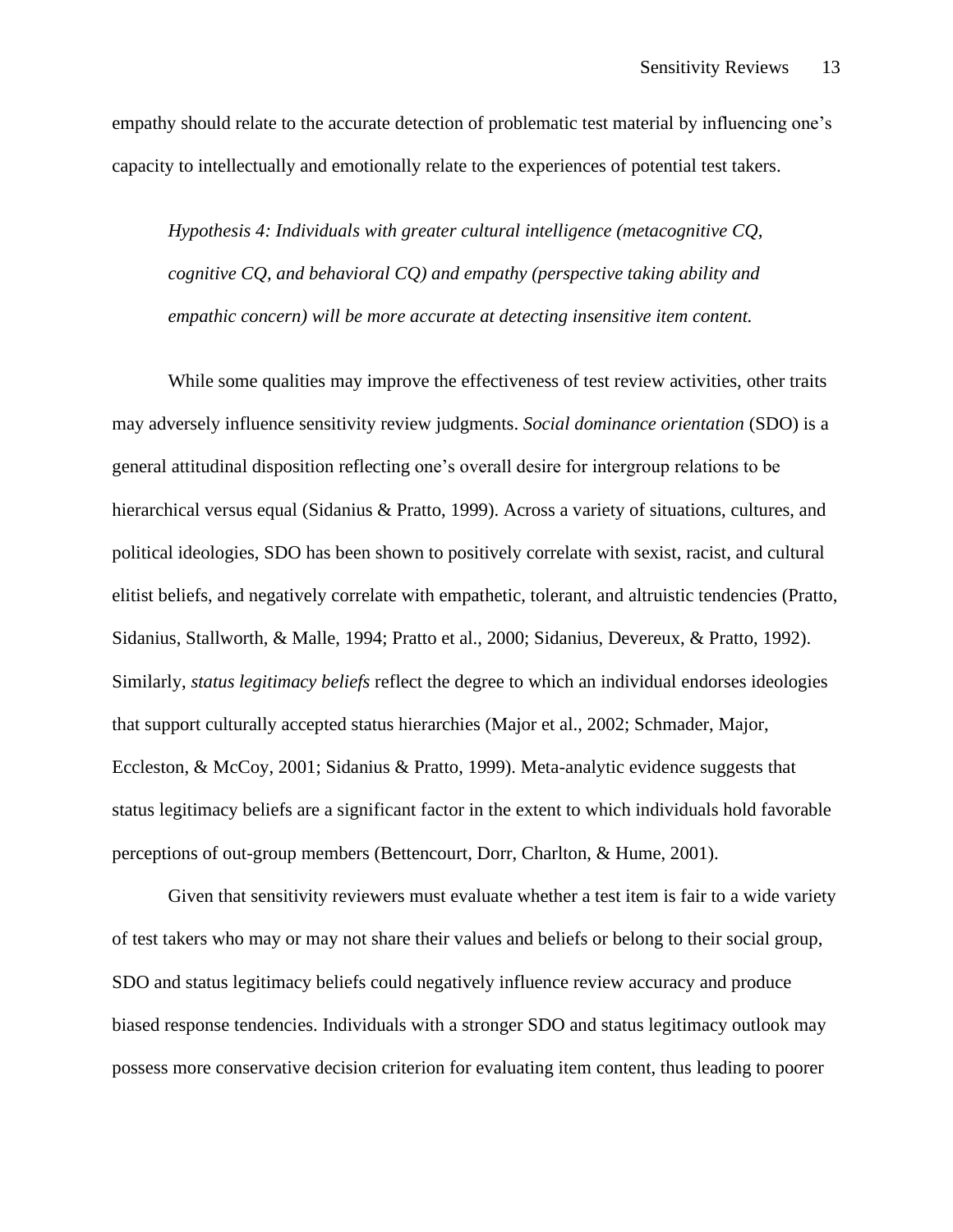accuracy at perceiving problematic items as truly problematic and an overall tendency to evaluate most items as non-problematic.

*Hypothesis 5: Individuals who are more socially dominant and who more strongly endorse status legitimacy beliefs will be less accurate at detecting insensitive item content (H5a) and will exhibit a greater tendency to view items as nonproblematic (H5b).*

Lastly, the proposed social awareness characteristics may moderate the relationship between demographics and outcomes of the sensitivity review process. Specifically, if the conceptual rationale behind the minority review strategy is true, reviewers from majority subgroups who are more culturally intelligent and empathetic should produce more accurate reviews than majority members who are not. With respect to SDO and status legitimacy perceptions, research on perceptions of discrimination, domain devaluation, and out-group bias suggests that although majority group members are more likely to be socially dominant and status legitimizing, minority members who exhibit higher SDO-like and status legitimacy beliefs tend to place comparatively less value on the importance of achieving equality with majority members (e.g., Bettencourt et al., 2001; Schmader et al., 2001). As a result, such individuals appear more likely to try to "minimize" perceptions of discrimination and therefore may overlook many actually insensitive displays (cf., Major & Kaiser, 2008). Thus, although the relationship between SDO and status legitimacy and review accuracy/response tendency is expected to follow the simple main effect hypothesized above, this effect may be more prominent for minority reviewers.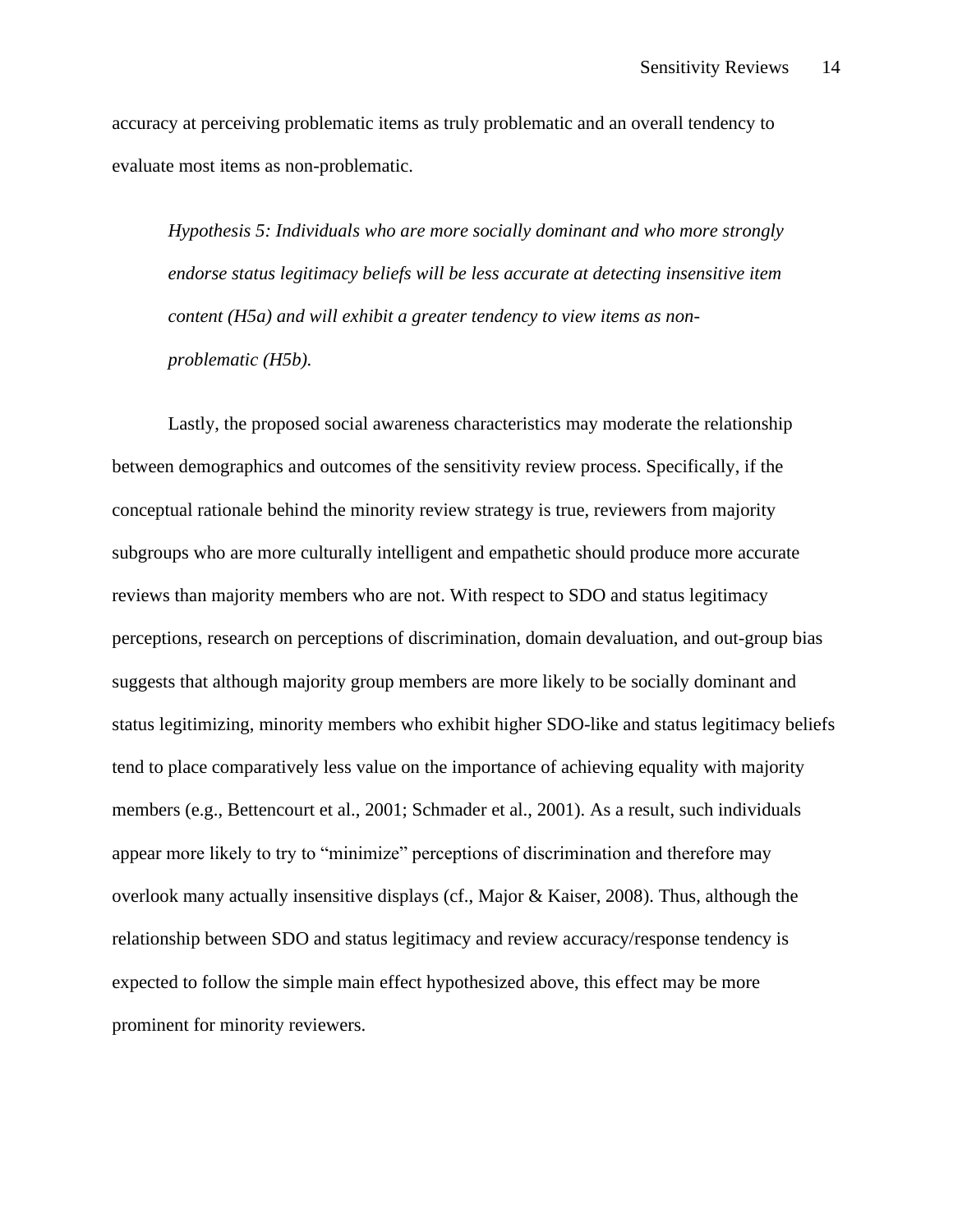*Hypothesis 6: Cultural intelligence and empathy will moderate the relationship between demographics and reviewer accuracy such that the relationship between these characteristics and reviewer accuracy (H6a) and response tendency (H6b) will be stronger for majority than minority reviewers. Social dominance orientation and status legitimacy beliefs will moderate the relationship between demographics and review accuracy such that the relationship between these characteristics and reviewer accuracy (H6c) and response tendency (H6d) will be significantly stronger for minority than majority reviewers.*

In sum, sensitivity reviews appear to share many similarities with judgment/decisionmaking processes wherein individuals attempt to evaluate a stimulus on the basis of an underlying decision criterion (Harvey, 1992). Study 1 leverages the analytic advantages afforded by SDT to investigate the manner by which certain individual difference characteristics influence sensitivity reviewers' judgments. We empirically examine predictions regarding individuals' propensity to perceive problematic item content based on demographics (Office for Minority Education, 1980), responsiveness to stereotypes and other forms of discrimination (Devine, 1989), and perceptions of one's self-concept and societal norms (Ehrlich, 1973).

#### **Method**

#### **Participants**

Undergraduate students  $(n = 329)$  recruited from psychology courses at a large Midwestern university participated in the study for course credit. The sample was primarily young ( $M = 19.62$ ,  $SD = 1.75$ ), White (84%) females (73%). Given low numbers of participants of races other than White, race was collapsed into a dichotomous White/non-White variable.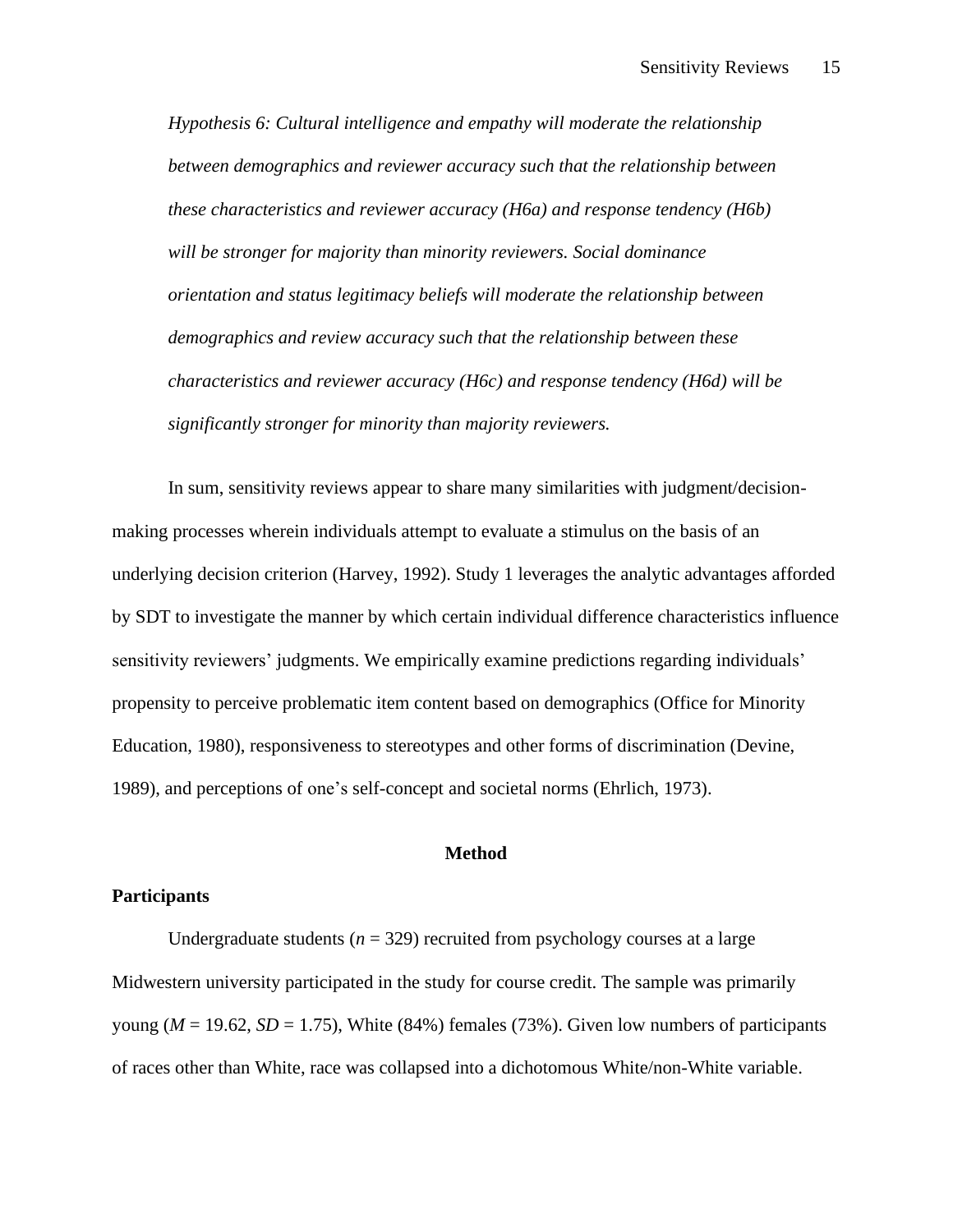#### **Procedure**

Individuals enrolled in the study through an online recruitment system. After providing initial consent, participants completed online measures of their demographic, stereotype awareness, and social awareness characteristics. Lastly, participants were scheduled to complete a sensitivity review task in person at a later date.

The test reviews were completed individually during large group sessions of 20-50 participants. Prior to beginning the review task, individuals read a 1-page handout describing the purpose and process of sensitivity reviews. The handout, which participants kept and were encouraged to reference during the review task, also provided seven categories/types of insensitive item content distilled from widely available sensitivity guidelines (e.g., ACT, 2006; ETS, 2009); Table 1 provides definitions and exemplar items from this typology. Participants were told that they would be conducting a sensitivity review for a newly developed test of general intelligence designed to assess overall level of knowledge. They were told that their task would be to read each test item and response options and indicate the extent to which they believed the item was problematic or not. Participants were instructed to provide a brief explanation for why they thought an item was problematic if they judged it insensitive to some degree. A sample review for a problematic item was presented to demonstrate how to complete the rating task. Upon completion of all ratings, participants were debriefed and thanked.

#### **Materials and Measures**

*Test materials*. The test used for the sensitivity review consisted of 108 verbal ability items similar to those found on common standardized tests (e.g., SAT, ACT). Half (54) of the items were purposefully designed to contain problematic content, while the remaining items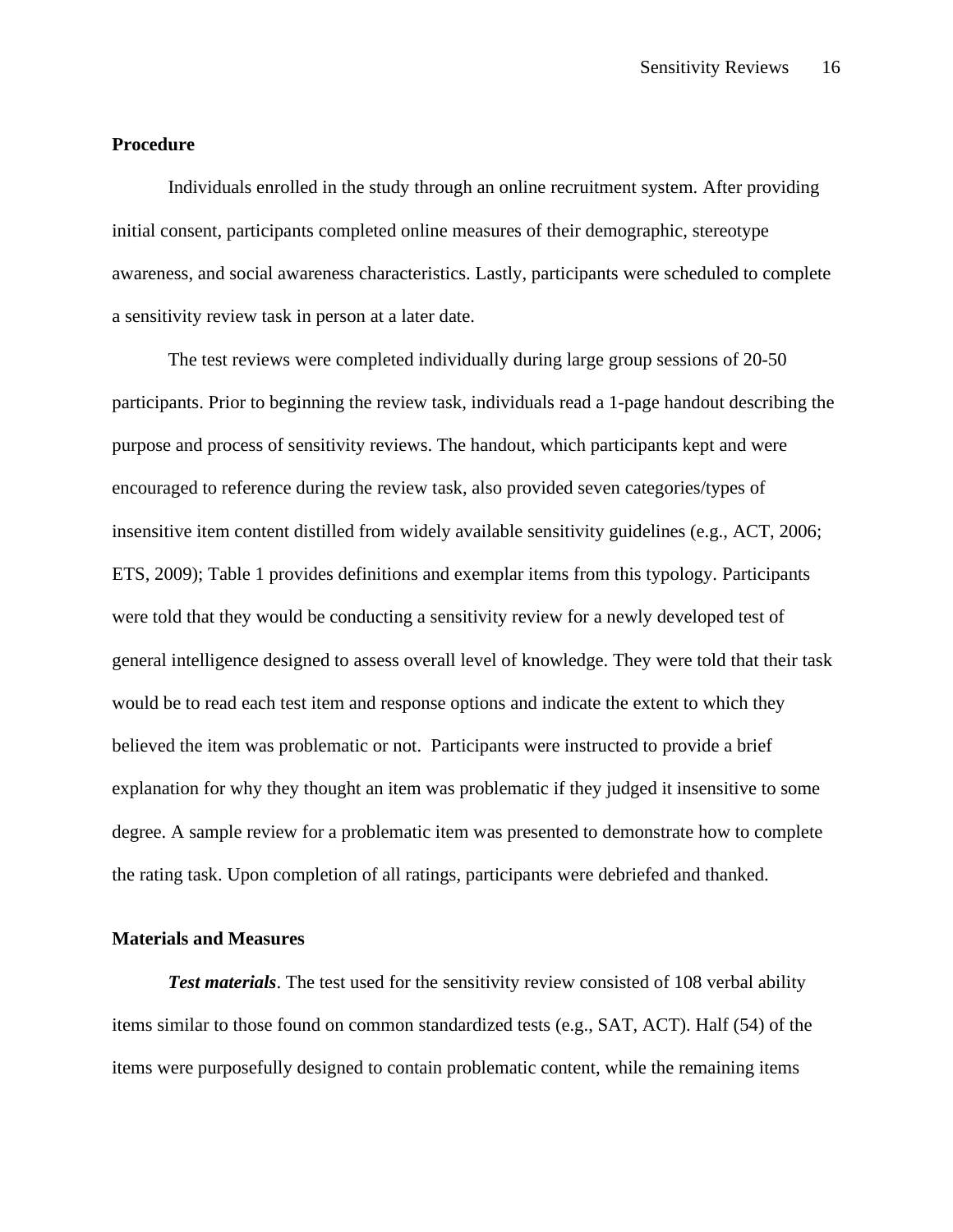were designed to be non-problematic. To construct the problematic items, exemplars were gathered from sensitivity reviewer training materials and collectively sorted by the first and second author into the seven taxonomic categories shown in Table 1. To include items from the entire content space, additional items were created for underrepresented domains by adding insensitive material to existing questions taken from standardized tests or creating new items. The non-problematic items were also selected from standardized tests and training materials.

The problematic and non-problematic items were presented on the test in random order. Additionally, alternate test forms that reversed item order across forms were used (analyses revealed no significant differences in accuracy  $(t(289) = .26, ns)$  or response tendencies  $(t(289) =$ .23, *ns*) across forms). Participants were randomly provided one of the two test forms, and provided sensitivity ratings for each item on a four-point scale (*1—highly insensitive, 2 moderately insensitive, 3—possibly insensitive, 4—not problematic*).

*Individual difference measures*. Apart from those used to capture demographics, descriptions for all measures are presented in Table 2. Three points of clarification about these measures are of note. First, the gender and ethnic stigma consciousness scales used in this study were adapted from Pinel's (1999) 10-item Stigma Consciousness Questionnaire (SCQ). The SCQ captures individuals' sensitivity towards stigmas relative to a single, homogenous subgroup to which they belong; thus, different versions of the SCQ are designed for different groups (e.g., females, Blacks). However, this level of specificity was not needed in the current study as it was predicted that people who simply tend to be more cognizant of social stigmas overall should exhibit different accuracies and response tendencies during the sensitivity review process than those who are less so. Thus, we used 6 of the SCQ's original 10 items that generalized well into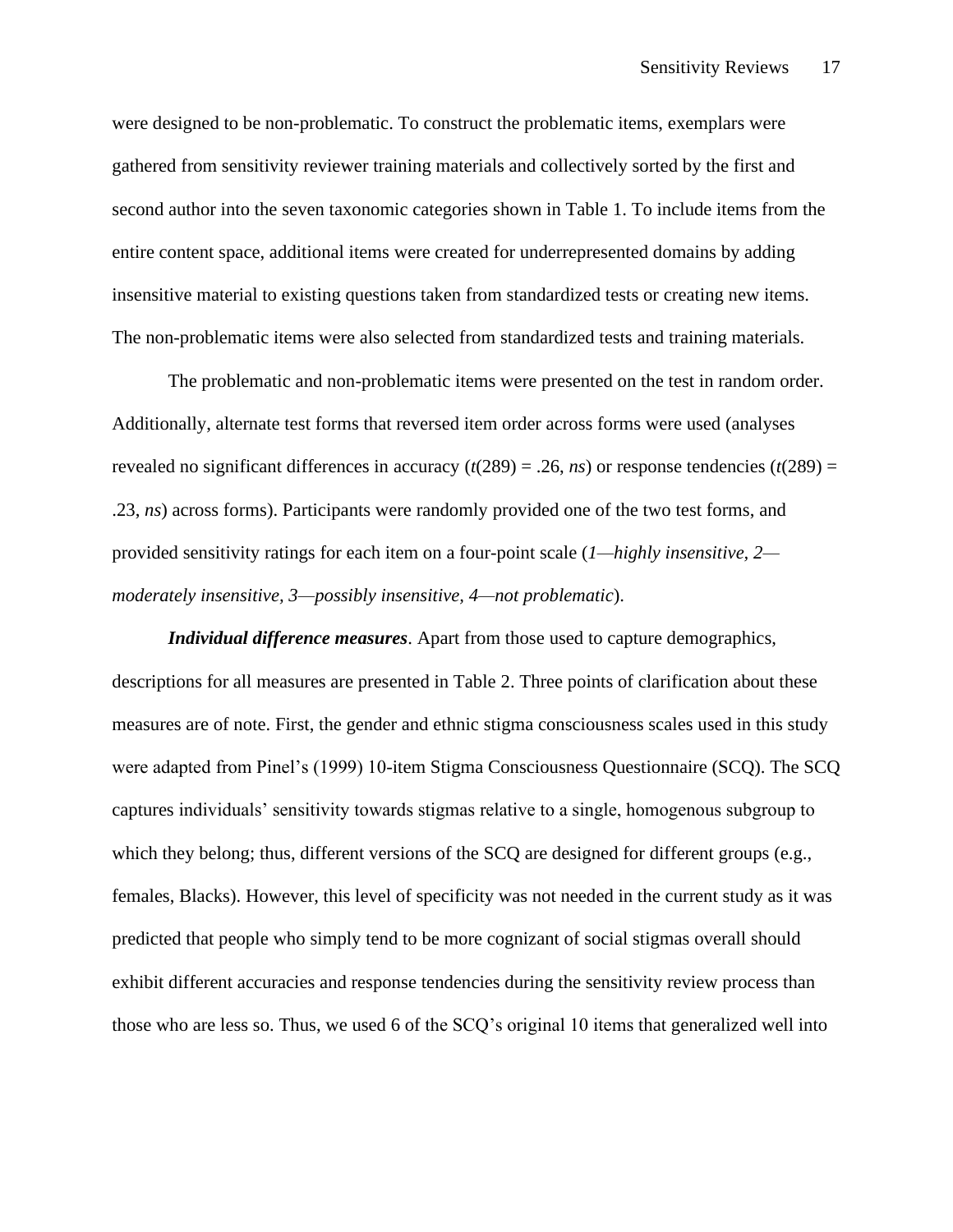a broader measure of stigma consciousness towards gender and race; the reduced length and specificity likely contributed to the lower observed coefficient alpha values for these scales.

Second, the perceived attributions to prejudice scale was also adapted from Branscombe et al.'s (1999) original measure that specifically focused on African Americans as the focal discriminated group. To form a more generalized measure, the term "minority" was substituted as the referent group for the scale items. This change may also have attenuated the coefficient alpha of this scale relative to previous administrations.

Lastly, status legitimacy beliefs can be measured via agreement with any ideology that upholds prevailing social/status hierarchies; as such, we chose to examine beliefs in individual upward mobility. As Major et al. (2002) describe, individual upward mobility reflects "the belief that the status hierarchy is permeable and that individuals have the capacity to improve their own individual status" (p. 269). To the extent that people believe in individual upward mobility, they should be more likely to believe that issues of discrimination and prejudice are idiosyncratic concerns that can be overcome through perseverance and are therefore relatively unimportant determinants of one's achievement (Major et al., 2002; Schmader et al., 2001).

#### **Results**

## **Data Preparation**

To be included in analyses, participants were required to correctly respond to three items included in the online survey intended to screen out careless responding (e.g., "Please answer 'Disagree' for this question") and complete all item review ratings (required for signal detection analyses). Based on these criteria, 37 participants were excluded, leaving a final sample size of 292. The excluded sample contained a slightly higher percentage of men  $(t(327) = 2.37, p < .05)$ ; consistent with this sex difference, the dropped respondents tended to report lower levels of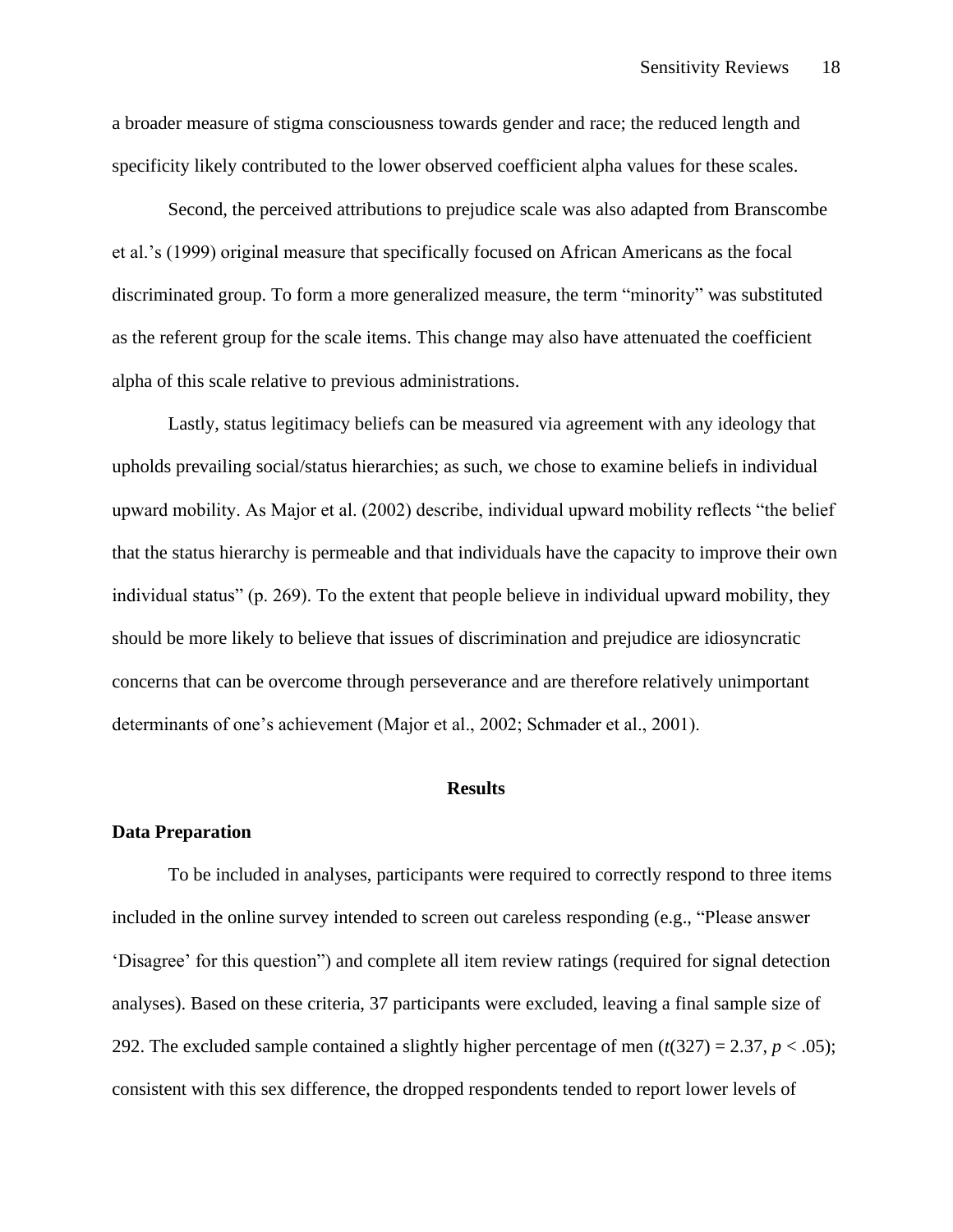gender identification ( $t(327) = 5.61$ ,  $p < .001$ ), perspective taking ( $t(327) = 2.14$ ,  $p < .05$ ), and empathic concern  $(t(327) = 3.35, p < .01)$ , as well as higher levels of social dominance  $(t(327) =$ 3.607,  $p < .01$ ) and cognitive cultural intelligence  $(t(327) = 3.14, p < .01)$ . However, mean sensitivity ratings for problematic and non-problematic items did not differ between the two groups and power analyses based on conventional criteria ( $\alpha = .05$ ,  $\beta = .80$ ) indicated sufficient power to detect small to moderate effect sizes  $(d = .20 - .30)$  across all hypotheses using the reduced sample.

## **Expert vs. Sample Ratings**

Using signal detection data to evaluate diagnostic accuracy is dependent upon the objective validity of the stimulus materials (Swets, 1988a)—that is, if a signal trial does not actually contain the signal (or a non-signal trial does contain the signal), the signal detection analyses will be biased. Although care was taken when crafting/selecting study materials to ensure that problematic and non-problematic items were appropriately constructed, previous research suggests that the judgments of subject matter experts (SMEs) can serve as reasonable proxies for conclusions about signal presence when stimulus materials may be ambiguous (Pleskac et al., 2011, Swets, 1988b). To this end, a sample of professional sensitivity reviewers (mean number of years serving as a reviewer  $= 10.67$ ,  $SD = 8.34$ ) were recruited to review and provide ratings for the 54 problematic items used in the experiment; additionally, a smaller sample of graduate students familiar with test construction practices evaluated the entire 108 item test to determine if the selected items could be considered "true" instances of problematic and non-problematic material for purposes of the signal detection analyses.

To classify items into problematic and non-problematic item sets, percent agreement in the observed frequency of the item-level ratings provided by the SME samples was evaluated.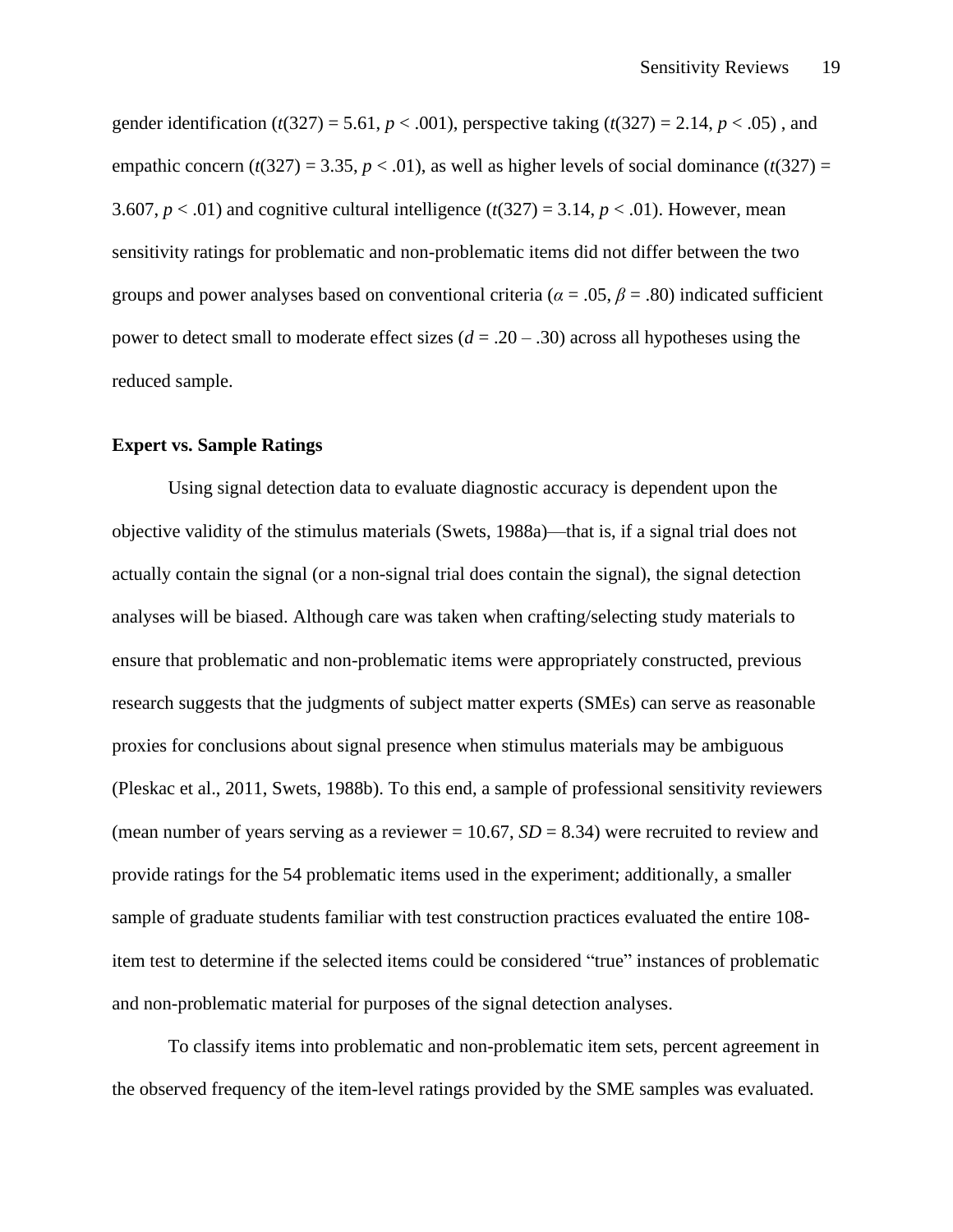Specifically, an item was classified as a true problematic item if 70%+ of SMEs rated it as *highly insensitive*, *moderately insensitive,* or *possibly insensitive*; similarly, an item that 70%+ of SMEs rated as *not problematic* was classified as a true non-problematic item. A number of alternative criteria for item classification were also considered. However, the present classification system was selected as it maintained conceptual consistency with the rating scale anchors/instructions provided to reviewers while also maximizing the number of test items retained for analysis. Based on this classification strategy, 37 of the original 54 problematic items (69%) and 36 of the original 54 non-problematic items (67%) were retained for use in the signal detection analyses.

Table 3 presents means and standard deviations of the final items included in the problematic and non-problematic item sets across the professional  $(n = 31)$ , graduate student  $(n = 11)$ 9), and Study 1 participant ( $n = 292$ ) samples. Both the graduate student SMEs ( $t(71) = 18.37$ ,  $p$ )  $< .001, d = 4.29$  and Study 1 participants ( $t(71) = 10.98, p < .001, d = 2.60$ ) rated the problematic items as significantly more insensitive than the non-problematic items on average, suggesting that individuals tended to perceive differences in these items in the expected manner. Both SME samples tended to provide lower ratings on the problematic items than did the Study 1 participants  $(F_{all}(2,329) = 62.44, p < .001)$ , though no difference in the average ratings of the non-problematic items were observed (*t*(299) = .27, *ns*). Despite mean differences in item ratings, the rank ordering of ratings for both the problematic (Spearman rank-order correlation (*ρ*): Professional-Graduate Student = .44; Professional-Study 1 Participants = .56; Graduate Student-Study 1 Participants = .80, all *p*s < .01) and non-problematic (Graduate Student-Study 1 Participants = .51, all  $ps < .01$ ) items were reasonably consistent across all samples.

In sum, the SME ratings lend support to the classification of the 83 test items retained for analysis as instances of "truly" problematic and non-problematic items. Although these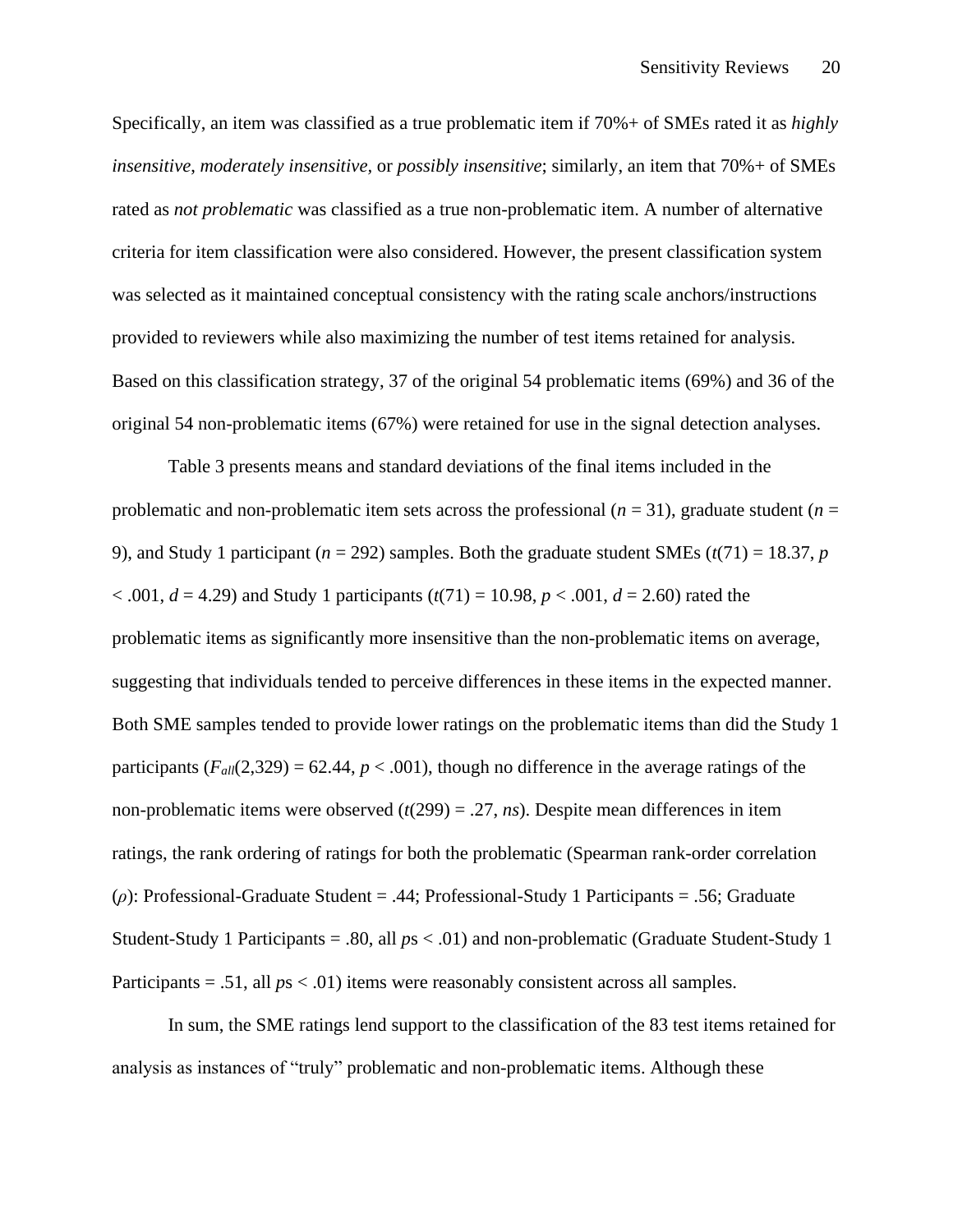descriptive analyses do not confirm that any *single* test item was correctly classified, the comparison of the SMEs' and Study 1 participants' data indicated that both groups perceived these sets of items as sufficiently distinctive and in the expected direction. Furthermore, the results suggest that both SMEs and Study 1 respondents were proficient at detecting sensitivity differences in item content, but differed somewhat in their level of reactivity (i.e., SME raters gave more extreme ratings) to problematic content.

## **Signal Detection Analyses**

For signal detection tasks in which participants use rating scales to indicate the presence of a stimulus, receiver operating characteristic (ROC) curves are the preferred method for evaluating respondent accuracy (Metz, 1978; Swets, 1973; Swets, Tanner, & Birdsall, 1961). ROC curves are computed by plotting each individual's hit rate as a function of the false alarm rate at each anchor of the rating scale and then fitting a curvilinear function through these points. The area beneath the corresponding curve  $(A<sub>z</sub>)$  represents the respondent's accuracy at detecting signals during the task (Green & Swets, 1966; Stanislaw & Todorov, 1999). Figure 1 presents five ROC curves and their associated *A<sup>z</sup>* estimates for selected participants. *A<sup>z</sup>* ranges from .5 (signals indistinguishable from noise) to 1 (perfect performance) and can be interpreted as the proportion of times a respondent would correctly identify a signal stimulus if signal and noise stimuli were presented simultaneously (Green & Swets, 1966). Thus, the participant in Figure 1 with  $A_z = .64$  would correctly rate as insensitive 64% of all problematic items encountered.

Preliminary examinations of the response data revealed that participants' ratings were not well distributed across all anchors of the response scale. Consequently, an alternative curvefitting algorithm (the proper binormal model, Metz & Pan, 1999) was used to construct the ROC curves. Relative to more conventional techniques, this algorithm has been shown to produce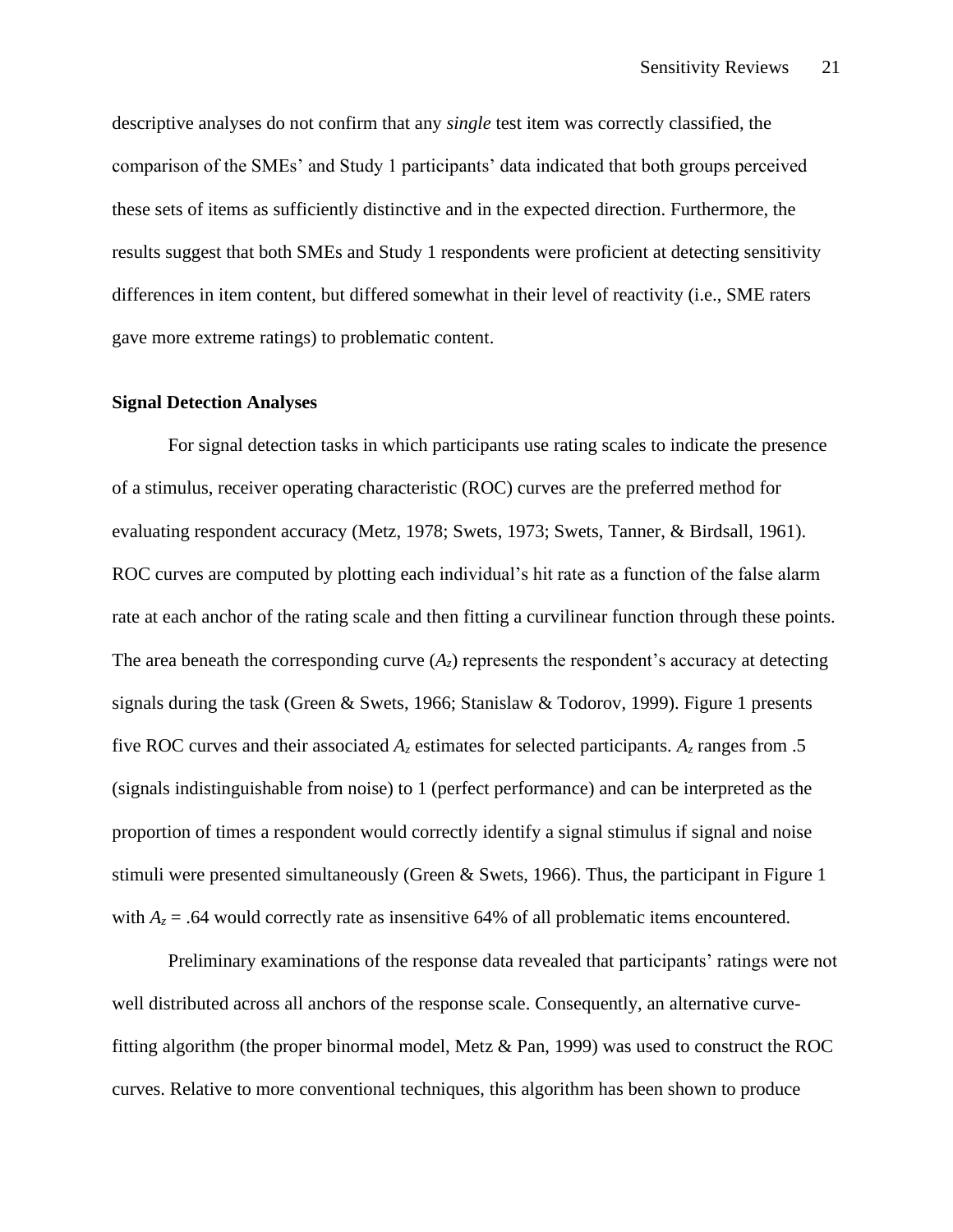better fitting ROC curves with more readily interpretable parameters in situations in which signal rating data exhibits restricted range or unusual response patterns (Pesce & Metz, 2006). Computation of the ROC curves and their corresponding measures of *A<sup>z</sup>* were computed using the ROC-KIT software package (available from http://xray.bsd.uchicago.edu/krl)<sup>3</sup>.

A variety of indices can be used to capture response tendencies with signal detection data, though *c* is the most highly recommended (Macmillan & Creelman, 1990; Snodgrass & Corwin, 1988). The *c* index represents the distance between a respondent's internal decision criteria and the point at which that individual shows no preference for either an affirmative (i.e., signal is present) or negative (i.e., signal not present) response (Banks, 1970; Stanislaw & Todorov, 1999). The magnitude of *c* signifies the strength of the response tendency, with larger numbers indicating a stronger inclination towards a particular preference. When  $c = 0$  no response bias is present; negative *c* values reflect that the individual requires relatively little information to state that a signal was present while positive values reflect that the individual requires relatively large amounts of information to state that a signal was present. In the present study, negative *c* values signify that a participant exhibits a greater tendency towards rating any given item as problematic while positive *c* values signify favoring most items as nonproblematic. *c* was calculated in Microsoft Excel using the procedures and formulas outlined in Stanislaw and Todorov (1999)<sup>4</sup>.

Table 4 presents the means, standard deviations, and interrcorrelations of the study variables for the final dataset. For all regression analyses, continuous predictor variables were mean-centered prior to their entry in the final equation and the categorical sex and race variables were dummy coded (0 for females and non-Whites, 1 for males and Whites).

#### **Hypothesis Tests**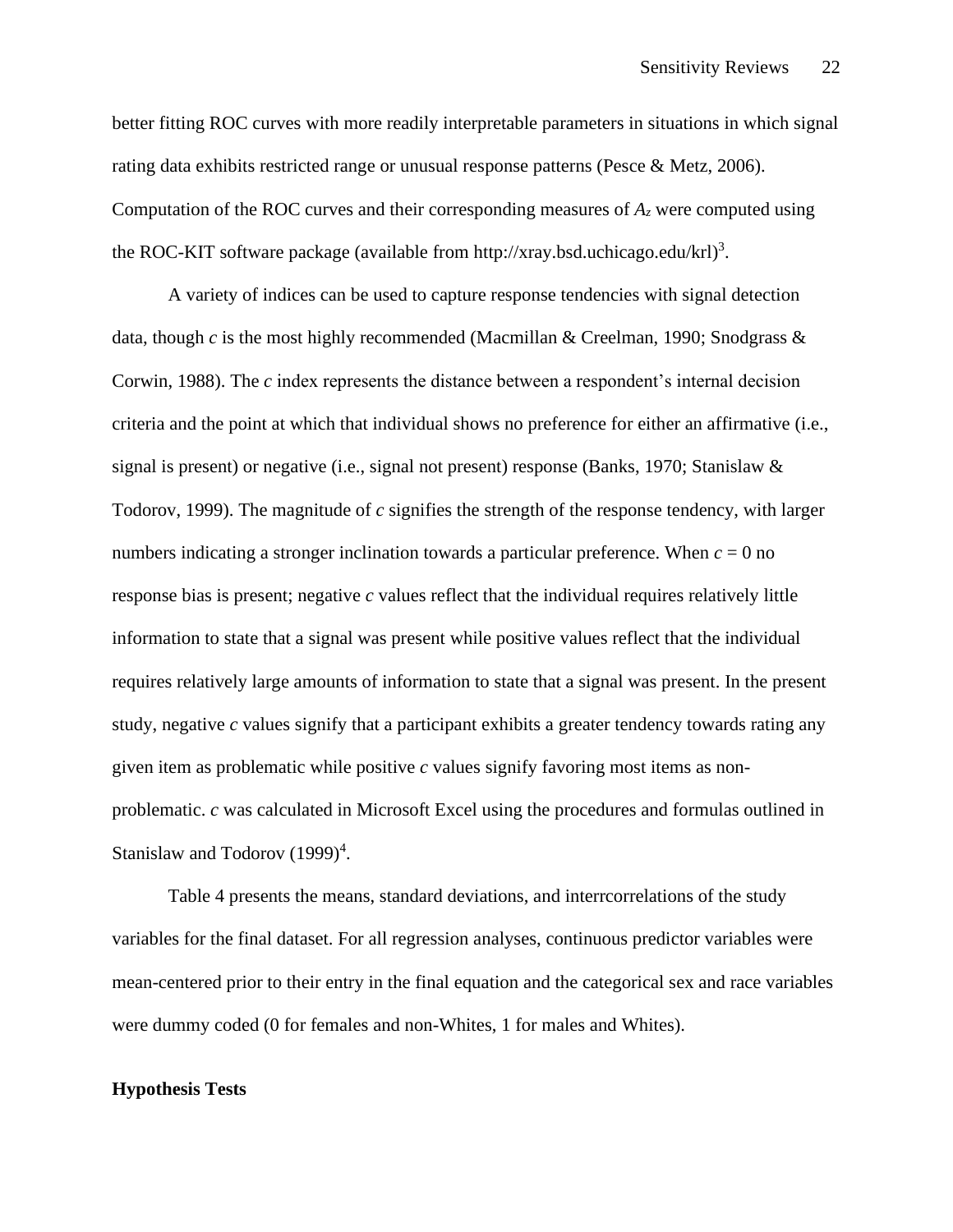Hypothesis 1a and 1c predicted that females and non-Whites are more accurate reviewers (respectively), while Hypothesis 1b and 1d predicted that these groups will exhibit a greater tendency to view items as problematic (respectively). To test these predictions, accuracy and response tendencies were separately regressed onto participant sex and race. Both predictors accounted for a small but significant proportion of variance in reviewer accuracy ( $R^2 = .02$ ,  $F(2,289) = 3.38$ ,  $p < .05$ ). However, contrary to the presumptions of the minority review strategy, White respondents ( $M = .78$ ) were slightly more accurate than non-Whites ( $M = .74$ ) (*b*  $= .04, p < .05$ ) while the coefficient for sex failed to achieve significance. With respect to response tendencies, the regression model again explained a small but significant portion of the variance  $(R^2 = .02, F(2,289) = 3.20, p < .05)$ . In this case, only the coefficient for sex achieved significance ( $b = .18$ ,  $p < .05$ ); as predicted, females ( $M = .44$ ) were significantly more likely to perceive any given item as insensitive relative to males  $(M = .62)$ .

Relationships between the stereotype-awareness characteristics and respondents' effectiveness during the sensitivity review process were examined next (Hypotheses 2a and 2b). To maintain theoretical continuity among the predictor variables, two separate regressions were conducted for the accuracy and response tendency dependent variables using either the genderor ethnic-referenced stereotype-awareness variables. Thus for Model 1, past experiences with discrimination was entered at Step 1, gender identification at Step 2, gender stigma consciousness at Step 3, and perceived attributions to prejudice at Step 4; in Model 2, ethnic identification and ethnic stigma consciousness were substituted into Steps 2 and 3, respectively.

For Hypothesis 2a, no variables in Model 1 reached statistical significance. An examination of Model 2 revealed only ethnic identification ( $b = -0.02$ ,  $p < 0.05$ ) as a significant predictor  $(R^2 = .04, F(4,287) = 2.89, p < .05)$ ; contrary to predictions, individuals who were more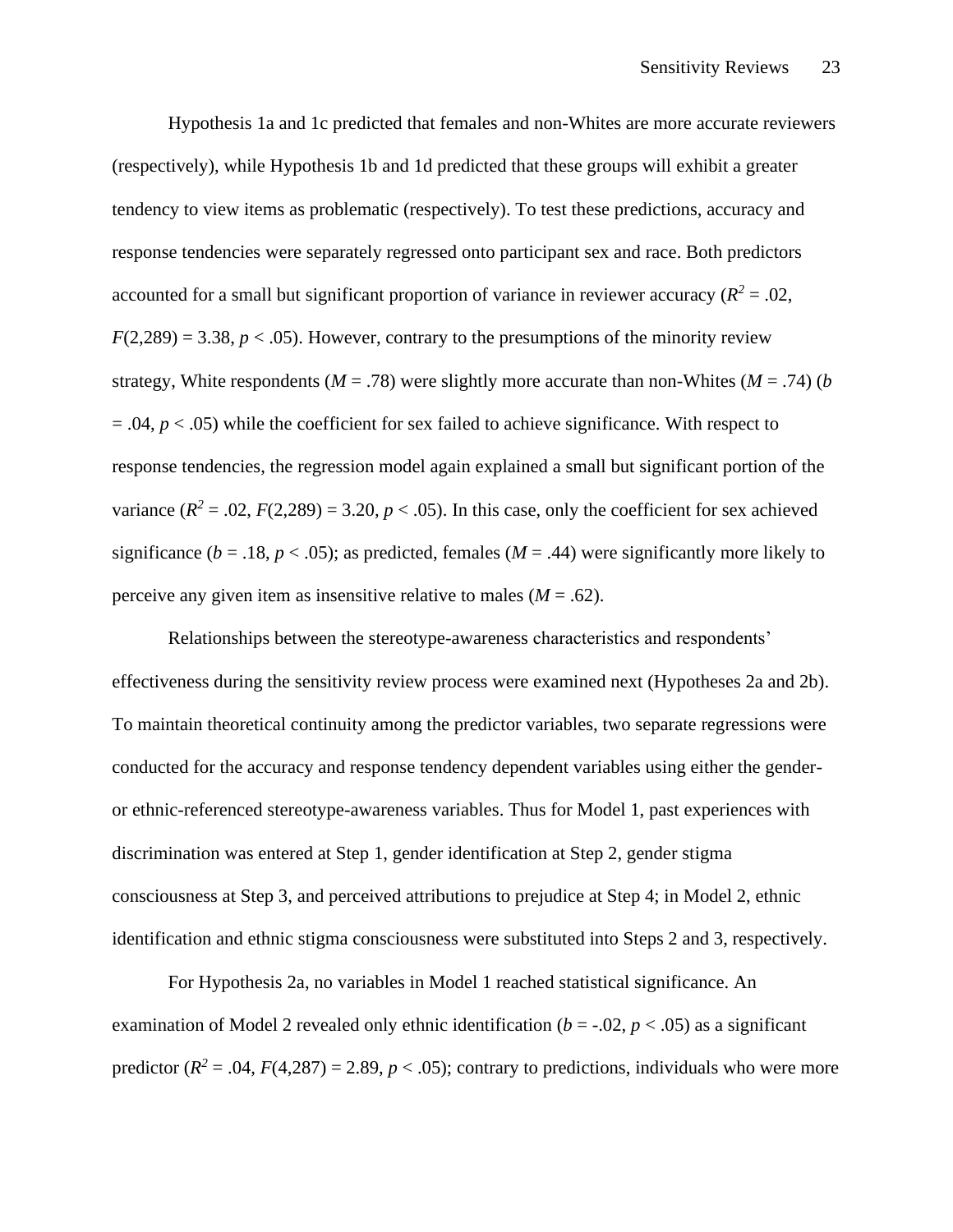strongly identified with their ethnicity tended to be less accurate. The results for Hypothesis 2b indicated that only gender identification at Step 2 in Model 1 ( $\Delta R^2 = .01$ ,  $\Delta F(1,289) = 4.04$ , *p* < .05) was significantly related to response tendency ( $b = -11$ ,  $p < .05$ ) such that individuals with greater gender identification were more likely to perceive insensitivity in any given item (i.e., lower values of *c*). In Model 2, greater ethnic identification ( $\Delta R^2 = .02$ ,  $\Delta F(1,289) = 4.43$ , *b* = -.08, *p* < .05) was also associated with lower *c* values; however, collinearity problems with ethnic stigma consciousness suggested that the entry order of Steps 2 and 3 be reversed to examine the precise nature of the relationship. When entered at Step 2, higher ethnic stigma consciousness  $(\Delta R^2 = .02, \Delta F(1,289) = 4.66, b = -.12, p < .05)$  exhibited a similar relationship with response tendency. Together, these findings indicate that ethnic identification and ethnic stigma consciousness were likely significant yet redundant predictors in the model. In sum, the observed results ran partially contrary to the predictions advanced in Hypothesis 2a, though partial support was obtained for Hypothesis 2b for certain stereotype-related characteristic variables (e.g., gender/ethnic identification, ethnic stigma consciousness).

Hypotheses 3a and 3b addressed whether stereotype-awareness characteristics mediate the relationship between reviewer demographics and accuracy and response tendencies, respectively. The indirect effects of sex and race on these outcomes were evaluated using the methodology described by Preacher and Hayes (2008) for conducting regression with multiple mediators. This procedure employs a bootstrapping technique to estimate confidence intervals for the total indirect effect, the specific indirect effect of each mediator, and pairwise contrasts between the specific indirect effects specified in the model.

Table 5 presents the bootstrapped indirect effect estimates for the mediation analyses. An examination of the values for the total indirect effects reveals that only the relationships between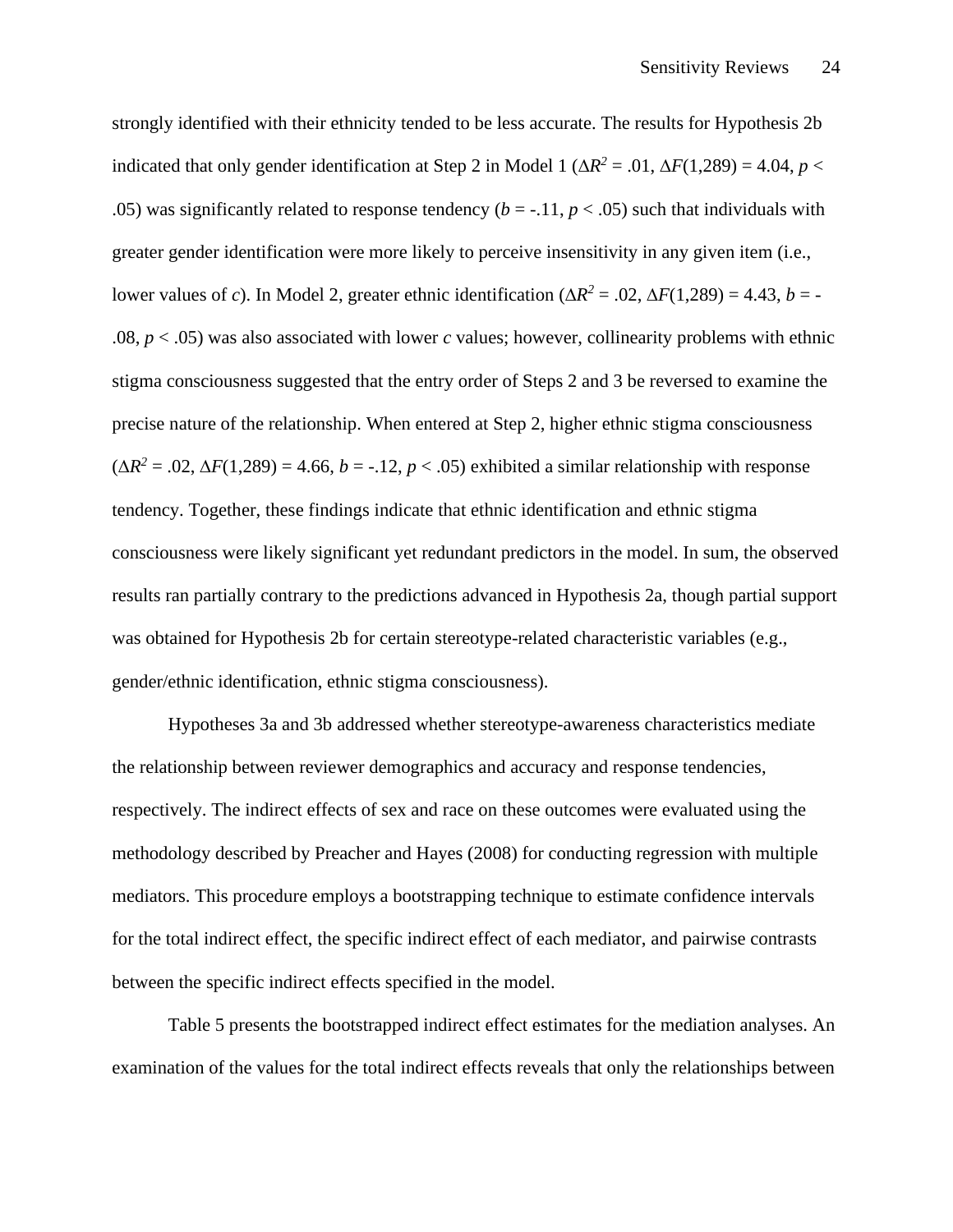race and review accuracy (f = .016, 95% CI = .004 to .031) and race and response tendency (f = .066, 95% CI = .006 to .170) were mediated by the total set of stereotype-related characteristics. In the former case, an examination of the specific indirect effects revealed that ethnic identification was the only variable to significantly mediate the relationship between race and review accuracy ( $f = .011$ , 95% CI = .002 to .024) such that non-Whites tended to be more strongly ethnically identified, which was subsequently related to lower accuracy (Hypothesis 3a). For Hypothesis 3b, the specific indirect effects revealed no intermediary variables that were strong enough to mediate the relationship between race and response tendency in the presence of the other predictor variables. Preacher and Hayes (2008) note that this may occur in instances where multicollinearity is an issue and the indirect effects are not substantially larger than zero. Cohen et al. (2003) suggest that a reasonable solution in such instances is to cautiously interpret variables whose significance test is almost large enough to meet the significance criterion as "whatever is lost by the inflation of the Type I error is likely to be compensated by the reduction of the Type II error and the resolution of the apparent inconsistency" (p. 189). In this case, ethnic stigma consciousness ( $z = 1.42$ , two-tailed  $p = .16$ ) and ethnic identification ( $z = 1.42$ , two-tailed  $p = .16$ ) were the two largest potential mediators from the full set. Although the observed significance levels of these tests caution against drawing strong interpretations regarding Hypothesis 3b, the pattern of results was such that non-Whites appeared to report higher levels of both ethnic identification and stigma consciousness, which predicted a greater tendency to perceive any given item as insensitive.

Hypothesis 4 posited that characteristics of cultural intelligence (metacognitive CQ, cognitive CQ, and behavioral CQ) and empathy (perspective taking, empathic concern) relate positively to reviewer accuracy. Hierarchical regression analyses revealed that none of these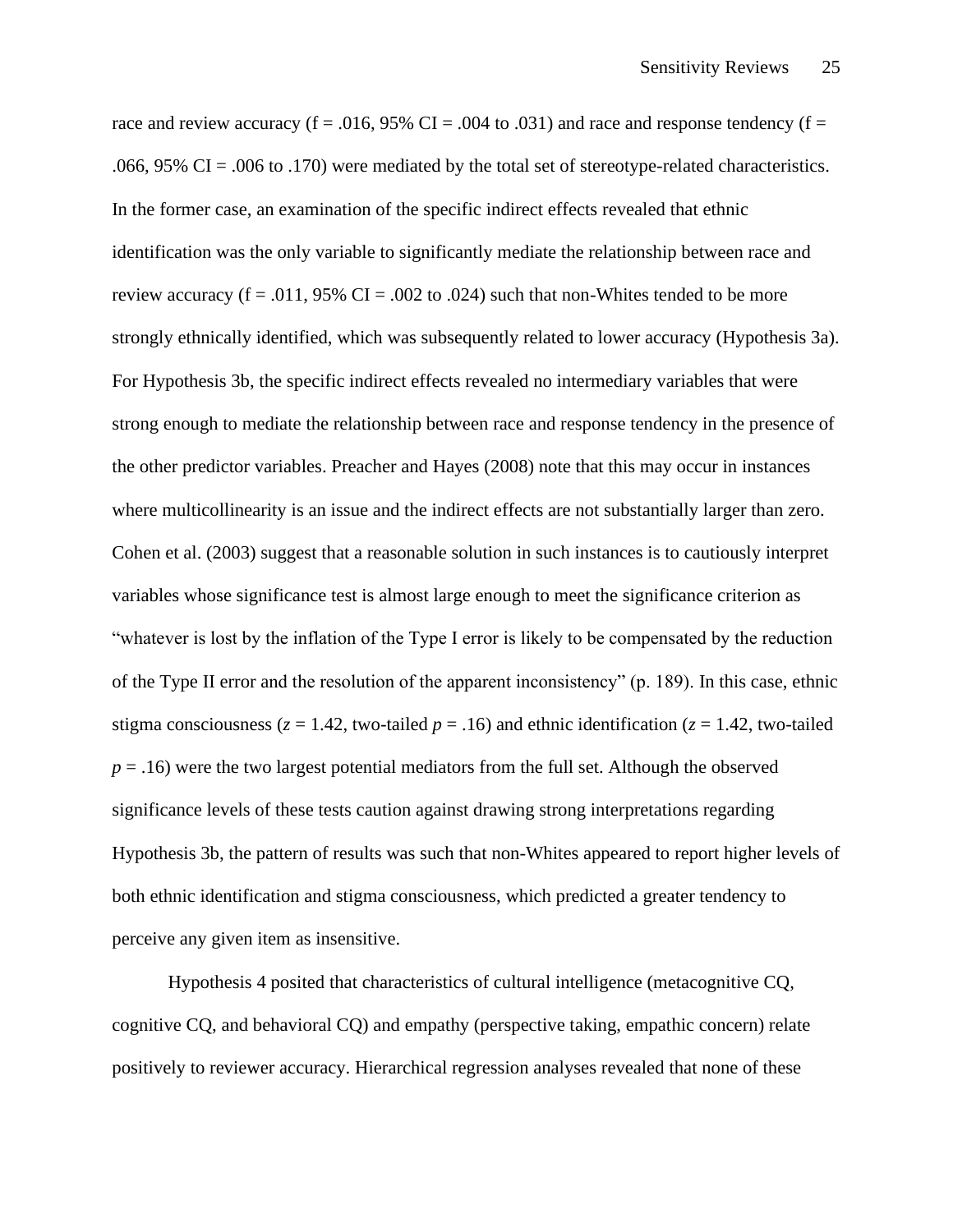variables emerged as significant predictors  $(F(5,286) = .48, ns)$ , thus failing to support the hypothesized relationship. Although not formally predicted, these variables also did not account for a significant proportion of variance in participants' response tendencies (*F*(5,286) = .52, *ns*).

To test Hypothesis 5a and 5b, social dominance orientation and status legitimacy beliefs were regressed onto respondent accuracy and tendencies separately. Regressing accuracy on both predictors accounted for a small but significant proportion of the variance in the outcome variable  $(R^2 = .02, F(2,289) = 3.93, p < .05)$ . An examination of the coefficients offered partial support for Hypothesis 5a in that more socially dominant individuals tended to be less accurate  $(b = -0.02, p < 0.05)$ . However, neither variable accounted for significant variance in response tendencies  $(F(2,289) = 1.00, ns)$ , thus failing to support Hypothesis 5b.

The remaining predictions addressed the interaction between demographics and social awareness characteristics on sensitivity review performance (Hypotheses 6a-6d). Cross product interaction terms were first created between the sex and race variables and each of the positive and negative social awareness variables. Hierarchical regression models were then estimated for each of the accuracy and response tendency outcomes, with the Demographic variable entered at Step 1, main effects for the Social Awareness characteristics at Step 2, and the Demographic x Social Awareness interaction terms at Step 3. The tests for Hypothesis 6a and 6b, pertaining to the moderating effect of the cultural intelligence and empathy variables, revealed that only the relationships between race and accuracy ( $\Delta R^2 = .05$ ,  $\Delta F(5,280) = 3.50$ ,  $p < .01$ ) and race and response tendency ( $\Delta R^2 = .06$ ,  $\Delta F(5,280) = 2.81$ ,  $p < .05$ ) were significantly moderated; no significant interactions with respondent sex were found. Neither social dominance nor status legitimacy beliefs significantly moderated the relationship between either race or sex and reviewer accuracy or response tendencies (Hypotheses 6c and 6d).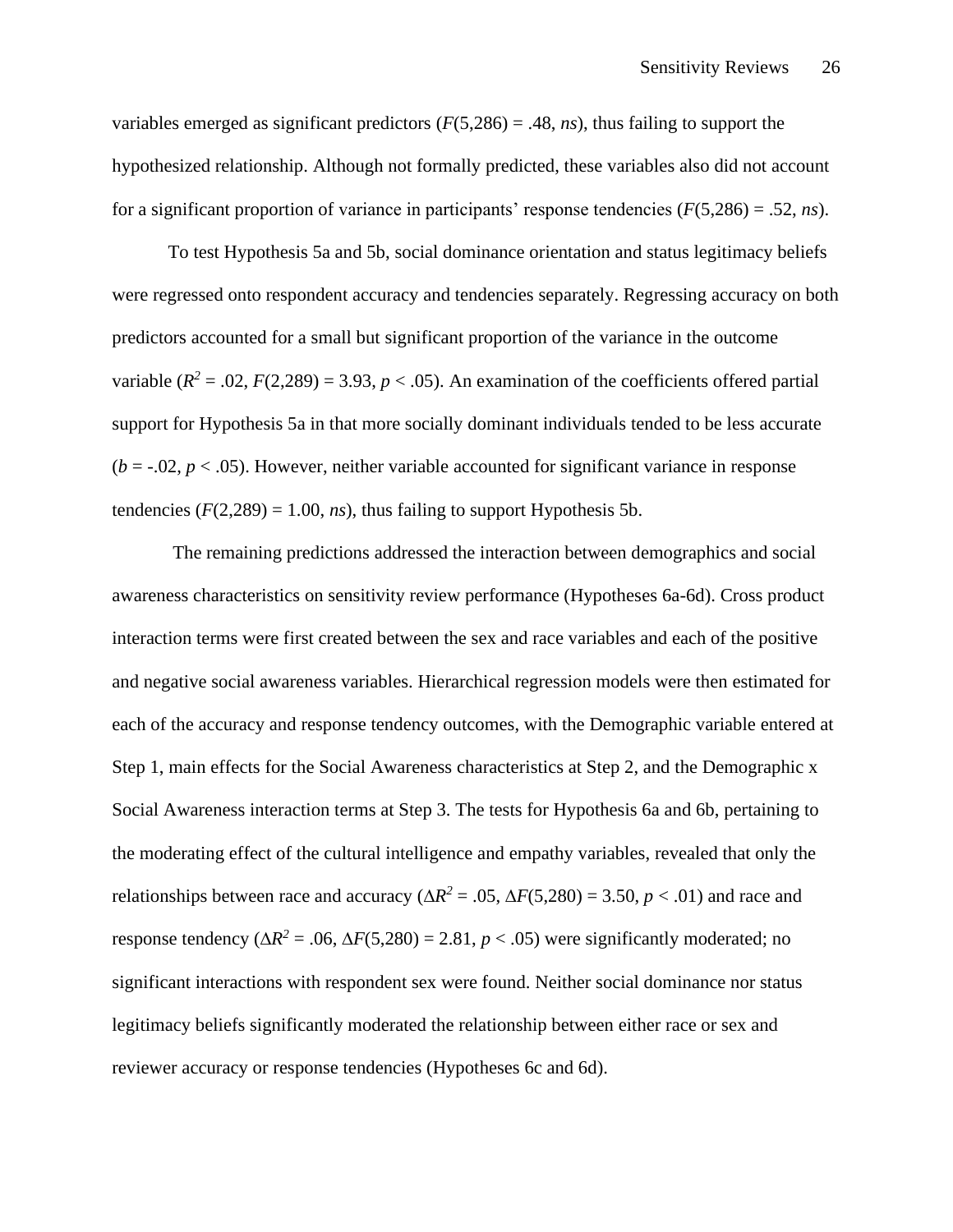A closer evaluation of the significant interactions observed for Hypothesis 6a revealed that the relationship between race and reviewer accuracy was significantly moderated by behavioral CQ ( $b = -.09$ ,  $p < .01$ ) and cognitive CQ ( $b = .08$ ,  $p < .01$ ); in the case of Hypothesis 6b, the relationship between race and response tendencies was also significantly moderated by behavioral CQ ( $b = -.34$ ,  $p < .05$ ) as well as perspective taking ( $b = .46$ ,  $p < .05$ ). Figures 2A through 2D present graphs of the interactions. To evaluate whether the interactions followed the predicted patterns, simple slopes analyses were conducted for each set of interactions (Preacher, Curran, & Bauer, 2006). Results revealed that behavioral CQ had no influence on the accuracy of White reviewers (Fig 2A: slope<sub>White</sub> = -.01,  $t(288)$  = .84, *ns*), though non-Whites with higher levels of behavioral CQ were significantly more accurate than non-Whites with lower levels of behavioral CQ (slope<sub>non-White</sub> = .08,  $t(288)$  = 2.94,  $p < .05$ ). However, Whites with higher levels of cognitive CQ were significantly more accurate than Whites with lower levels of cognitive CQ (Fig 2B: slope<sub>White</sub> = .02,  $t(288) = 1.94$ ,  $p = .053$ ) while the reverse was true for non-Whites (slope<sub>non-White</sub> =  $-0.06$ ,  $t(288) = 2.12$ ,  $p < 0.05$ ). With respect to Hypothesis 6b, level of behavioral CQ was not significantly related to response tendencies for Whites (Fig 2C: slope<sub>White</sub> =  $-0.01$ ,  $t(288) = .13$ , *ns*), though non-Whites with higher levels of behavioral CQ tended to exhibit a greater bias towards perceiving items as non-problematic than non-Whites with lower levels of behavioral CQ (slope<sub>non-White</sub>  $= .33$ ,  $t(288) = 2.41$ ,  $p < .05$ ). Lastly, perspective taking did not significantly influence response tendencies for Whites (Fig 2D: slope<sub>White</sub> = .03,  $t(288)$  = .38, *ns*); for non-Whites, higher levels of perspective taking were associated with less biased response tendencies (slope<sub>non-White</sub> = -.43,  $t(288) = 2.18$ ,  $p < .05$ ). In total, the pattern of observed interactions were only minimally consistent with Hypothesis 6a (in the case of cognitive CQ), and were not supportive of Hypothesis 6b.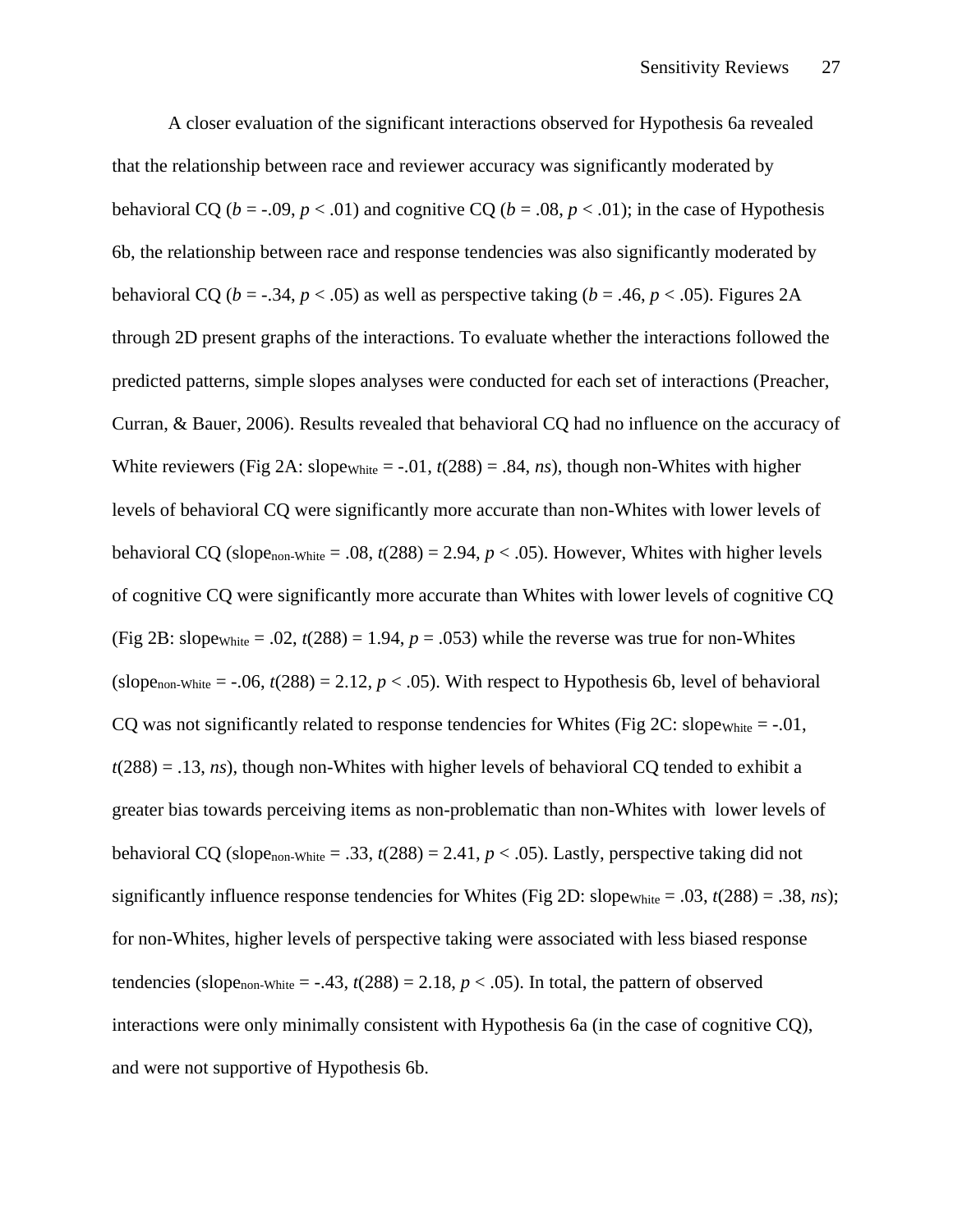#### **Discussion**

The goal of Study 1 was to better understand the manner by which individual difference characteristics influence sensitivity judgments. Using SDT as an analytic framework, a number of characteristics were found to significantly relate to test reviewers' overall accuracy and response tendencies, though effects were generally small. Whites and respondents exhibiting weaker ethnic identification and social dominance orientation tended to be slightly more accurate reviewers, whereas females and respondents who were more strongly gender identified, ethnically identified, and reactive to ethnic stigmas were more likely to perceive any given item as insensitive. The mediation and moderation analyses suggested slightly more nuanced interpretations of these findings, especially those pertaining to non-Whites' reviews. Lower review accuracy for non-Whites appeared to be partially attributable to their higher levels of ethnic identification; furthermore, the extent to which non-Whites reported possessing knowledge of and the ability to adapt to diverse cultural customs exerted a greater influence on the accuracy of their sensitivity reviews. In accounting for response tendencies, there was tentative evidence to suggest that less restrictive decision criterion for non-Whites' was related to higher ethnic identification and heightened awareness of ethnic stigmas. However, the significant interaction effects with observed with the tested social awareness variables revealed this tendency could potentially be offset in non-Whites who possessed a greater capacity for perspective-taking.

Despite generally small effect sizes, the results from Study 1 reveal possible implications for the selection of sensitivity reviewers. In general, reviewers with qualities that facilitate accuracy should be preferred (cf., Green & Swets, 1966; Harvey, 1992). However, the perceived cost of leaving insensitive items on the test (e.g., Camilli, 1993; Haladyna & Downing, 2004;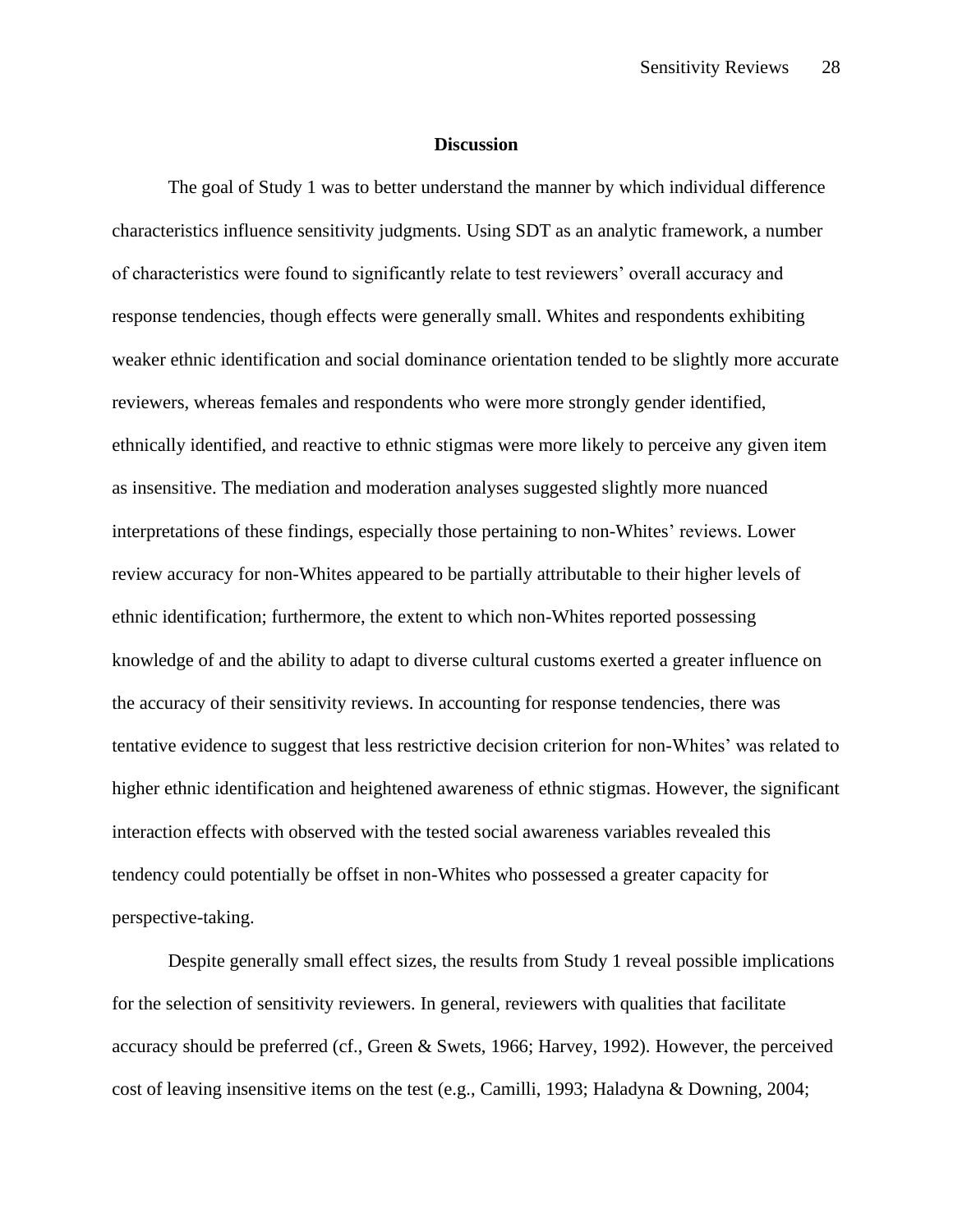Ployhart & Holtz, 2008; Ramsey, 1993) suggests that reviewers who adopt a "better safe than sorry" mentality during the review process (i.e., exhibit a greater tendency to perceive items as insensitive and therefore generate more false alarms) may be preferred over those who are less reactive. The tradeoff, however, is that such reviewers may be detrimental to the efficiency of test development as they are more likely to remove and/or suggest unnecessary revisions to nonproblematic items. One possibility for assessing the costs of such a tradeoff and gauging the impact of problematic test content is to examine its effects on the psychometric quality of a test. Although there are many reasons for conducting sensitivity reviews (e.g., McPhail, 2010), a common belief is that more sensitive tests will lead to more psychometrically sound evaluations that minimize subgroup performance differences and adverse impact (Ployhart & Holtz, 2008). Attention is directed to this notion in Study 2.

#### **STUDY 2**

Arguably the most important concern for sensitivity reviews is their impact on test taking outcomes. The insensitivity of test material might conceivably influence two domains. First, insensitive item content may interfere with the performance of certain groups of individuals and thus lead to observable between-group performance differences (e.g., Camilli, 1993; Jensen, 1980). Second, insensitivity on a test might negatively influence test takers' perceptions of the test, which could engender poor evaluations of the organization (Hausknecht et al., 2004). The purpose of Study 2 is to investigate the experience of problematic item content from the perspective of test takers and the extent to which the presence of insensitive items differentially influences the performance and perceptions of different subgroups.

Examinations of group performance differences across test items are relatively common, though explanations for why any particular item may lead to performance discrepancies are not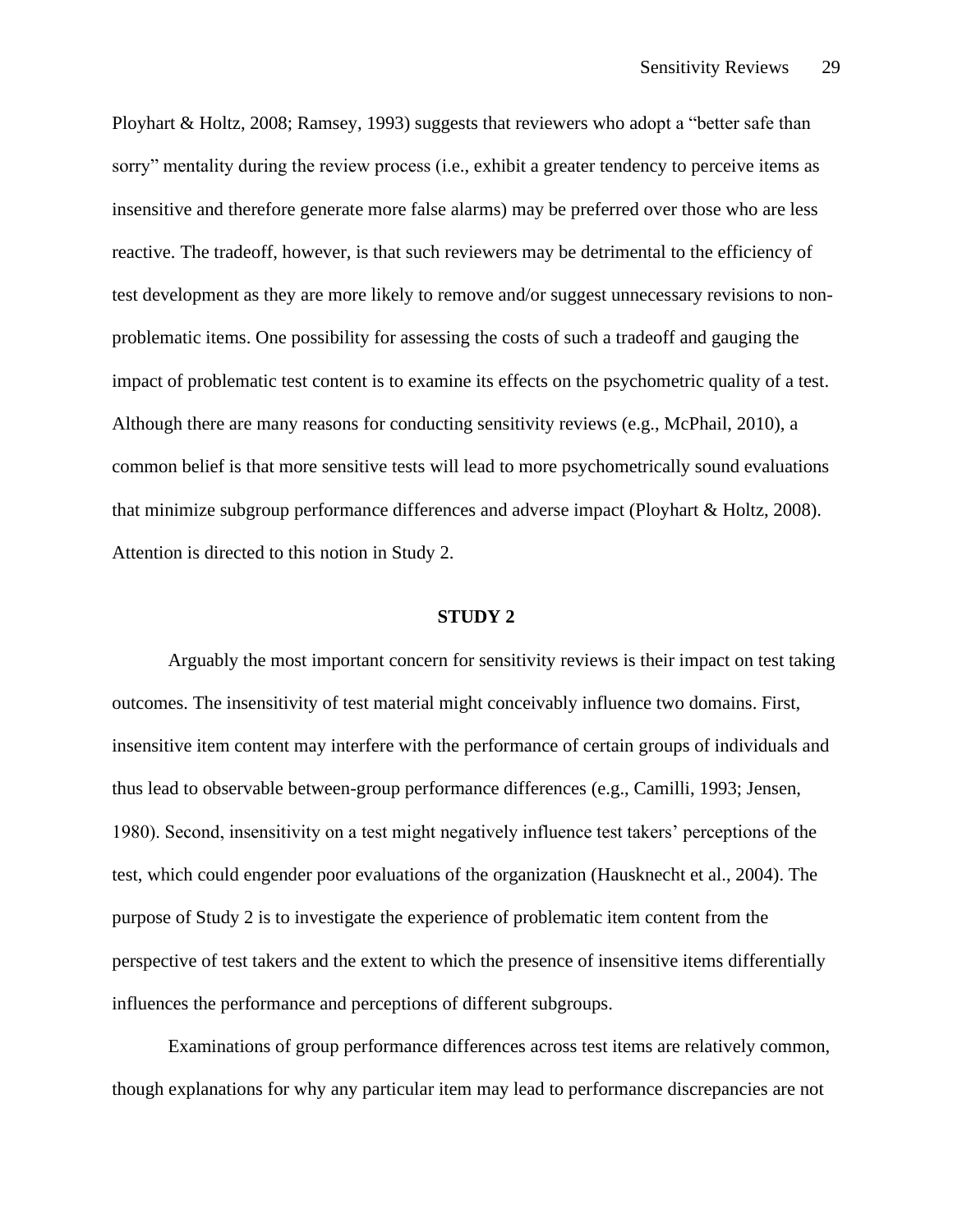always clear. For example, spurious relations elicited by the content, format, or presentation of certain items may introduce construct-irrelevant variance that engenders differential group performance (e.g., reading comprehension requirements on a mathematical ability test negatively influencing test takers with lower verbal ability, Cohen et al., 2003; Haladyna & Downing, 2004). Another possibility could be that specific item cues, contexts, or situations make group membership salient and bring to mind negative domain stereotypes which undermine the performance capacity of certain respondents (e.g., Grand, Ryan, Schmitt, & Hmurovic, 2011; Steele & Aronson, 1995). Regardless of the causes underlying the performance differences, the end result is *item bias*, or systematic error in item and overall test validity associated with factors irrelevant to the test (Jensen, 1980).

Whereas sensitivity reviews rely on the subjective evaluations of reviewers, determinations of item bias are made statistically. One of the most commonly used analyses of item bias is differential item functioning (DIF), which utilizes item response theory (IRT) methodologies to identify whether individuals of equal ability have the same probability of correctly answering a given item. Thus, sensitivity review and DIF analyses are both employed to identify test questions likely to impede test takers from responding in ways that allow for accurate inferences (Zieky, 2006); however, the processes by which items are identified as problematic by sensitivity review versus DIF analyses are fundamentally different (e.g., judgmental vs. statistical; conducted before vs. after test administration) and may yield different results (Camilli, 1993; Ramsey, 1993). For example, a number of studies report that test reviewers perform no better than chance when asked to identify a priori items that will show statistical bias (e.g., Englehard, Hansche, & Rutledge, 1990; Plake, 1980; Sandoval & Miille, 1980).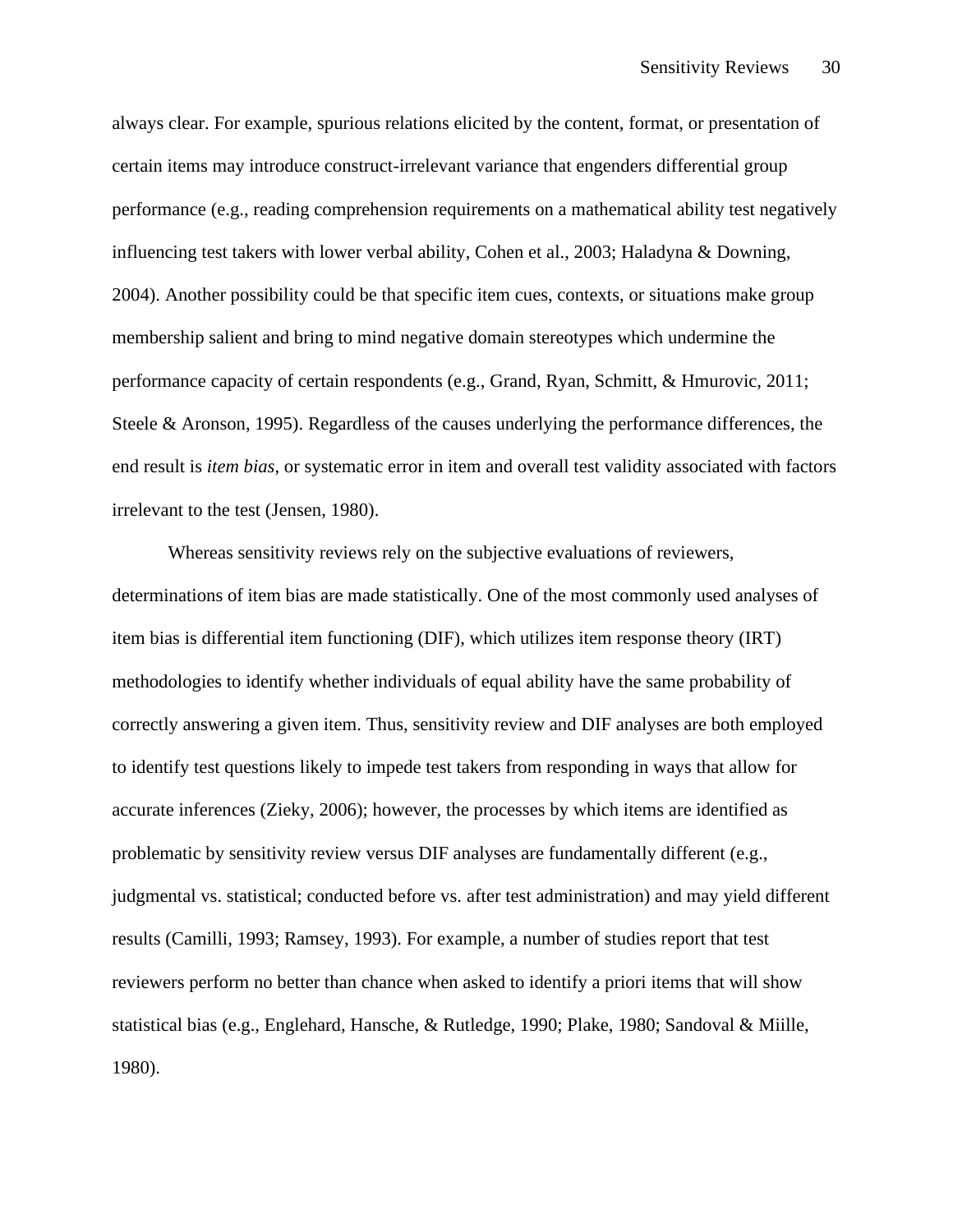Research has yet to examine whether the item evaluation activities undertaken by sensitivity reviewers ultimately contribute to test taker performance (Ployhart & Holtz, 2008). To address this issue, we examine whether items flagged as insensitive during a sensitivity review subsequently lead to DIF on a test. Given the results of Study 1 and previous research suggesting that women may be more reactive to problematic item content (Mael et al., 1996), we focus on performance differences across sex as the primary between-group comparison.

*Hypothesis 7: Problematic items will exhibit differential item functioning across sex such that the items will be more difficult for women than men even when individuals are equal on overall verbal ability.*

Sensitivity reviews are also conducted to mitigate negative reactions towards the instrument (McPhail, 2010). Based on the results of Study 1, individual difference characteristics predictive of responsiveness to insensitive test content may also influence the strength of one's reactions towards a test with problematic content. Therefore, we hypothesize that test taker reactions towards a test containing problematic content will be related to demographic characteristics as well as the stereotype- and social-awareness characteristics identified as meaningful predictors of responsiveness to insensitivity in Study 1.

*Hypothesis 8: Test takers' perceptions of fairness, opportunity to perform, and appropriateness of the test material will be related to their sex and race (H8a) and to their stereotype-related (gender/ethnic identification, gender/ethnic stigma consciousness) and social awareness (social dominance orientation) characteristics (H8b).*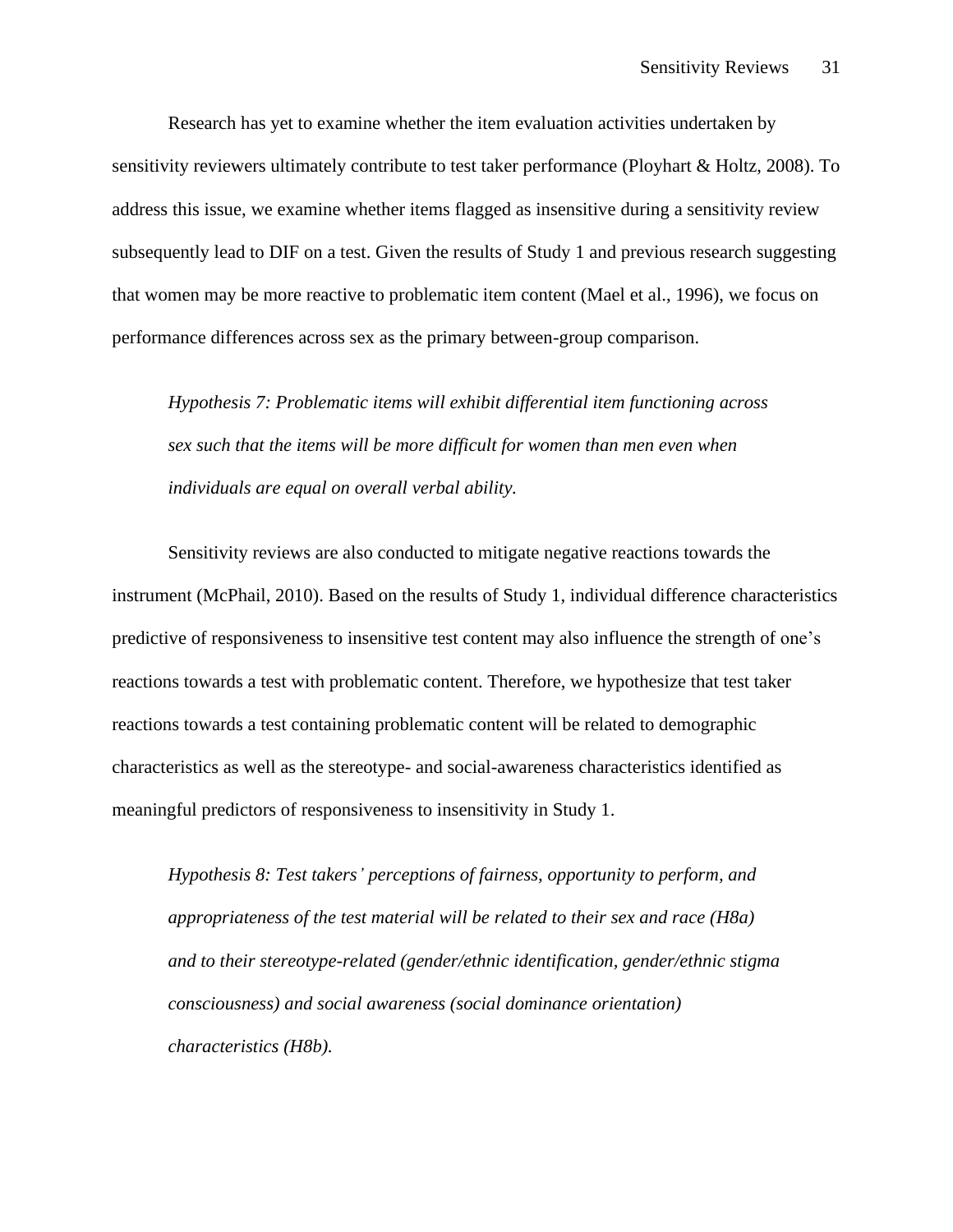#### **Method**

# **Participants**

Participants were 336 students from a large Midwestern university who participated in the study in exchange for course credit. The sample was composed primarily of young (*M =*  19.45, *SD* = 1.65) White (73.6%) participants and was approximately equally distributed across sex  $(n = 170 \text{ males})$ . Given the relatively low numbers of participants of races other than White, race was collapsed into a dichotomous White/non-White variable.

## **Procedure**

Participants provided responses to demographic and individual difference measures through an online survey and were then scheduled to complete an untimed verbal ability test in a supervised group setting at a later date. Informed consent was obtained at test administration. Prior to the test, participants were instructed to complete a verbal skills and comprehension test and to respond to a post-test questionnaire regarding their perceptions of the test. After completing all measures, individuals were debriefed and thanked.

#### **Materials and Measures**

*Verbal ability test.* The verbal ability measure consisted of 30 multiple-choice items distributed across three item formats (sentence correction, reading comprehension, and sentence completion) commonly encountered on standardized tests; Cronbach's alpha for the full test was .68. To create the assessment instrument, 9 problematic and 21 non-problematic items were drawn from the item sets constructed for Study 1. The non-problematic items were chosen by selecting items with the highest sensitivity ratings from Study 1 participants; the mean SME rating for these items was  $3.85$  (*SD* = .04), suggesting that the items contained virtually no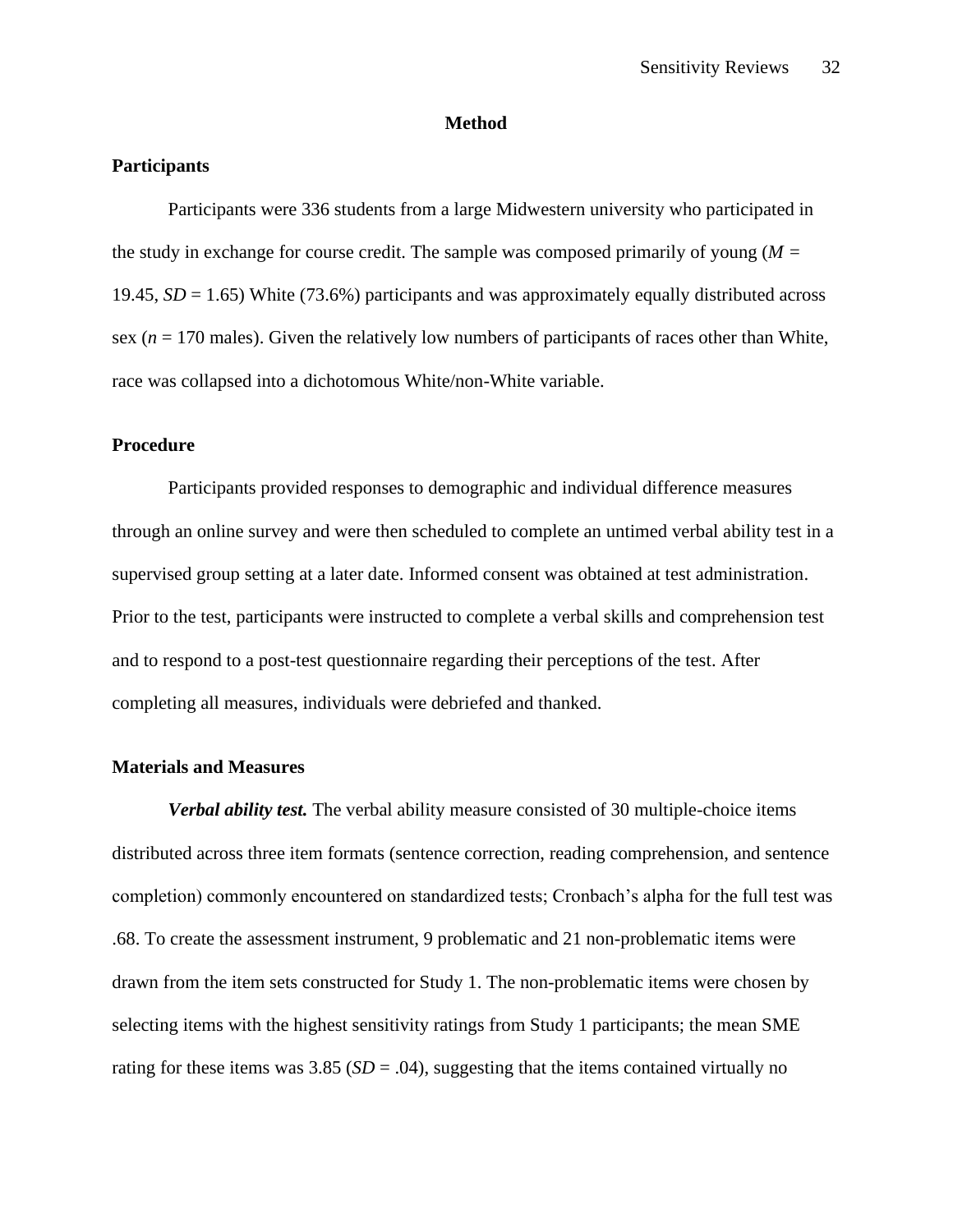problematic content. When selecting the problematic items, preference was given to those items rated as most problematic and which exhibited the greatest sex differences in sensitivity ratings; the mean rating provided by Study 1 participants and the professional Study 1 reviewers for these items was  $2.53$  (*SD* = .16) and  $1.58$  (*SD* = .35), respectively.

*Test taker perceptions.* Measures of participants' test reactions included a four-item measure of *test fairness* adapted from Kravitz, Stone-Romero, and Ryer (1997) (e.g., "This test is fair") as well as two subscales from Bauer et al.'s (2001) Selection Procedural Justice Scale (*chance to perform*, 4 items: "I could really show my skills and abilities through this test," and *propriety of questions*, 3 items: "The content of the test seemed appropriate"). Coefficient alphas for the three measures were .76, .81, and .67, respectively.

*Individual difference measures.* In addition to participants' demographics, gender identification ( $\alpha = .65$ ), ethnic identification ( $\alpha = .84$ ), gender stigma consciousness ( $\alpha = .60$ ), ethnic stigma consciousness ( $\alpha = .76$ ), and social dominance orientation ( $\alpha = .90$ ) were assessed using the same scales administered in Study 1 (see Table 2).

#### **Results**

Similar to Study 1, two items were inserted in the online survey materials to screen out careless responders, of which 36 respondents failed to answer correctly. *t*-tests revealed that the careless responding sample contained a higher percentage of men  $(t(334) = 3.87, p < .001)$  and non-Whites  $(t(319) = 2.23, p < .05)$ . These respondents reported higher levels of social dominance  $(t(330) = 5.61, p < .001)$  and scored significantly lower on the verbal ability test overall  $(t(334) = 5.91, p < .001)$ . Given the relatively low loss in power from removing these individuals, they were excluded from all analyses. Descriptive statistics and interrcorrelations for the final sample  $(n = 300)$  are presented in Table 6.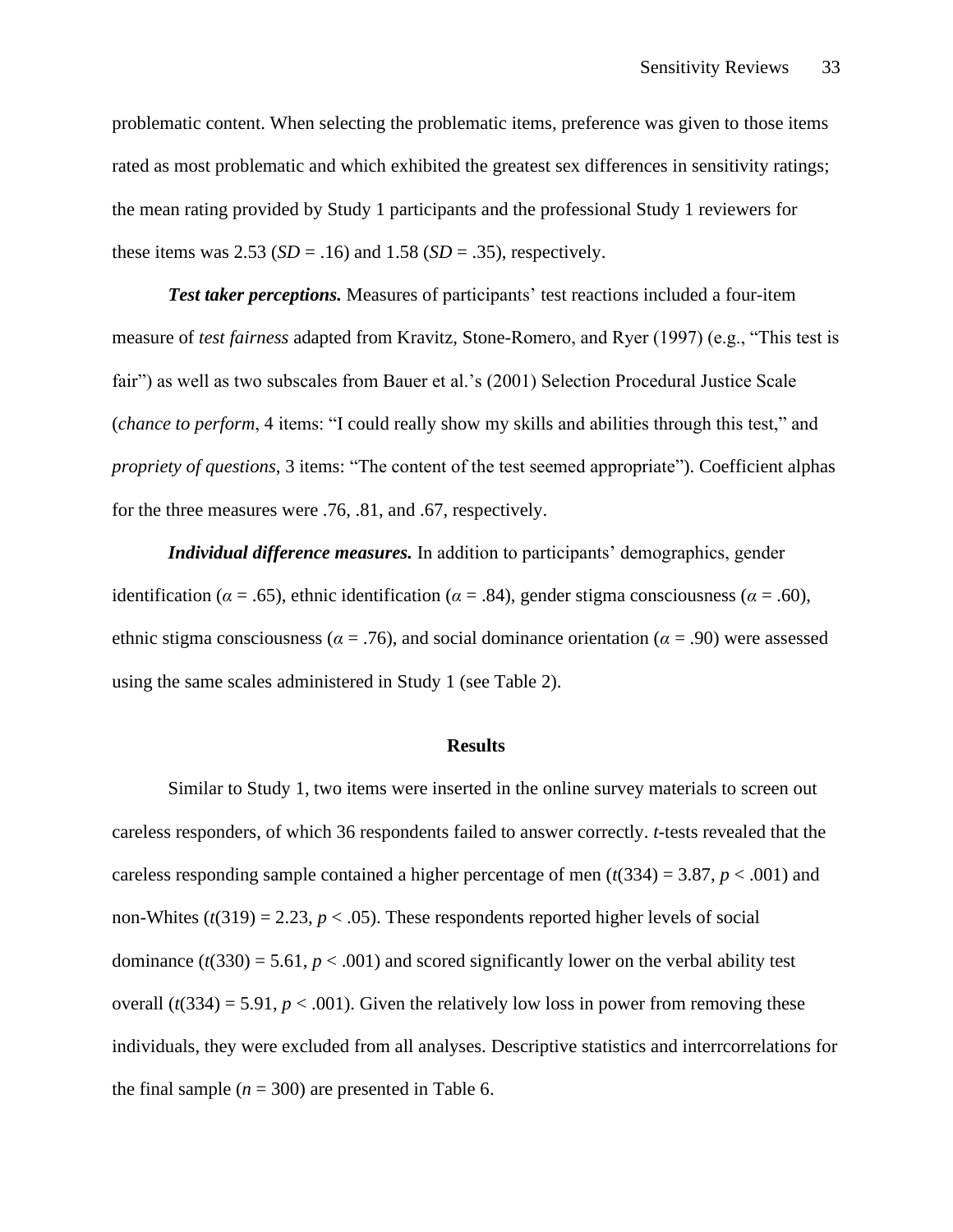#### **DIF Analyses**

All items on the verbal ability test were dichotomously scored as correct or incorrect. Given the sample size and number of test items employed in the study, a multifaceted approach was pursued to investigate the presence of DIF in the problematic items. Specifically, DIF was assessed using both the non-parametric Mantel-Haenszel (MH) chi-square statistic (Mantel & Haenszel, 1959) as well as by testing for differences in the item characteristic curve parameters from the best-fitting logistic-IRT model using Lord's chi-square test (Lord, 1980).

Briefly, the MH method assesses the likelihood that a relationship between item response and group membership exists conditioned upon the total test score (Holland & Thayer, 1988). Under the null hypothesis of no DIF, the MH statistic follows a chi-square distribution with one degree of freedom; thus, an item is flagged for DIF if its MH statistic exceeds the critical chisquare associated with this distribution. Logistic-IRT models estimate item characteristic curves for every test item that predict the probability for respondents of a given ability level  $(\theta)$  to correctly answer a given item (Baker, 2001). For dichotomously scored items, there are three commonly employed logistic-IRT models. The one-parameter (1PL) model estimates item characteristic curves based on a single parameter depicting item difficulty (*b* parameter); the two-parameter (2PL) model estimates an additional parameter depicting an item's capability to discriminate high from low ability examinees (*a* parameter); and lastly, the three-parameter (3PL) model incorporates a pseudo-guessing parameter that corrects for chance performance (*c*  parameter) (Hambleton & Swaminathan, 1985). To facilitate model convergence, the guessing parameter for the 3PL model was fixed to  $c = (1 / \text{number of response options})$  for each item. To examine the presence of DIF, Lord's chi-square statistic tests the null hypothesis that a given IRT model's item parameters are equivalent across groups of respondents. Evidence of DIF is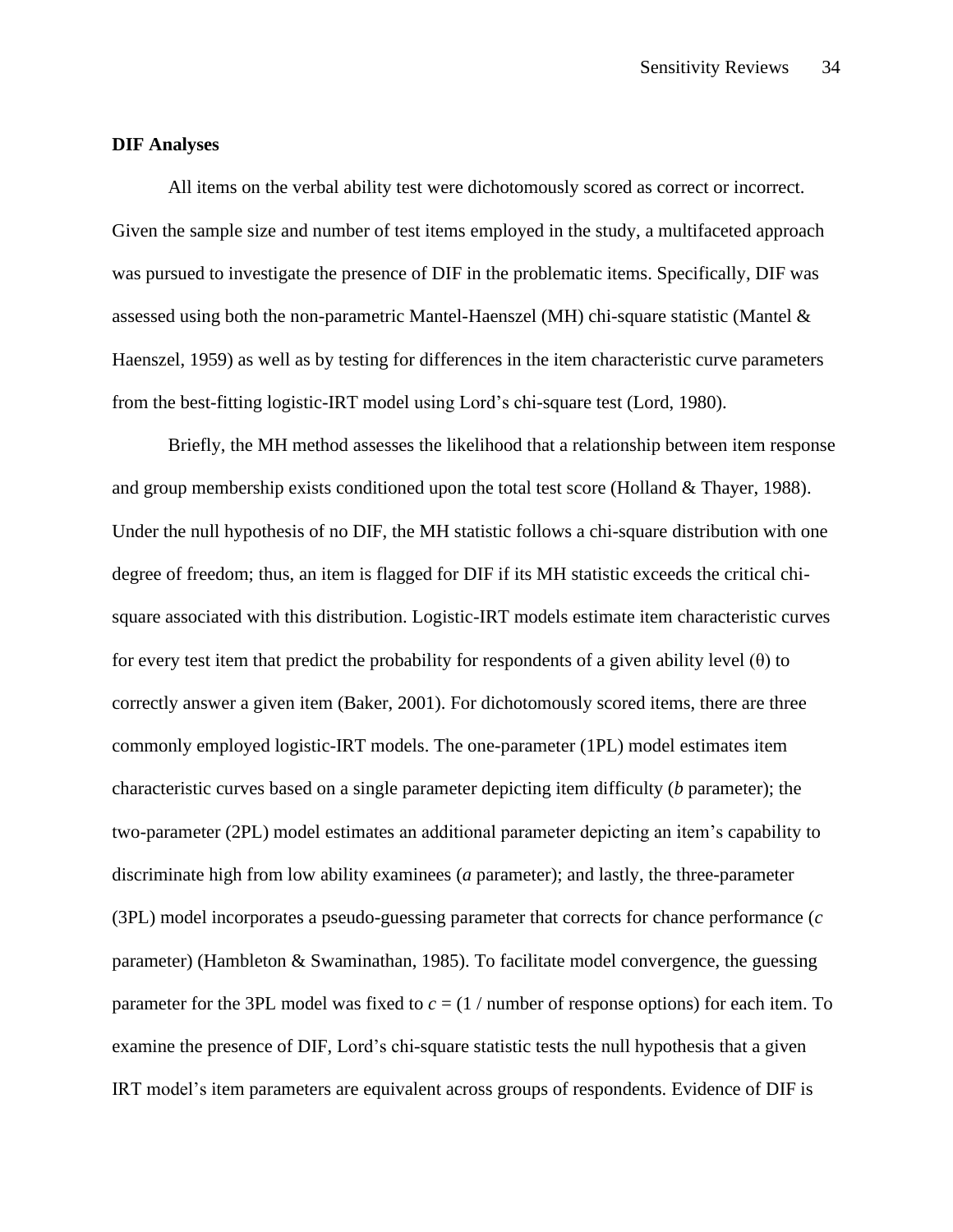observed if the critical chi-square value for the test is exceeded with degrees of freedom equal to the number of estimated parameters in the IRT model (Lord, 1980). All IRT and DIF analyses were conducted in R (R Development Core Team, 2008) using the *ltm* (Rizopoulos, 2006) and *difR* (Magis, Béland, Tuerlinckx, & De Boek, 2010) packages.

Prior to testing for DIF, a three-step procedure was followed to determine the best-fitting IRT model for use in the analyses. First, parameter and participant ability estimates were estimated for each of the three IRT models described above. Second, modified parallel analyses (MPA) were conducted to evaluate whether the verbal ability test met assumptions of unidimensional needed to perform the IRT analysis (Drasgow and Lissak, 1983). The MPA procedure computes a tetrachoric correlation matrix from the observed item response score data and then calculates the size of the second eigenvalue from this matrix (corresponding to the second-largest factor/source of explained variance). The estimated IRT model parameters are then used to generate a truly unidimensional synthetic dataset, and the same procedure described above is used to extract the second eigenvalue from this simulated data. Finally, the relative size of the second eigenvalues from the observed and synthetic data are contrasted using a Monte Carlo procedure  $(k = 100)$  which approximates a test distribution for assessing the null hypothesis that the two eigenvalues are equal. Results from the MPA using the 1PL  $(p = .89)$ , 2PL (*p* = .73), and 3PL (*p* = .63) estimates all failed to reject the null hypothesis, suggesting that the verbal ability test was sufficiently unidimensional to support the use of the proposed IRT models.

The final step in determining the appropriate IRT model for use in the DIF analyses involved assessing each model's goodness of fit at the item-level. Following the basic procedure described by Stone and Zhang (2003, p. 332), Yen's (1981) chi-squared test for dichotomously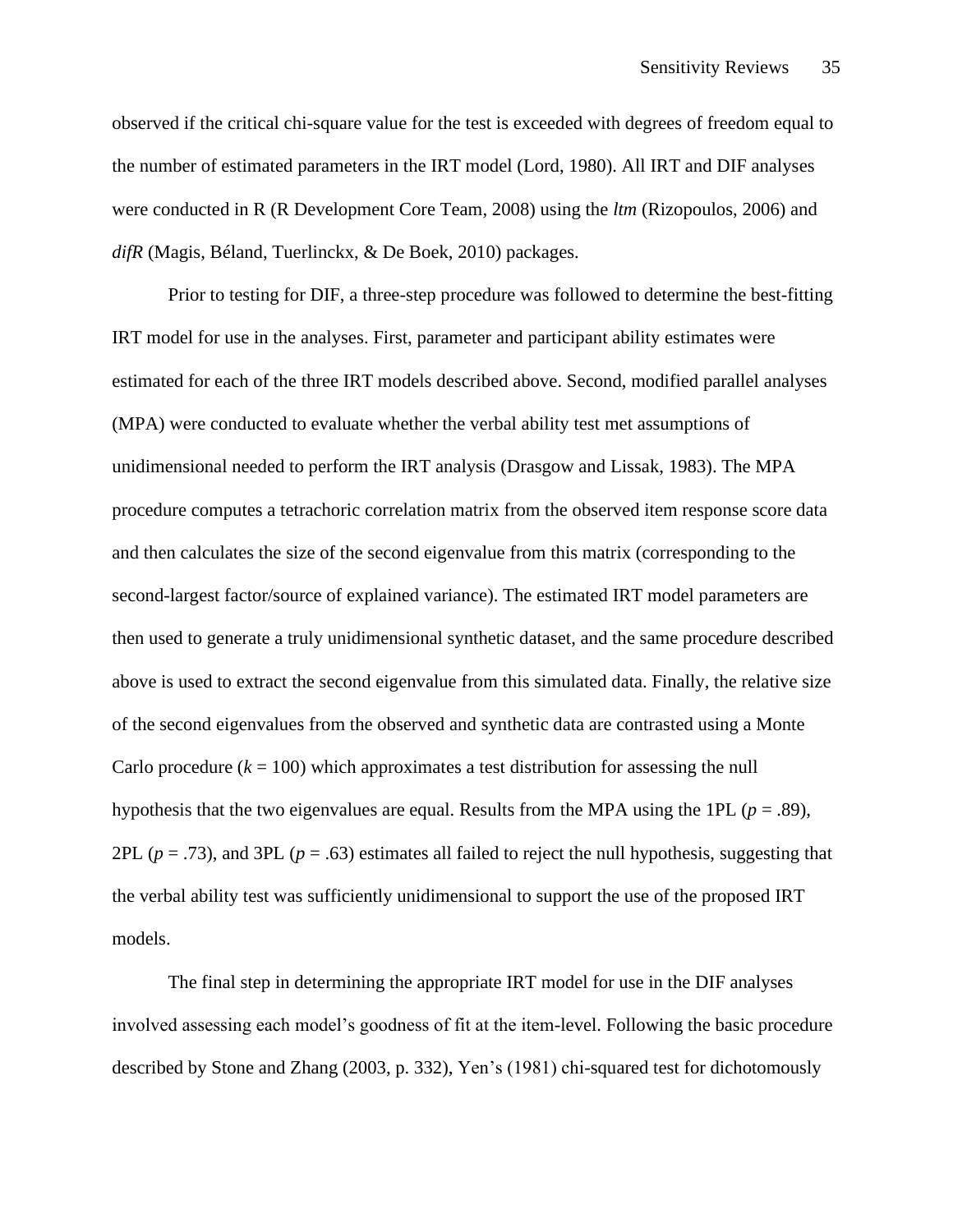scored items (*Q*1) was computed. This procedure involves aggregating participants into a small number of subgroups ( $g = 10$ ) based on their estimated ability levels ( $\theta$ ), constructing observed and expected score response distributions for each ability subgroup, and comparing these values using a traditional chi-squared test with  $df =$  (number of subgroups – number of estimated model) parameters). Results revealed that the 2PL model (two item misfits) was comparatively better fitting across all test items relative to both the 1PL (five item misfits) and 3PL (seven item misfits) models. Although it would be reasonable to expect the 3PL model to fit the data best, the relatively small number of respondents and high level of test performance likely restricted the amount of guessing observed in low-ability respondents (i.e., those who stand to benefit the most from guessing), thereby minimizing the benefit of the fixed pseudo-guessing parameter. Consequently, the 2PL model was used to conduct the remaining DIF analyses.

Only two test items were flagged as exhibiting DIF across males and females by both the MH and IRT analyses; contrary to predictions, both were non-problematic items on which women tended to do better than men. Although failing to achieve statistical significance, the ETS Delta index computed for the MH analyses (commonly used to quantify the effect size of DIF; Holland & Thayer, 1988) did identify two problematic items as "suspicious" based on conventional standards and which tended to favor males (Holland & Thayer, 1985). The 2PL IRT model also revealed significant DIF in five additional items as well, four of which were again non-problematic items that tended to be easier for women. The remaining item flagged by the IRT analyses was a problematic item that appeared to slightly favor males ( $a = .28$ ,  $b = .3.66$ ) over females ( $a = .30$ ,  $b = -3.27$ ). Examination of the item characteristic curves for this item revealed a small advantage for males over females at low respondent ability estimates; at average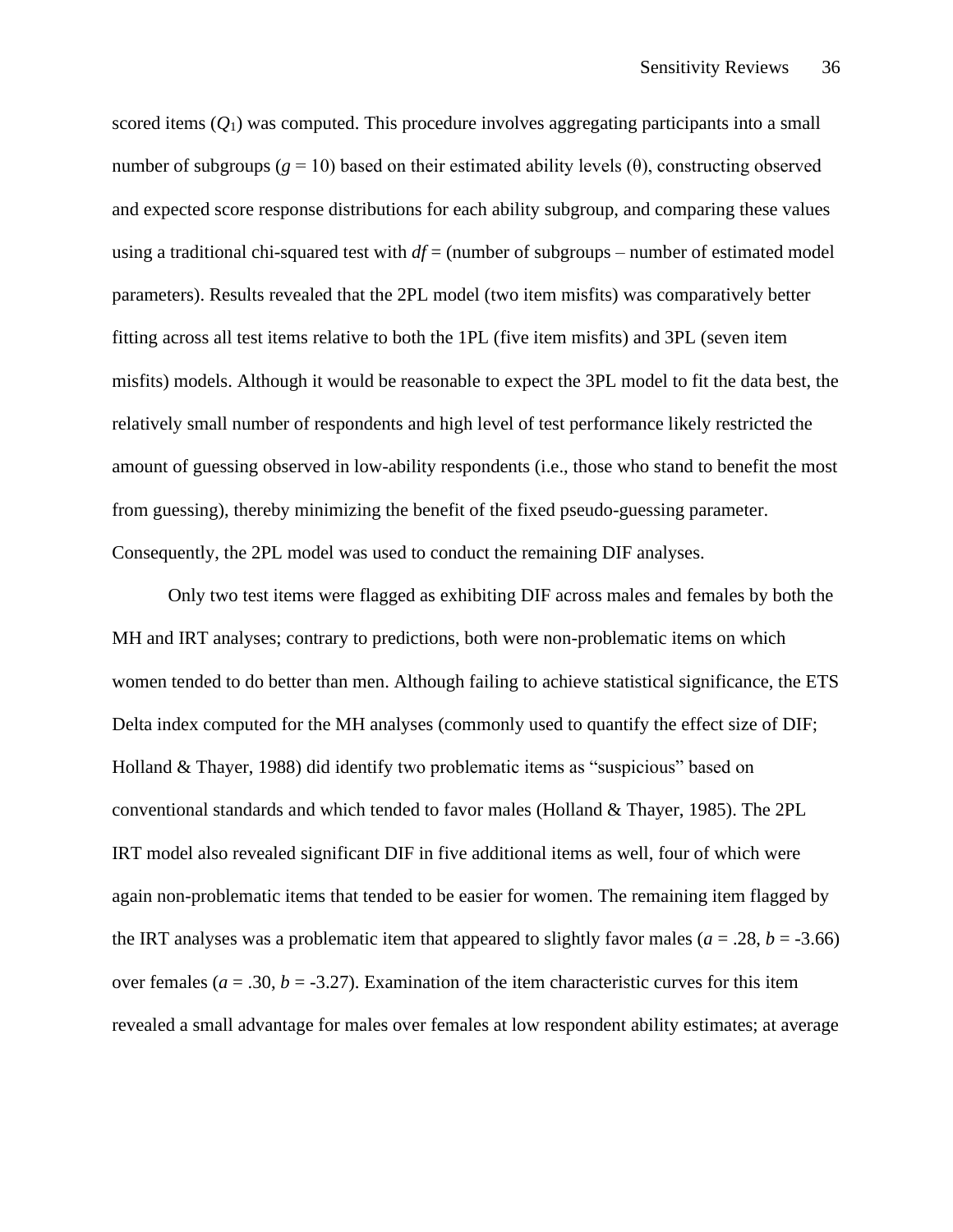ability levels and above, however, the item was slightly easier for women than men. In sum, the overall pattern of results was not strongly supportive of Hypothesis 7.

Hypotheses 8a and 8b were evaluated by examining the pattern of correlation coefficients between test taker reactions (fairness, chance to perform, propriety of questions) and individual differences (sex, race, gender/ethnic identity, gender/ethnic stigma consciousness, social dominance orientation). Only the relationship between perceptions of fairness and race was significant (see Table 6), such that non-White respondents tended to see the test as less fair than Whites  $(t(285) = 2.30, p < .05, d = .29)$ . Overall then, neither Hypothesis 8a or 8b were supported.

#### **Discussion**

Study 2 examined whether the presence of insensitive item content contributed to DIF or negative test perceptions for subgroups shown to be reactive to item insensitivity. In general, items containing problematic content did not appear to function in consistently different fashions for men versus women. This is noteworthy given that four of the nine problematic items used in the study were perceived as significantly more problematic by Study 1 female reviewers compared to males—a fact which should have increased the likelihood of performance discrepancies if males and females were differentially processing/reacting to insensitivity as test takers. While prior research has also shown that the judgmental processes used to evaluate the appropriateness of a particular item are not necessarily indicative of an item's psychometric quality (e.g., Englehard et al., 1990; Plake, 1980; Sandoval & Miille, 1980), this study is unique in specifically including items judged to be insensitive a priori. Lastly, apart from a single correlation between race and test fairness, respondents' reactions to the test were generally not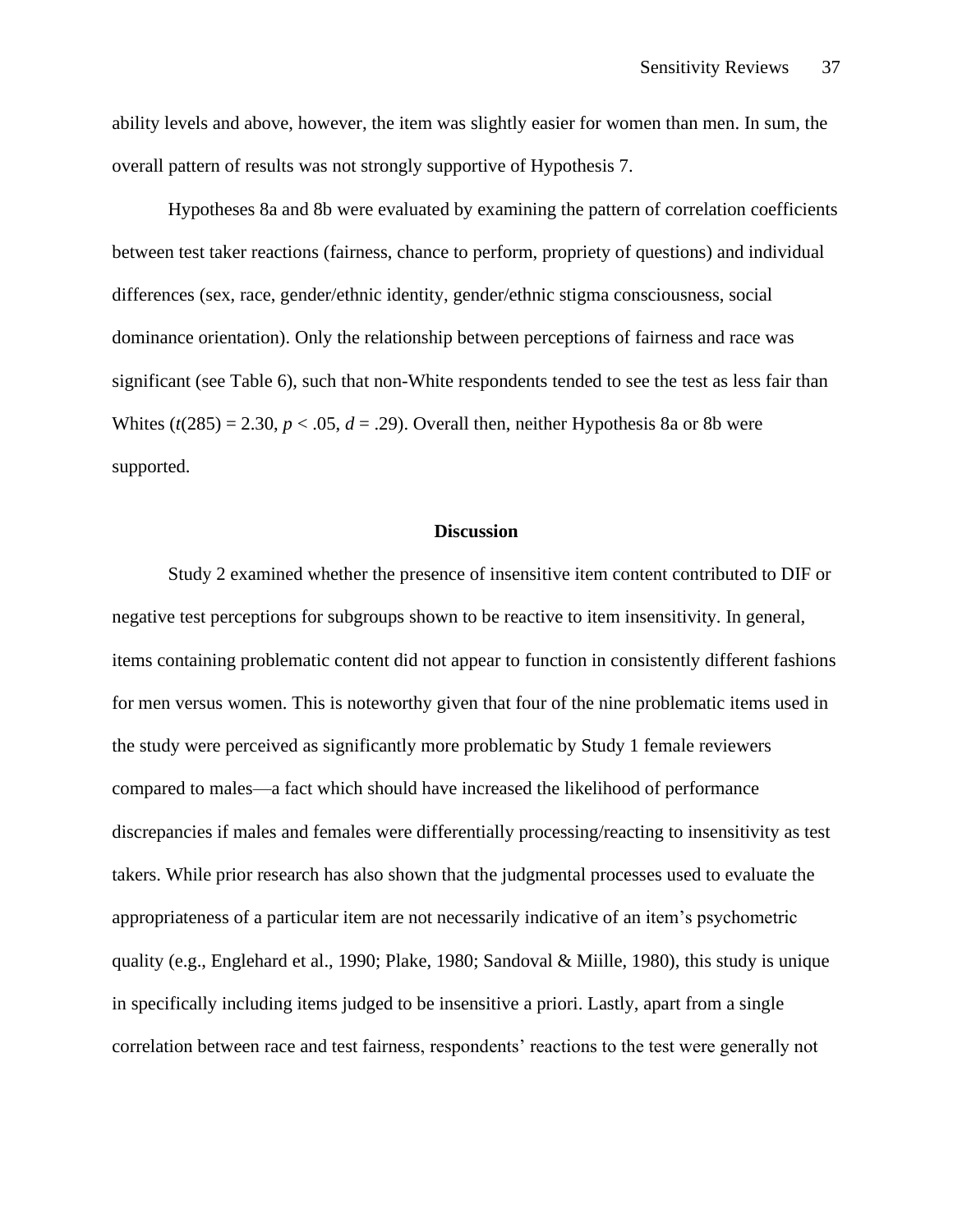associated with their individual differences, suggesting that problematic content on the exam did not lead to substantially different perceptions across test takers.

## **General Discussion**

Test developers conduct sensitivity reviews for a number of reasons, including attempts to improve test reliability or validity by removing construct-irrelevant material, as a "defensive strategy" for demonstrating fairness and good intentions if legally challenged, and to minimize any concerns about the organization/test instrument that the presence of offensive test content could elicit (McPhail, 2010). Despite such intentions, the paucity of empirical investigations regarding the nature of and outcomes associated with the sensitivity review process has made it difficult to conclude whether such objectives are achieved. The present studies attempted to address this evidentiary gap by uniquely evaluating the manner in which problematic item content is perceived and experienced from the perspectives of both test reviewers and test takers.

#### **Implications**

The results of Study 1 identified a small number of reviewer characteristics influential in test reviewers' evaluation of problematic item content and which could ultimately impact the quality of the sensitivity review. Although such information could provide insight into questions regarding the identification, recruitment, and selection of future sensitivity reviewers, the results of the SDT analyses make clear that consensus is required on what constitutes an "effective review." Reviewer accuracy and the ability to objectively separate truly insensitive items from non-problematic ones should be the single best indicator of a good reviewer. Based on the present results, the commonly advocated minority review strategy may not necessarily be a superior approach to producing higher quality test reviews. Although observed effect sizes were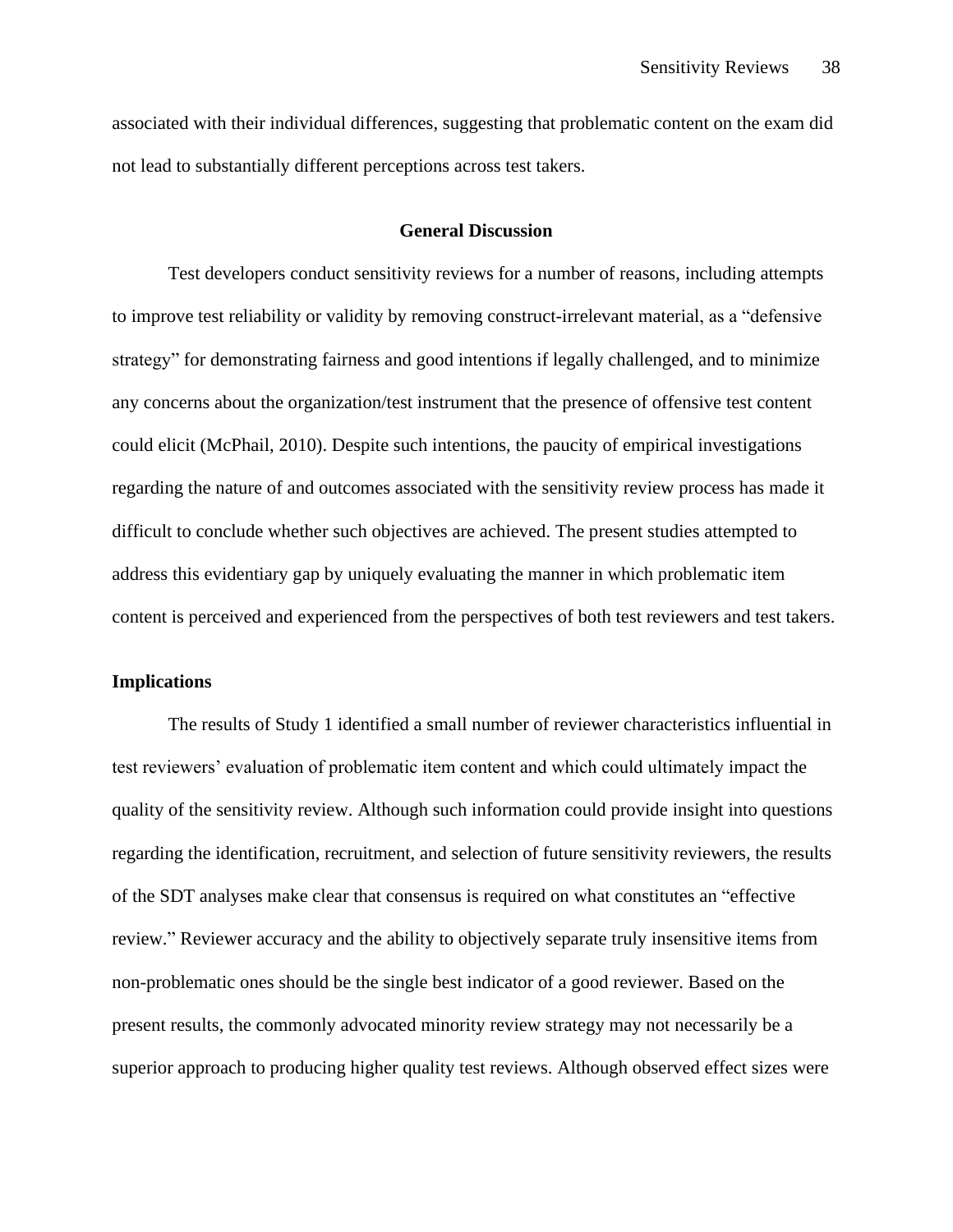small, individual differences related to stereotype and social awareness were more informative predictors of sensitivity review accuracy than demographic characteristics. Thus, outcomes of the sensitivity review process could potentially be improved by selecting reviewers who do not strongly adhere to in-group identities and are more receptive to norms of equality—regardless of demographics or experience.

Apart from objective accuracy though, reviewers' general response tendencies also hold important implications as they can influence the relative efficiency of the review process. While false alarms (i.e., saying an item is problematic when it is actually not) and false negatives (i.e., saying an item is non-problematic when it actually is) are unavoidable outcomes of human reasoning (Feldman Barret & Swim, 1998), determining which tendency is more "tolerable" in a set of reviewers will be based on the value that assessment practitioners place on the perceived costs and benefits of the review process itself. Favoring higher false alarm rates reflects the spirit of most current sensitivity guidelines and represents the "safest" approach to test development as it ensures that fewer problematic items end up on a test. However, this preference can lengthen test production activities and time-to-market estimates by requiring unnecessary item revisions or further development of item pools. Furthermore, as the results of Study 2 demonstrate, whether problematic test content is removed may hold relatively few negative consequences for certain psychometric properties or test taker reactions. A related concern is that higher false alarm rates could result in sensitivity panels needlessly removing items that are actually of *good*  psychometric quality and/or which have no great impact on minority group members. Awareness of false alarm and false negative rates on the part of major test developers could be a helpful means of identifying ways of improving efficiency and lowering costs of test development.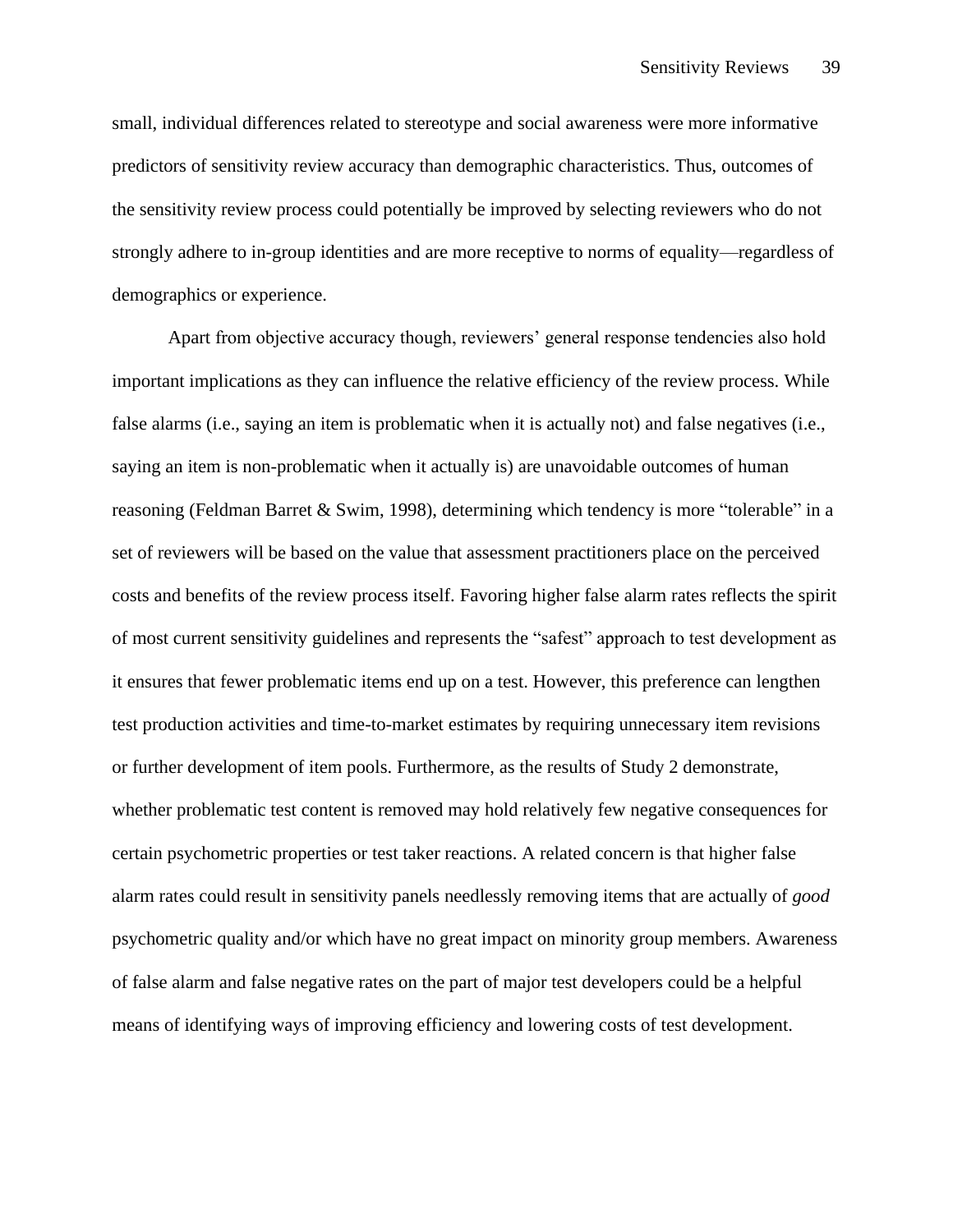Note that we do not wish to imply that sensitivity reviews are inconsequential to the development of valid, fair, and socially acceptable assessments. To the contrary, we support the view that attempting to identify problematic test content through both sensitivity reviews and item bias analyses offer developers complementary, non-overlapping methods for evaluating the quality and appropriateness of their assessments and therefore may be useful for different purposes (Camilli, 1993; Ramsey, 1993). This research simply makes explicit that balancing the risk of spending time and money on creating items to replace existing useful ones versus combating legal charges and negative public attention from an insensitive test is a delicate act that is best guided by continued research into the psychological nature and experience of problematic content.

To this end, the present results also point towards a number of theoretical implications and directions for future research in the area. The taxonomy presented in Table 1 offers a useful starting place for subsequent evaluations of item insensitivity. For example, more focused examinations of reviewer and test taker reactance to specific types of problematic content may reveal useful insights into characteristics that may contribute to higher versus lower false alarm rates and thus where sensitivity reviewer training efforts might best be focused. Additionally, the application of cognitive decision-making models other than SDT to the review process could prove beneficial and reveal further information regarding how reviewers make decisions about the appropriateness of an item and what influences those determinations. The results of Study 1 also suggest that examining DIF across racial subgroups and/or individuals who vary across relevant individual difference characteristics may be a fruitful extension of the results described in Study 2. Lastly, despite the consistent rank ordering of the sensitivity ratings provided by the SME and novice reviewers observed in our research, future work examining the influence of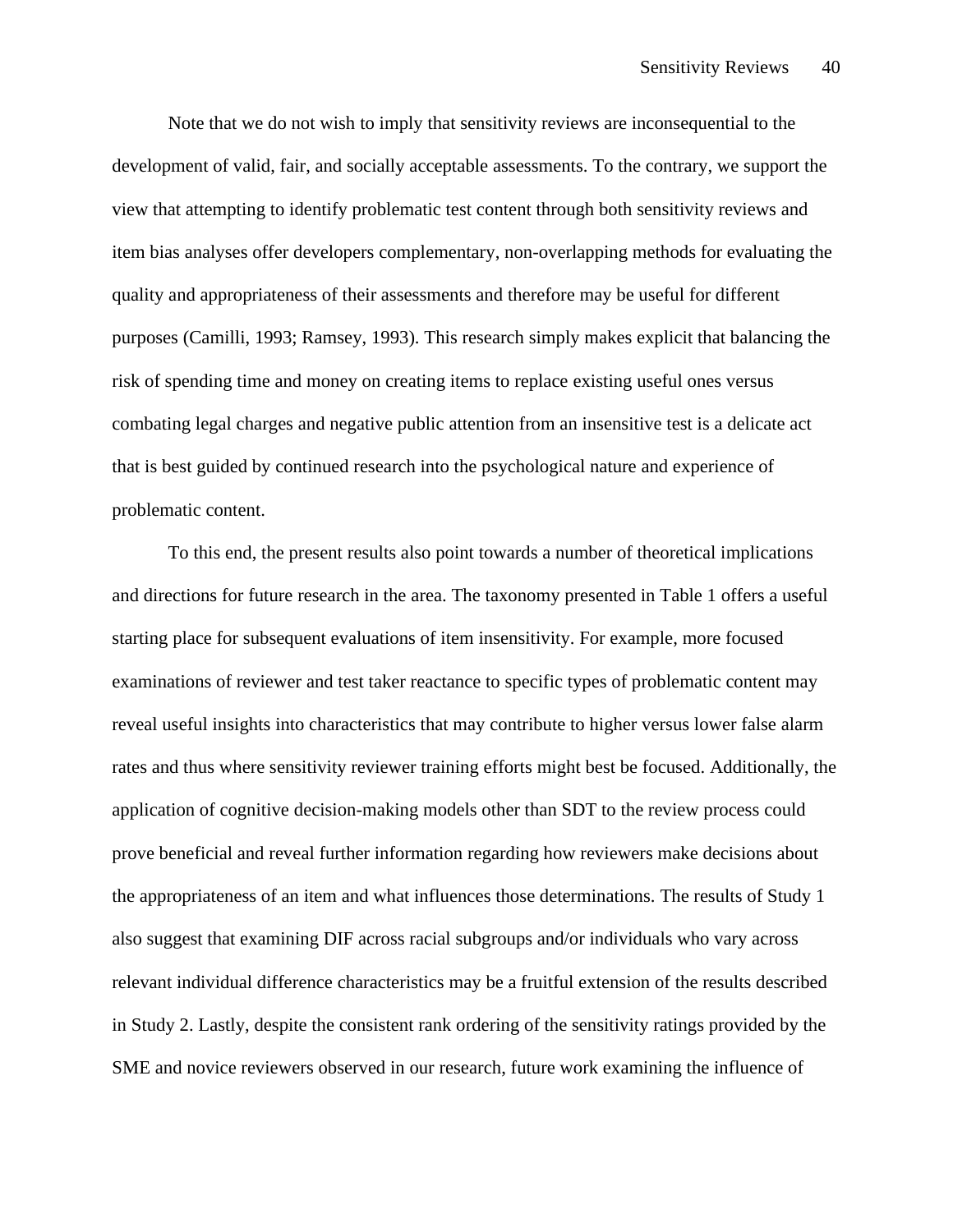sensitivity reviewer training and instructions on response accuracy and tendencies would be useful in determining the effectiveness of sensitivity review panels composed of job incumbents or others with little test development experience and further elucidating the role of individual differences in the review process (e.g., Harvey, 1992; Swets, 1988; Yonelinas & Parks, 2007).

## **Limitations**

One notable limitation relevant to the interpretation of the present results concerns the use of students as sensitivity reviewers in Study 1. Practice and familiarity with test review procedures undoubtedly contributes to the development of cognitive schemas and decisionmaking structures that facilitate more experienced test reviewers' item evaluation process. However, sensitivity reviews are not always conducted by seasoned test reviewers or individuals knowledgeable about testing/assessment standards. For example, oftentimes civil service organizations select a group of diverse incumbents and give them the one-time job of reviewing test content for insensitivity; in many ways, utilizing student reviewers in the present study parallels this process of simply asking job incumbents—who are likely also "non-experts"—to provide sensitivity judgments. Nevertheless, efforts were made to improve the quality of the data analyzed in the present studies by removing careless responders. Furthermore, making determinations of item insensitivity does not appear to require special expertise, as evidenced by the relatively high rank-order correlations among the mean item ratings of SME reviewers and student participants.

With respect to Study 2, the greatest concern with the student sample was that the relatively inconsequential experimental setting differed appreciably from that of a selection context where performance is tied to desired outcomes. In such settings, certain groups of individuals may react more negatively to inappropriate items and differential item functioning on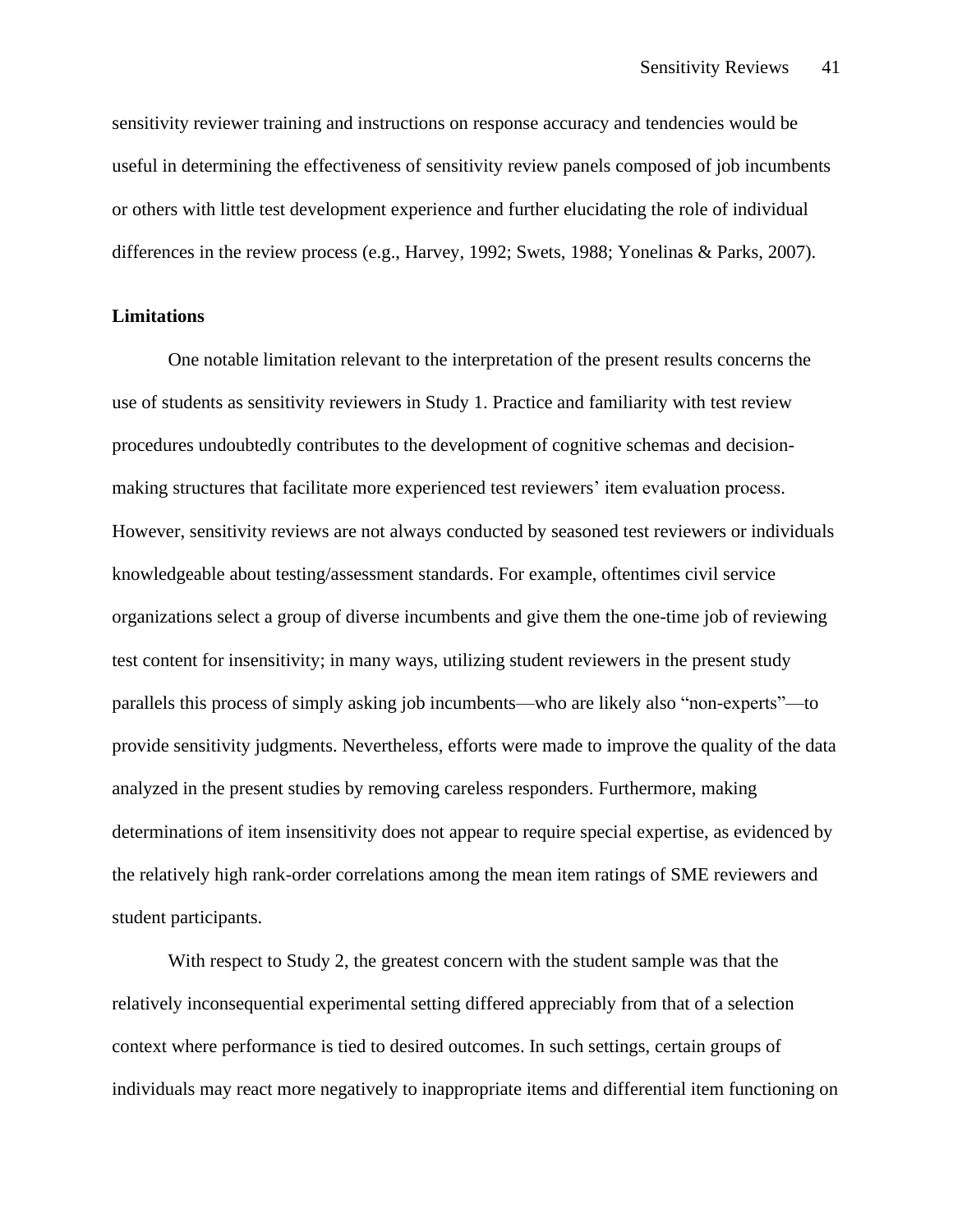problematic items may manifest more readily. Future studies examining performance differences caused by insensitive content may benefit from efforts to heighten the stakes of the test.

## **Conclusion**

Sensitivity reviews are viewed as important to minimizing discriminatory hiring practices, ensuring "due diligence" in the creation of selection materials, and positioning an organization's HR practices as fair and balanced (Hood & Parker, 1989; McPhail, 2010). The present studies provide some preliminary empirical insights into important questions surrounding the efficacy of the sensitivity review process and individuals' experience with problematic and insensitive test content. However, there is need for further research on this and other techniques designed to improve the fairness of assessment procedures (cf., Ployhart & Holtz, 2008), especially given the important role of such evaluations in many consequential decisions (e.g., college admissions, employee selection). Only through continued and systematic investigations of best practices in these areas can we hope to develop better practices.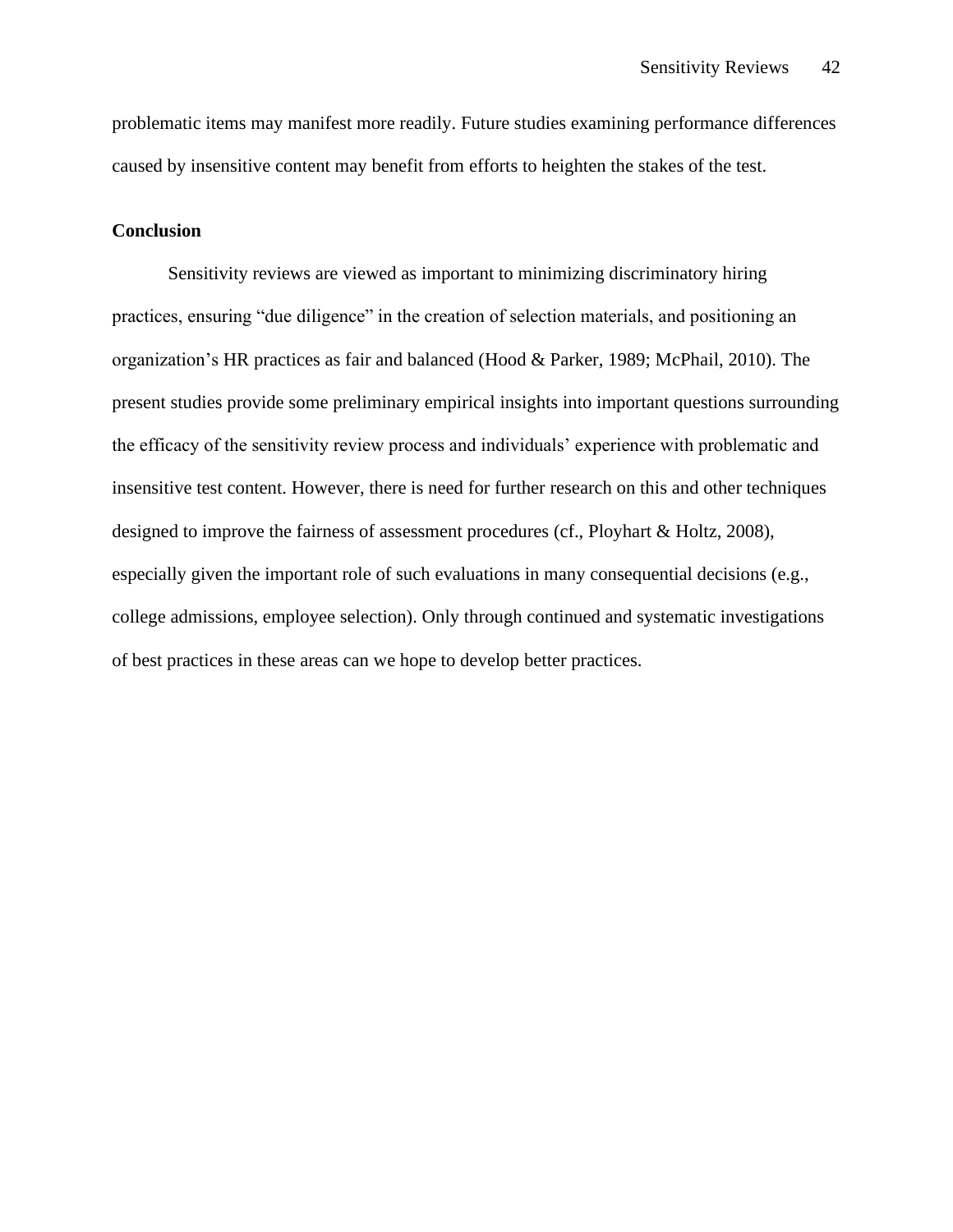#### **References**

ACT. (2006). *Fairness report for the ACT tests*. Iowa City, IA: ACT, Inc.

AERA, APA & NCME. (1999). *The standards for educational and psychological testing*. Washington, D.C.: American Psychological Association.

Allport, G.W. (1954). *The nature of prejudice*. Cambridge, MA: Addison-Wesley.

- Ang, S., van Dyne, L., Koh1, C.K., Ng, Y., Templer, K.J., Tay, C., & Chandrasekar, N.A. (2007). Cultural intelligence: Its measurement and effects on cultural judgment and decision making, cultural adaptation and task performance. *Management and Organization Review, 3*(3), 335–371.
- Baker, F.B. (2001). *The basics of item response theory (2nd ed.)*. College Park, MD: ERIC Clearinghouse on Assessment and Evaluation.
- Banks, W.P. (1970). Signal detection theory and human memory. *Psychological Bulletin, 74*, 81- 99.
- Bauer, T.N., Truxillo, D.M., Sanchez, R.J., Craig, J.M., Ferrara, P., & Campion, M.A. (2001). Applicant reactions to selection: Development of the Selection Procedural Justice Scale (SPJS). *Personnel Psychology, 54*, 387-414.
- Bettencourt, B.A., Dorr, N., Charlton, K., & Hume, D.L. (2001). Status differences and in-group bias: A meta-analytic examination of the effects of status stability, status legitimacy, and group permeability. *Psychological Bulletin, 127*, 520-542.
- Branscombe, N.R., Schmitt, M.T., & Harvey, R.D. (1999). Perceiving pervasive discrimination among African-Americans: Implications for group identification and well-being. *Journal of Personality and Social Psychology, 77*, 135-149.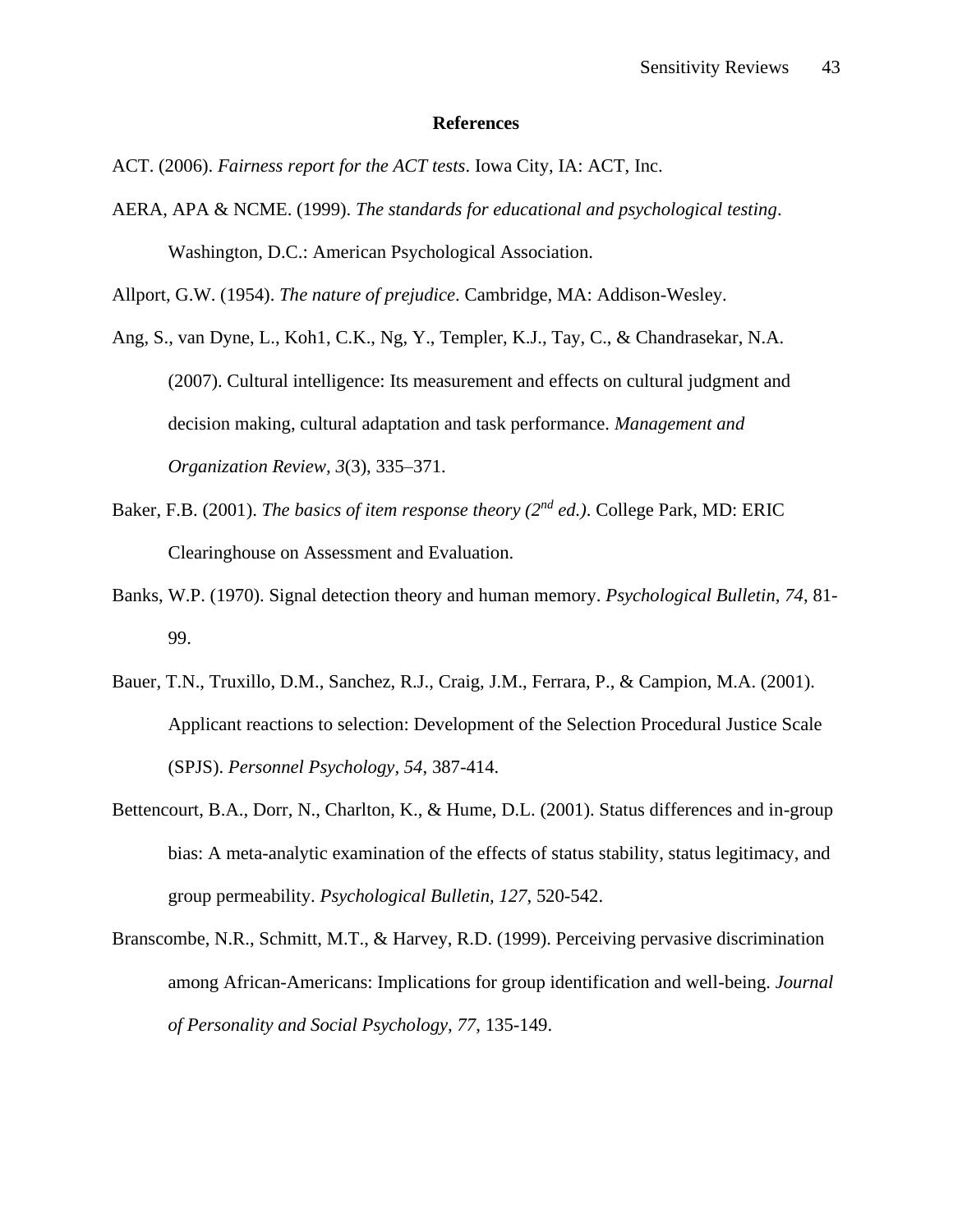- Brislin, R., Worthley, R., & MacNab, B. 2006. Cultural intelligence: Understanding behaviors that serve people's goals. *Group and Organization Management, 31*, 40–55.
- Camilli, G. (1993). The case against item bias detection techniques based on internal criteria: Do item bias procedures obscure test fairness issues? In P.W. Holland & H. Wainer (Eds.), *Differential item functioning* (pp. 397-418). Hillsdale, NJ: Lawrence Erlbaum Associates.
- Cohen, J., Cohen, P., West, S.G., & Aiken, L.S. (2003). *Applied multiple regression/correlation analysis for the behavioral sciences* (3rd ed). Mahwah, NJ: Lawrence Erlbaum.
- Coke, J., Batson, C., & McDavis, K. (1978). Empathic mediation of helping: A two-stage model. *Journal of Personality and Social Psychology, 36*, 752-766.
- Cook, L. L., & Eignor, D. R. (1991). An NCME instructional module on IRT equating methods. *Educational Measurement: Issues and Practice, 10*, 37-45.
- Crocker, J., & Major, B. (1989). Social stigma and self-esteem: The self-protective properties of stigma. *Psychological Review, 96*, 608-630.
- Crocker, J., Voelkl, K., Testa, M., & Major, B. (1991). Social stigma: The affective consequences of attributional ambiguity. *Journal of Personality and Social Psychology, 60*, 218-228.
- Crosby, F., Pufall, A., Snyder, R.C., O'Connell, M., & Whalen, P. (1989). The denial of personal disadvantage among you, me, and all the other ostriches. In M. Crawford  $\& M$ . Gentry (Eds.), *Gender's thought: Psychological perspectives* (pp. 79-99). New York: Springer-Verlag.
- Davis, M.H. (1980). Davis, M. A multidimensional approach to individual differences in empathy. *JSAS Catalog of Selected Documents in Psychology, 10*, 85.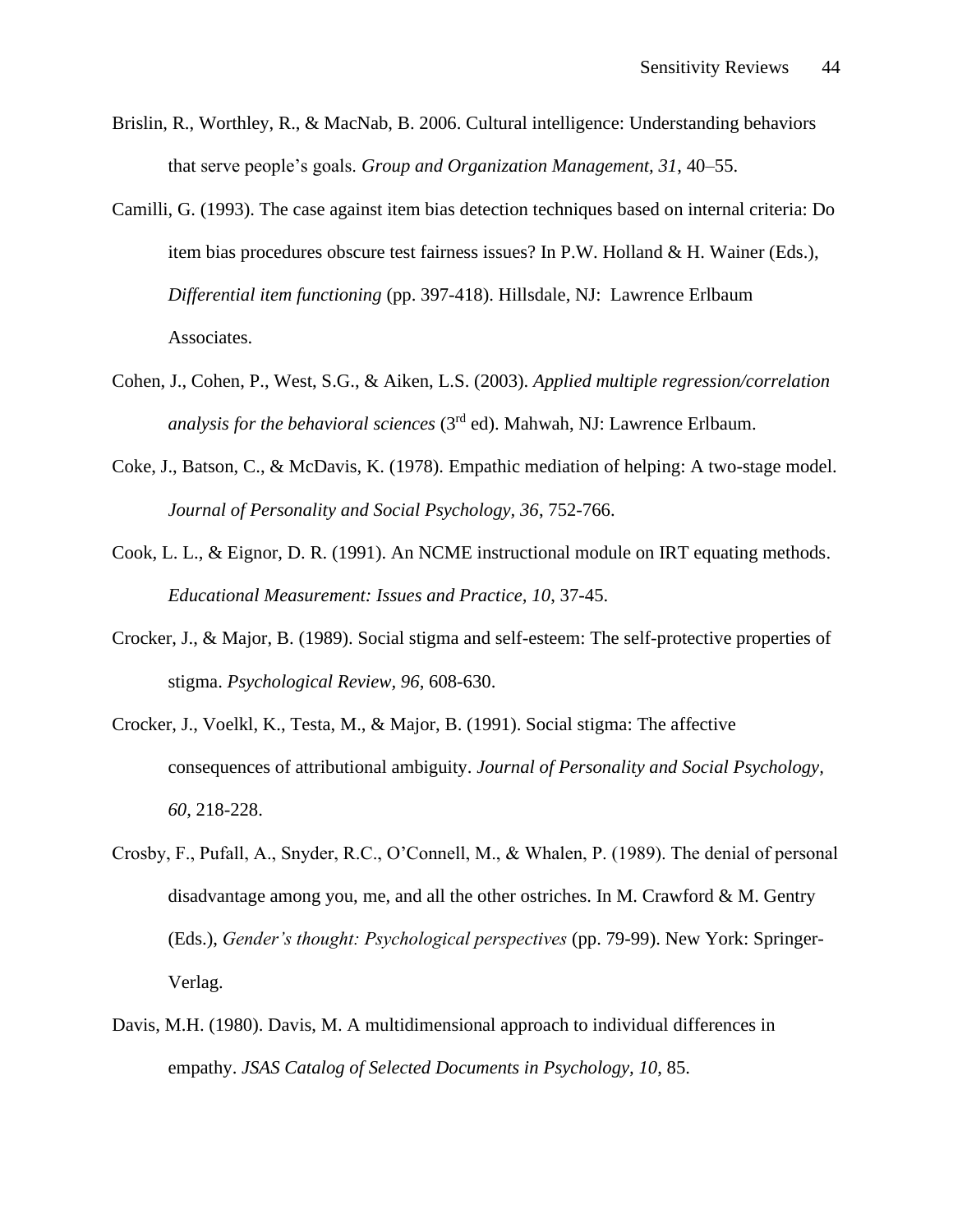- Davis, M. H. (1983). Measuring individual differences in empathy: Evidence for a multidimensional approach. *Journal of Personality and Social Psychology, 44*, 113-126.
- Davis, M.H., Conklin, L., Smith, A., & Luce, C. (1996). Effect of perspective taking on the cognitive representation of persons: A merging of self and other. *Journal of Personality and Social Psychology, 70*, 713-726.
- Devine, P.G. (1989). Stereotypes and prejudice: Their automatic and controlled components. *Journal of Personality and Social Psychology, 56*, 5-18.*,*
- Dion, K.L. (1975). Women's reactions to discrimination from members of the same or opposite sex. *Journal of Research in Personality, 9*, 294-306.
- Dorfman, D.D., Berbaum, K.S., & Metz, C.E. (1992). Receiver operating characteristic rating analysis: Generalization to the population of readers and patients with the jackknife method. *Investigative Radiology, 27*, 723-731.
- Drasgow, F., & Lissak, R.I. (1983). Modified parallel analysis: A procedure for examining the latent dimensionality of dichotomously scored item responses. *Journal of Applied Psychology, 68*, 363-373.
- Earley, P.C., & Ang, S. (2003). *Cultural intelligence: Individual interactions across cultures*. Palo Alto, Calif: Stanford University Press.
- Eccleston, C.P., & Major, B. (2006). Attributions to discrimination and self-esteem: The role of group identification and appraisals. *Group Processes: Intergroup Relations, 9*, 147-162.

Ehrlich, H. J. (1973). *The social psychology of prejudice*. New York: Wiley.

Engelhard, G., Hansche, L., & Rutledge, K.E. (1990). Accuracy of bias review judges in identifying differential item functioning on teacher certification tests. *Applied Measurement in Education, 3*, 347-360.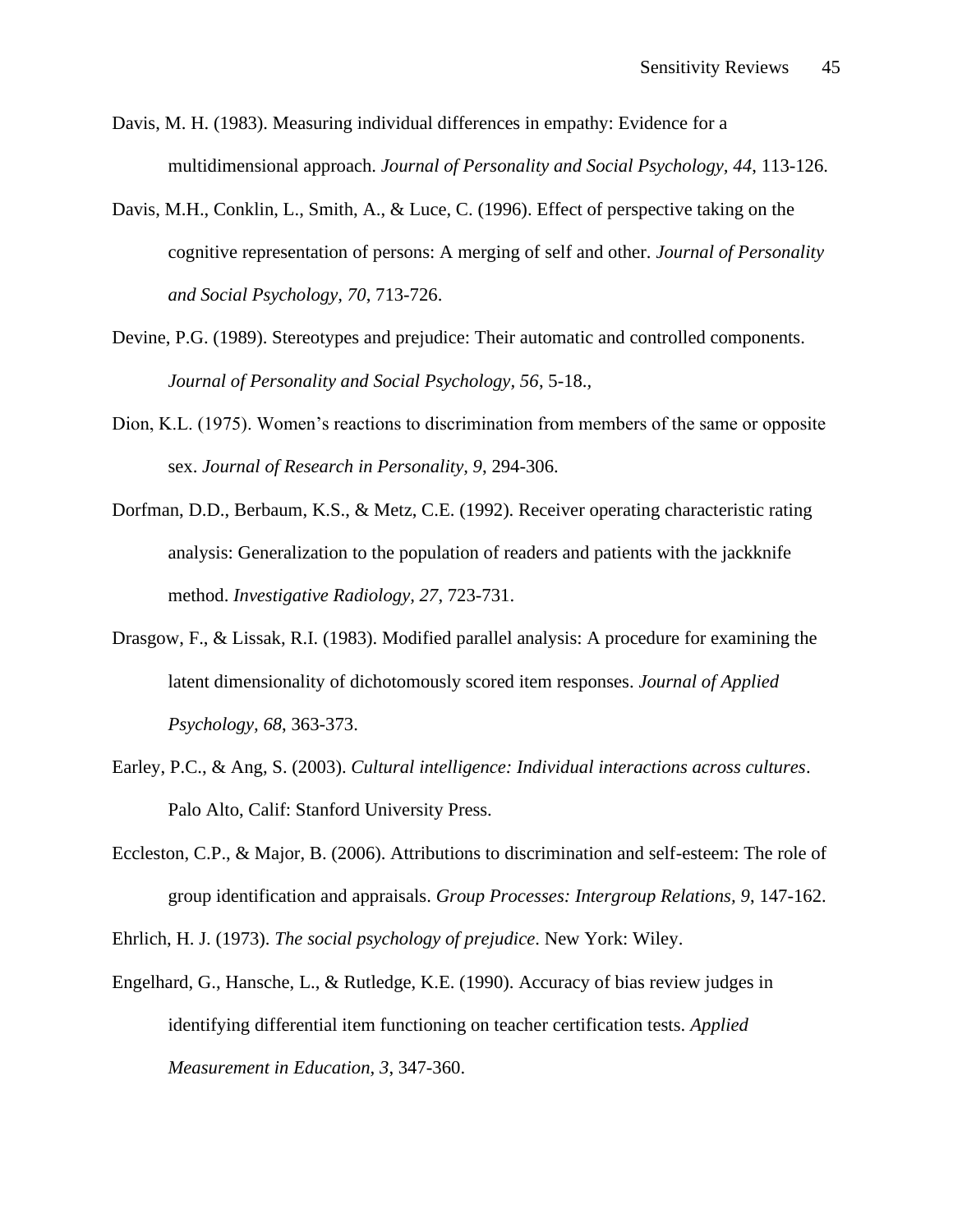ETS. (2002). *ETS standards for quality and fairness*. Princeton, NJ: Educational Testing Service.

- ETS. (2009). *ETS guidelines for fairness review of assessments*. Princeton, NJ: Educational Testing Service.
- Feldman Barret, L., & Swim, J.K. (1998). Appraisals of prejudice and discrimination. In J.K. Swim & C. Stangor (Eds.), *Prejudice: The target's perspective* (pp. 11-36). San Diego, CA: Academic Press.
- Foster, M. D. (2009). Perceiving pervasive discrimination over time: Implications for coping. *Psychology of Women Quarterly, 33*, 172-182.
- Galinksy, A.D., & Moskowitz, G.B. (2000). Perspective-taking: Decreasing stereotype expression, stereotype accessibility, and in-group favoritism. *Journal of Personality and Social Psychology, 78*, 708-724.
- Grand, J.A., Ryan, A.M., Schmitt, N., & Hmurovic, J. (2011). How far does stereotype threat reach? The potential detriment of face validity in cognitive ability testing. *Human Performance, 24*, 1-28.
- Green, D.M., & Swets, J.A. (1966). *Signal detection theory and psychophysics*. New York: Wiley.
- Haladyna, T.M. & Downing, S. M. (2004). Construct-irrelevant variance in high-stakes testing. *Educational Measurement: Issues and Practice, 23*, 17-27.
- Harvey, L.O. (1992). The critical operating characteristic and the evaluation of expert judgment. *Organizational Behavior and Human Decision Processes, 53*, 229-251.
- Hausknecht, J. P., Day, D. V., & Thomas, S. C. (2004). Applicant reactions to selection procedures: An updated model and meta-analysis. *Personnel Psychology, 57*, 639-683.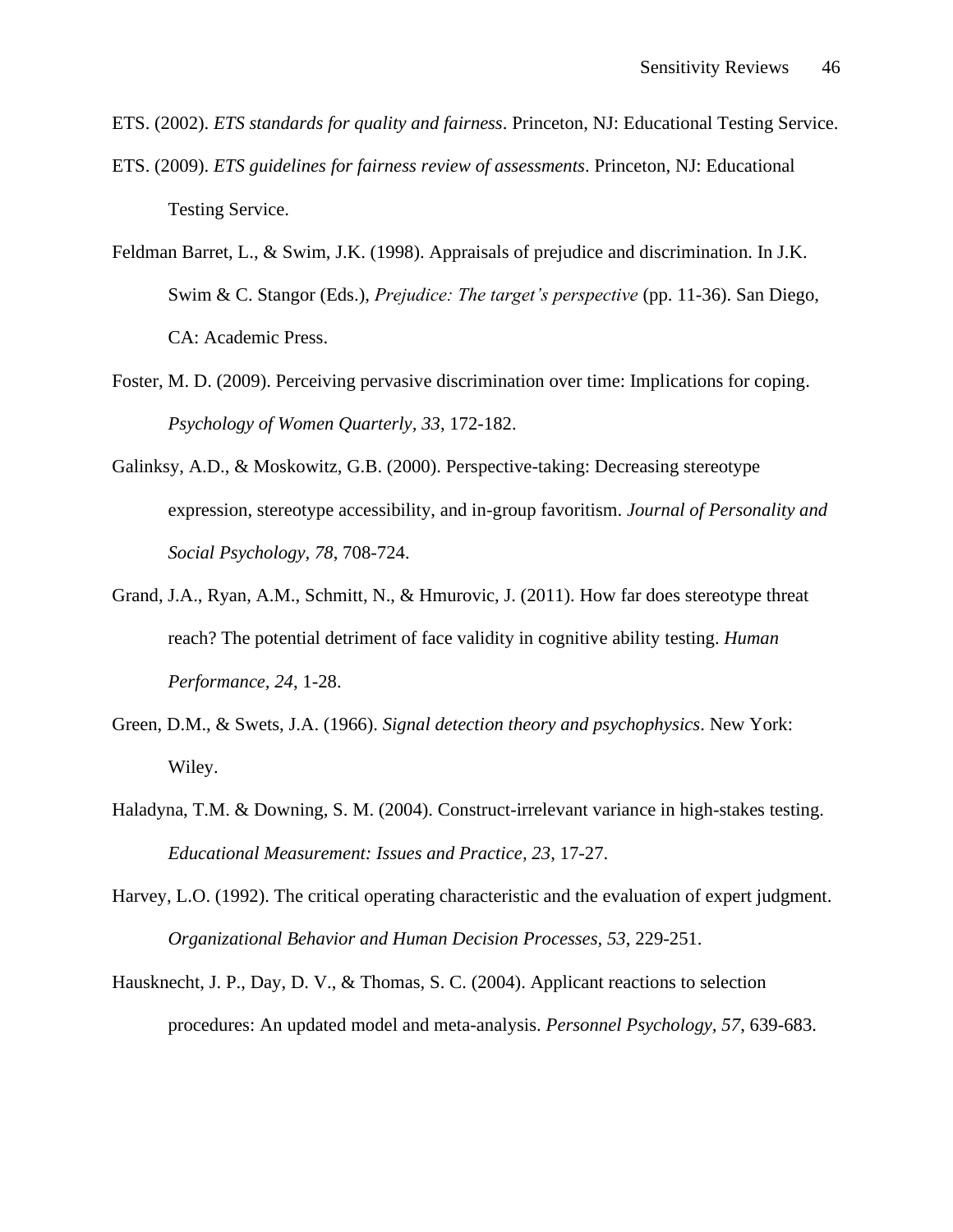- Hautus, M. (1995). Corrections for extreme proportions and their biasing effects on estimated values of *d′*. *Behavior Research Methods, Instruments, & Computers, 27*, 46-51.
- Hillis, S.L., & Berbaum, K.S. (2005). Monte Carlo validation of the Dorfman-Berbaum-Metz method using normalized pseudovalues and less data-based model simplification. *Academic Radiology*, *12*, 1534-1541
- Hillis, S.L., Obuchowski, N.A., Schartz, K.M., & Berbaum, K.S. (2005). A comparison of the Dorfman-Berbaum-Metz and Obuchowski-Rockette methods for receiver operating characteristic (ROC) data. *Statistics in Medicine*, *24*, 1579-1607.
- Hood, S. & Parker, L.J. (1989). Minority bias review panels and teacher testing for initial certification: A comparison of two states' efforts. *The Journal of Negro Education, 58*, 511-519.
- Holland, P.W., & Thayer, D.T. (1985). *An alternate definition of the ETS delta scale of item difficulty (Research Report RR-85-43)*. Princeton, NJ: Educational Testing Service.
- Holland, P.W., & Thayer, S.T. (1988). Differential item performace and the Mantel-Haenszel procedure. In H.Wainer & H. Braun (Eds.) *Test validity* (pp. 129-145). Hillsdale, NJ: Lawrence Erlbaum.
- Inman, M. L., & Baron, R. S. (1996). *Influence of prototypes on perceptions of prejudice. Journal of Personality and Social Psychology, 70*, 727–739.
- International Testing Commission. (2000). *International guidelines for test use*. Stockholm, Sweden: International Testing Commission.

Jensen, A.R. (1980). *Bias in mental testing*. New York, NY: Free Press.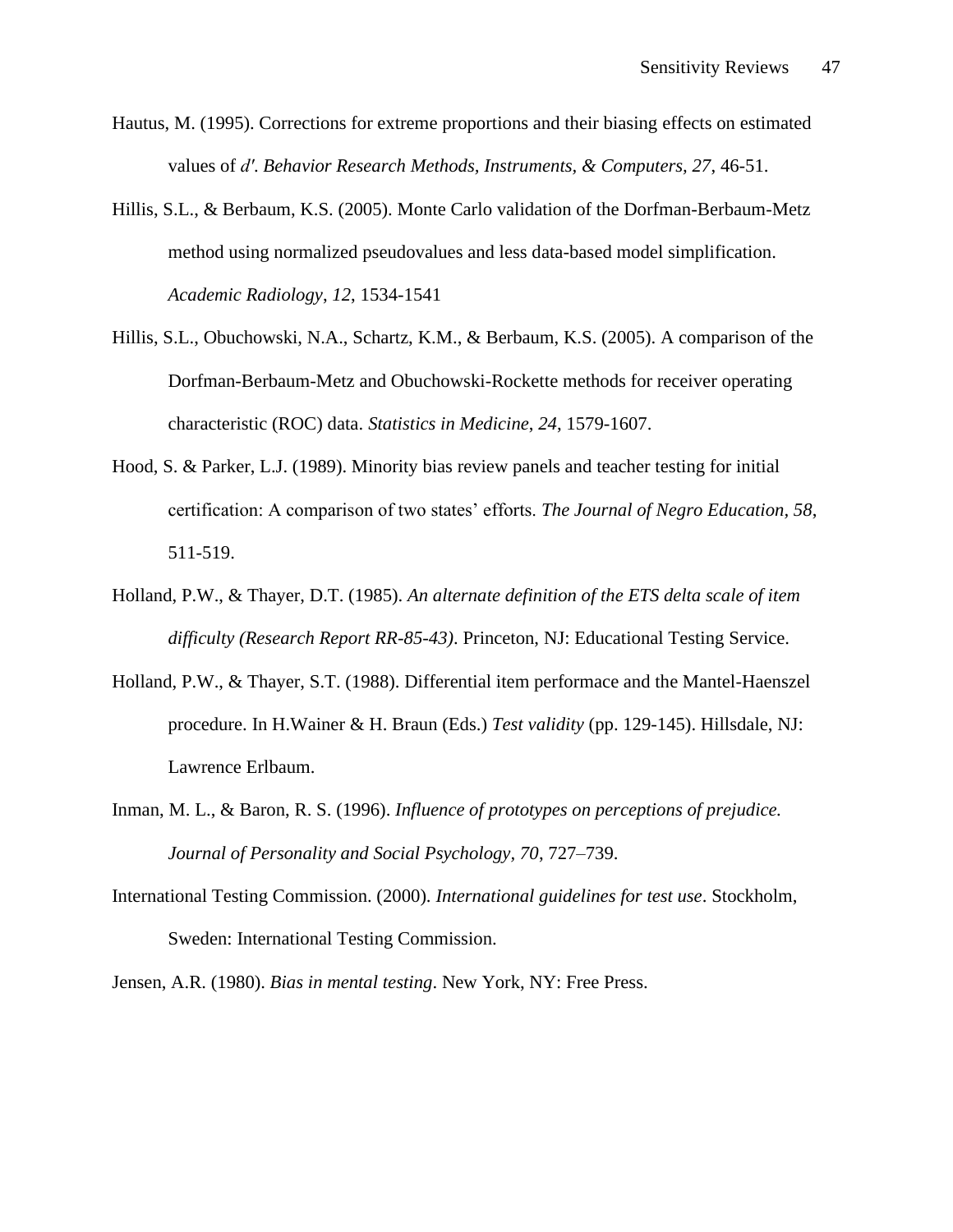- Johnstone, C.J., Thompson, S.J., Bottsford-Miller, N.A. & Thurlow, M.L. (2008). Universal design and multimethod approaches to item review. *Educational Measurement: Issues and Practice, 27*, 25-36.
- Kaiser, C.R., Vick, B., & Major, B. (2006). Prejudice expectations moderate preconscious attention to cues that threatening to social identity. *Psychological Science, 17*, 332-338.
- Kerr, N. (1993). Stochastic models of juror decision making. In R. Haste (Ed.), *Inside the juror: The psychology of juror decision making*. Cambridge, UK: Cambridge University Press.
- Knight, J.M., & Frederickson, W.A. (1982). Decision theory in employee selection. *Central Business Review, 1*, 13-20.
- Kravitz, D.A., Stone-Romero, E.F., & Ryer, J.A. (1997). Student evaluations of grade appeal procedures: The importance of procedural justice. *Research in Higher Education, 38*, 699-726.
- Krieger, N. (1990). Racial and gender discrimination: Risk factors for high blood pressure? *Social Science Medicine, 30*, 1273-1281.
- Lord, F.M. (1980). *Applications of item response theory to practical testing problems*. Hillsdale, NJ: Lawrence Erlbaum Associates.
- Lord, R.G. (1985). Accuracy in behavioral measurement: An alternative definition based on raters' cognitive schema and signal detection theory. *Journal of Applied Psychology, 70*, 66-71.
- Luhtanen, R., & Crocker, J. (1992). A collective self-esteem scale: Self-evaluation of one's social identity. *Personality and Social Psychology Bulletin, 18*, 302-318.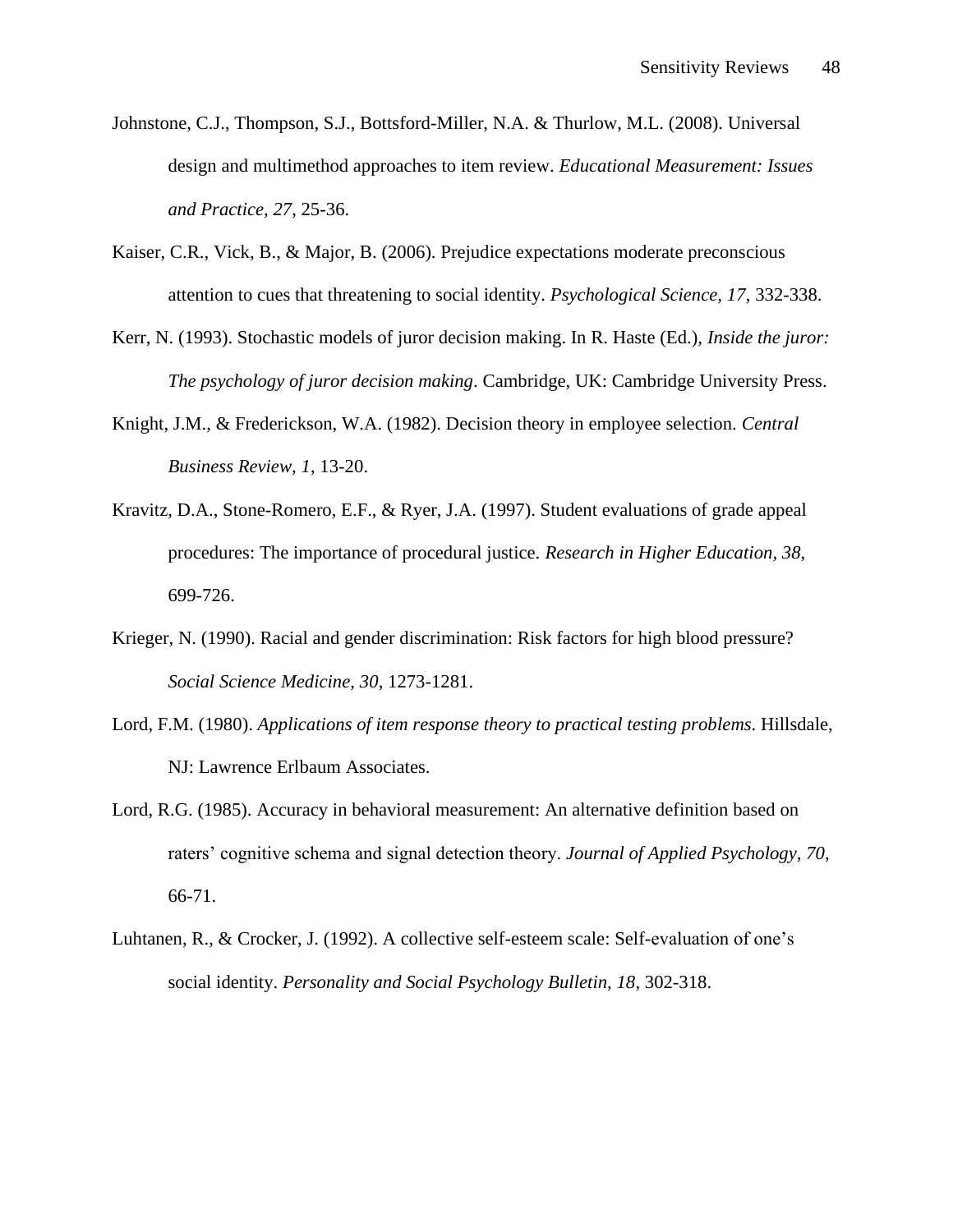- Macmillan, N.A. (1993). Signal detection theory as data analysis method and psychological decision model. In G. Keren & C. Lewis (Eds.), *A handbook for data analysis in the behavioral sciences: Methodological issues* (pp. 21-57). Hillsdale, NJ: Erlbaum.
- Macmillan, N. A., & Creelman, C. D. (1990). Response bias: Characteristics of detection theory, threshold theory, and "nonparametric" indexes. *Psychological Bulletin, 107*, 401-413.
- Macmillan, N.A., & Creelman, C.D. (1991). *Detection theory: A user's guide*. Cambridge: Cambridge University Press.
- Mael, F. A., Connerley, M., & Morath, R. A. (1996). None of your business: Parameters of biodata invasiveness. *Personnel Psychology, 49*, 613-650.
- Magis, D., Béland, S., Tuerlinckx, F., & De Boeck, P. (2010). A general framework and an R package for the detection of dichotomous differential item functioning. *Behavior Research Methods, 42*, 847-862.
- Major, B.N., Gramzow, R.H., McCoy, S.K., Levin, S., Schmader, T., & Sidanius, J. (2002). Perceiving personal discrimination: The role of group status and legitimizing ideology. *Journal of Personality and Social Psychology, 82*, 269-282.
- Major, B.N., & Kaiser, C.R. (2008). Perceiving and claiming discrimination. In L.B. Nielsen & R.L. Nelson (Eds.), *Handbook of employment discrimination: Rights and realities* (pp. 285-299). New York: Springer.
- Major, B.N., & O'Brien, L.T. (2005). The social psychology of stigmas. *Annual Review of Psychology, 56*, 393-421.
- Major, B.N., Quinton, W.J., & McCoy, S.K. (2002). Antecedents and consequences of attributions to discrimination: Theoretical and empirical advances. In M.P. Zanna (Ed.),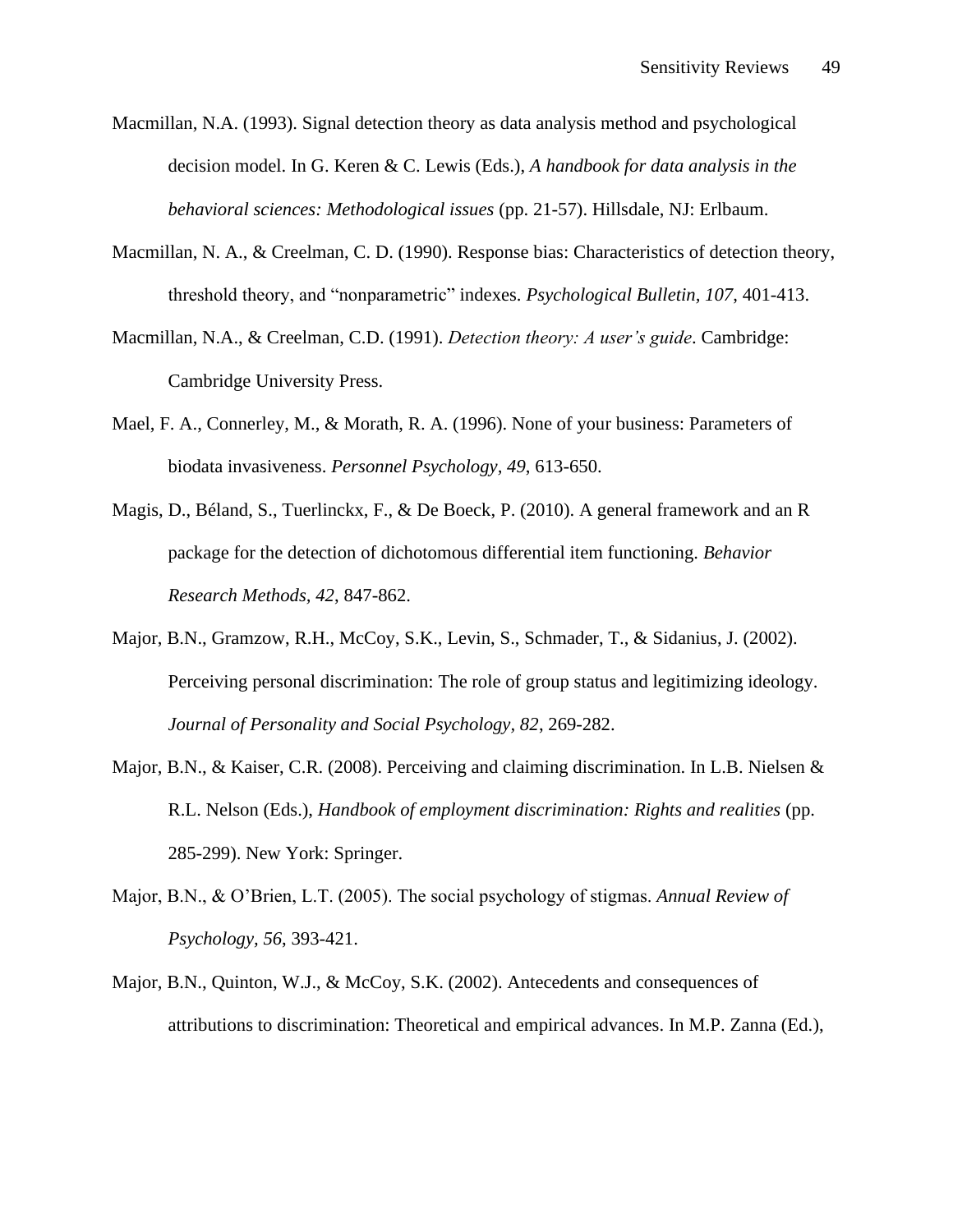*Advances in experimental social psychology* (Vol. 34, pp. 251–330). San Diego, CA: Academic Press.

Major, B.N., Quinton, W.J., & Schmader, T. (2003). Attributions to discrimination and selfesteem: Impact of group identification and situational ambiguity. *Journal of Experimental Social Psychology, 39*, 220-231.

- Mantel, N., & Haenszel, W. (1959). Statistical aspects of the analysis of data from retrospective studies of disease. *Journal of the National Cancer Institute, 22*, 719-748.
- Mason, I.B. (1982). A model for assessment of weather forecasts. *Australian Meteorological Magazine, 30*, 291-303.
- McFall, R.M., & Treat, T.A. (1999). Quantifying the information value of clinical assessments with signal detection theory. *Annual Review of Psychology, 50*, 215-241.
- McPhail, S.M. (2010). *Rationales for conducting item sensitivity reviews*. Symposium presented at the meeting of the Society for Industrial and Organizational Psychology, Atlanta, GA**.**

Mead, G.H. (1934). *Mind, self, and society*. Chicago: University of Chicago Press.

- Metz, C.E. (1978). Basic principles of ROC analysis. *Seminars in Nuclear Medicine, 8*, 283-298.
- Metz, C.E., & Pan, X. (1999). "Proper" binormal ROC curves: Theory and maximum-likelihood estimation. *Journal of Mathematical Psychology, 43*, 1-33.
- Miller, C.T., & Kaiser, C.R. (2001). A theoretical perspective on coping with stigma. *Journal of Social Issues, 57*, 73–92.
- Office for Minority Education. (1980). *An approach for identifying and minimizing bias in standardized tests: A set of guidelines.* Princeton, NJ: Educational Testing Service.
- Pesce, L.L., & Metz, C.E. (2007). Reliable and computationally efficient maximum-likelihood estimation of "proper" binormal ROC curves. *Academic Radiology, 14*, 814-829.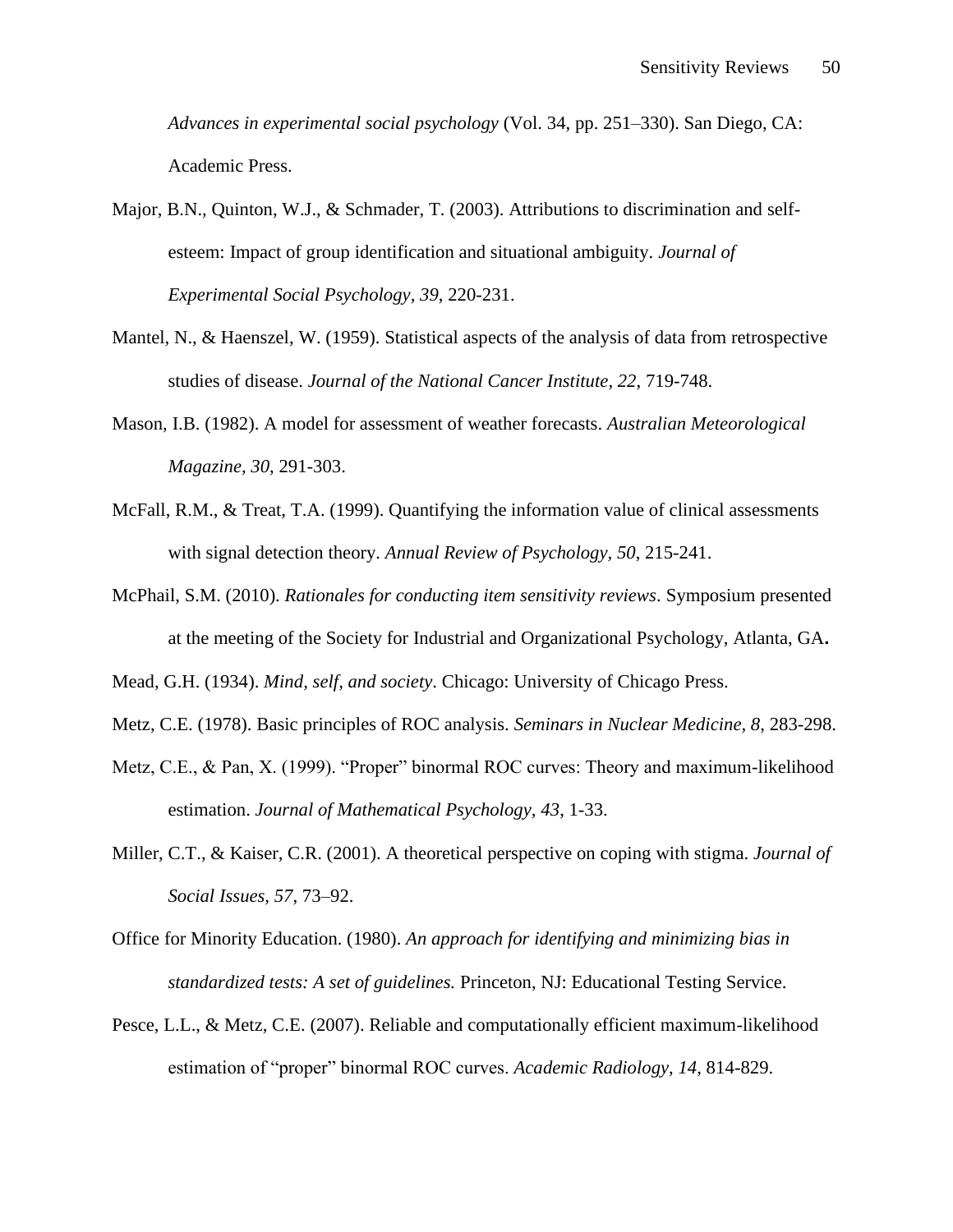Piaget, J. (1932) *The moral judgment of the child*. (trans.) London: Kegan Paul, Trench, Trubner.

- Pinel, E.C. (1999). Stigma consciousness: The psychological legacy of social stereotypes. *Journal of Personality and Social Psychology, 76*, 114-128.
- Pinel, E.C. (2004). You're just saying that because I'm a woman: Stigma consciousness and attributions to discrimination. *Self and Identity, 3*, 39-51.
- Plake, B.S. (1980). A comparison of a statistical and subjective procedure to ascertain item validity: One step in the test validation process. *Educational and Psychological Measurement, 40*, 397-404.
- Pleskac, T.J., Keeney, J., Merritt, S.M., Schmitt, N., & Oswald, F.L. (2011). A detection model of college withdrawal. *Organizational Behavior and Human Decision Processes, 115*, 85-98.
- Ployhart, R. E., & Holtz, B.C. (2008). The diversity-validity dilemma: Strategies for reducing racioethnic and sex subgroup differences and adverse impact in selection. *Personnel Psychology, 61*, 153-172.
- Pratto, F., Liu, J.H., Levin, S., Sidanius, J., Shih, M., Bachrach, H., & Hegarty, P. (2000). Social dominance orientation and the legitimization of inequality across cultures. *Journal of Cross-Cultural Psychology, 31*, 369-409.
- Pratto, F., Sidanius, J., Stallworth, L.M., & Malle, B.F. (1994). Social dominance orientation: A personality variable predicting social and political attitudes. *Journal of Personality and Social Psychology, 67*, 741-763.
- Preacher, K.J., Curran, P. J., & Bauer, D.J. (2006). Computational tools for probing interaction effects in multiple linear regression, multilevel modeling, and latent curve analysis. *Journal of Educational and Behavioral Statistics*, *31*, 437-448.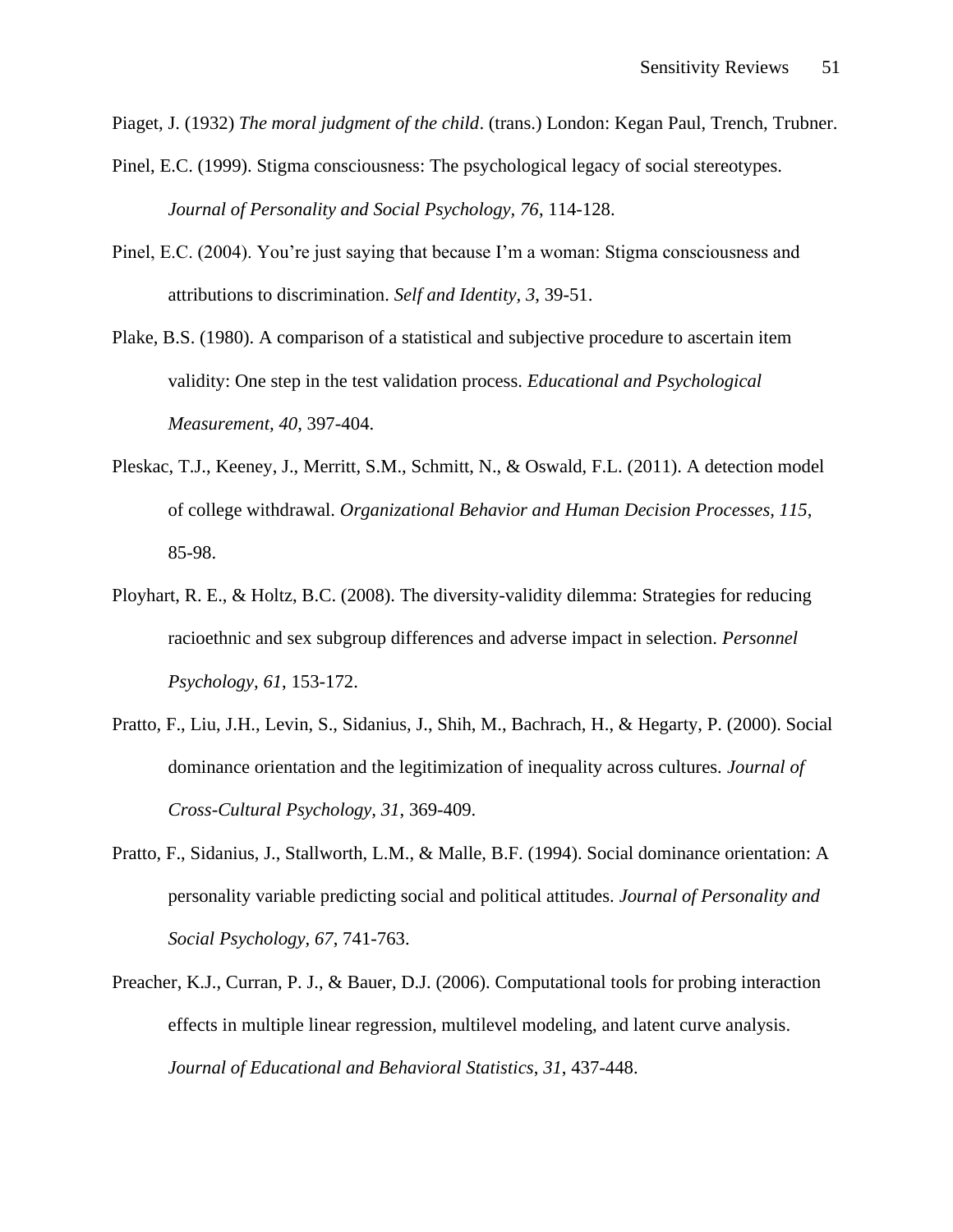- Preacher, K.J., & Hayes, A.F. (2008). Asymptotic and resampling strategies for assessing and comparing indirect effects in multiple mediator models. *Behavior Research Methods, 40*, 879-891.
- R Development Core Team (2008). R: A language and environment for statistical computing. Vienna: R Foundation for Statistical Computing.
- Ramsey, P.A. (1993). Sensitivity review: The ETS experience as a case study. In P.W. Holland & H. Wainer (Eds.), *Differential item functioning* (pp. 367-388). Hillsdale, NJ: Lawrence Erlbaum Associates.
- Reckase, M.D. (1996). Test construction in the 1990s: Recent approaches every psychologist should know. *Psychological Assessment, 8*(4), 354-359.
- Richardson, D. R., Hammock, G. S., Smith, S. M, Gardner, W., & Signo, M. (1994). Empathy as a cognitive inhibitor of interpersonal aggression. *Aggressive Behavior, 20*, 275-289.
- Rizopoulos, D. (2006). ltm: An R package for latent variable modeling and item response analysis. *Journal of Statistical Software, 17*, 1-25.
- Sackett, P.R., Schmitt, N., Ellingson, J.E. & Kabin, M.B. (2001). High-stakes testing in employment, credentialing, and higher education: prospects in a post-affirmative action world. *American Psychologist, 56*, 302-318.
- Sandoval, J., & Miille, M. P. W. (1980). Accuracy of judgments of WISC-R items difficulty for minority groups. *Journal of Counseling and Clinical Psychology, 48*, 249-253.
- Scheuneman, J.D., & Gerritz, K. (1990). Using differential item functioning procedures to explore sources of item difficulty and group performance characteristics. *Journal of Educational Measurement, 27*(2), 109-131.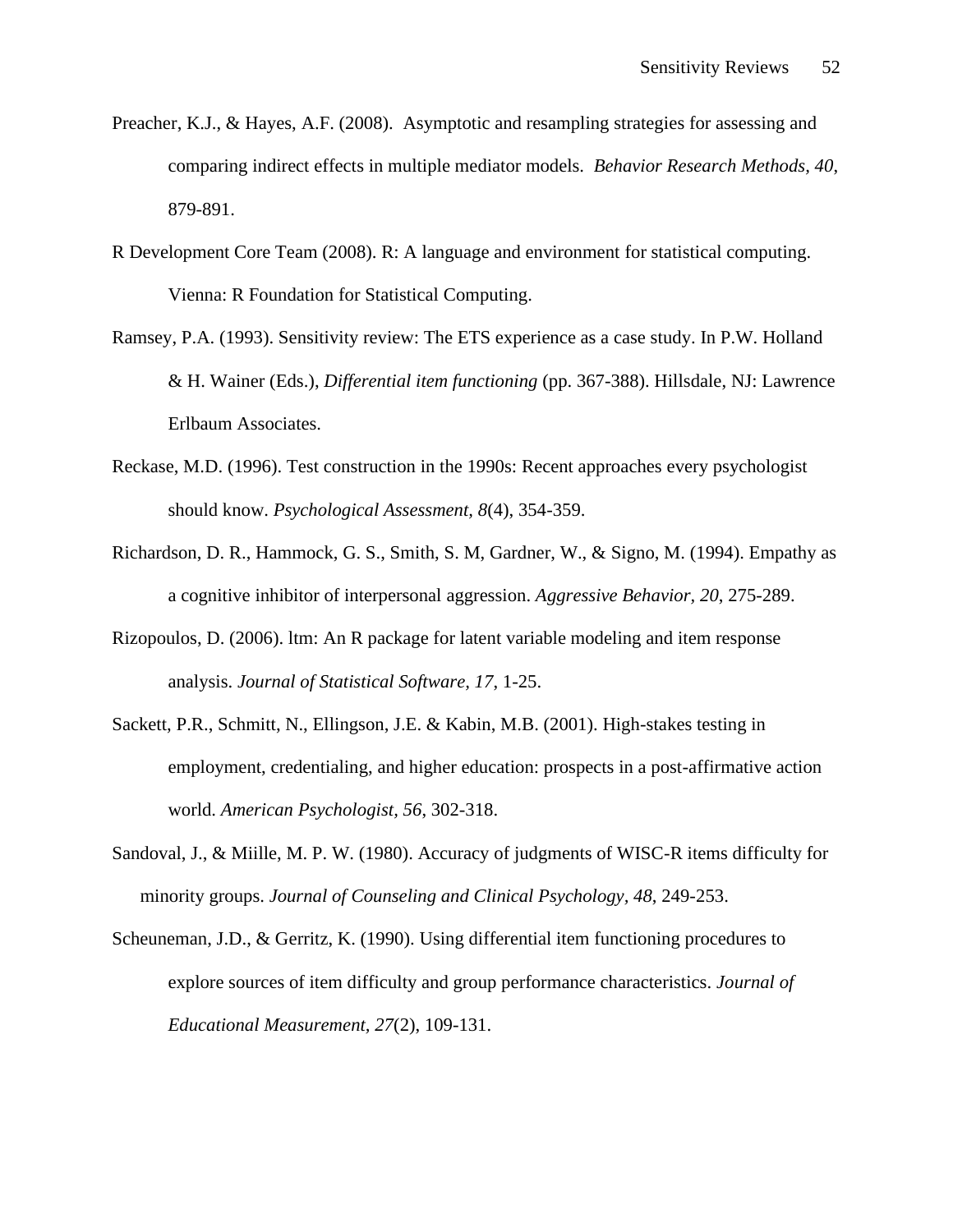- Scheuneman, J. D., & Grima, A. (1997). Characteristics of quantitative word items associated with differential performance for female and Black examinees. *Applied Measurement in Education, 10*, 299-319.
- Schmader, T., Major, B.N., Eccleston, C.P., & McCoy, S.K. (2001). Devaluing domains in response to threatening intergroup comparisons: Perceived legitimacy and the status value asymmetry. *Journal of Personality and Social Psychology, 80*, 782-796.
- Sedikides, C., & Skowronski, J. J. (1991). The law of cognitive structure activation. *Psychological Inquiry, 2*, 169–184.
- Sidanius, J., Devereux, E., & Pratto, F. (1992). A comparison of symbolic racism theory and social dominance theory as explanations for racial policy attitudes. *Journal of Social Psychology, 132*, 377-395
- Sidanius, J., Liu, J., Pratto, F, & Shaw, J. (1994). Social dominance orientation, hierarchyattenuators and hierarchy-enhancers: Social dominance theory and the criminal justice system. *Journal of Applied Social Psychology, 24*, 338-366.
- Sidanius, J., & Pratto, F. (1999). *Social dominance: An intergroup theory of social hierarchy and oppression*. Cambridge: Cambridge University Press.
- Spencer S.J., Steele C. M., & Quinn, D. M. (1999). Stereotype threat and women's math performance. *Journal of Experimental Social Psychology, 35*, 4-28.
- Snodgrass, J.G., & Corwin, J. (1988). Pragmatics of measuring recognition memory: Applications to dementia and amnesia. *Journal of Experimental Psychology: General, 117*, 34-50.
- Stanislaw, H., & Todorov, N. (1999). Calculation of signal detection theory measures. *Behavior Research Methods, Instruments, & Computers, 31*, 137-149.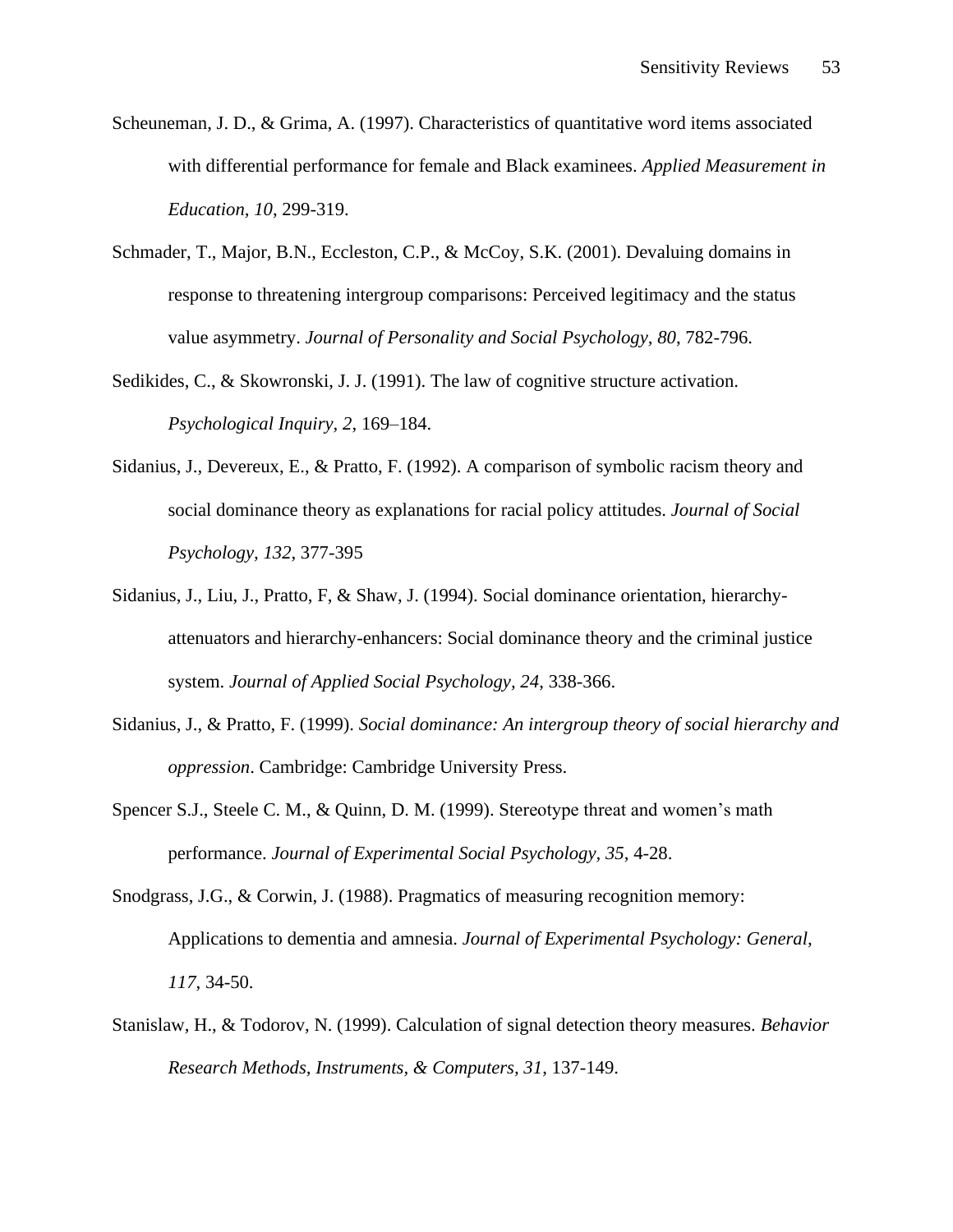- Steele, C. M., & Aronson, J. (1995). Stereotype threat and the intellectual test performance of African Americans. *Journal of Personality and Social Psychology, 69*(5), 797-811.
- Steele, C.M., Spencer, S., & Aronson, J. (2002). Contending with group image: The psychology of stereotype and social identity threat. In M. Zanna (Ed.), *Advances in experimental social psychology* (Vol. 34, pp. 277–341). San Diego, CA: Academic Press.
- Steinberg, J. (2011, March 16). SAT's reality TV essay stumps some. *The New York Times*. Retrieved from http://www.nytimes.com/2011/03/17/education/17sat.html.
- Stone, C.A., & Zhang, B. (2003). Assessing goodness of fit of item response theory models: A comparison of traditional and alternative procedures. *Journal of Educational Measurement, 40*, 331-352.
- Swets, J.A. (1973). The relative operating characteristic in psychology. *Science, 182*, 990-1000.
- Swets, J.A. (1986). Indices of discrimination or diagnostic accuracy: Their ROCs and implied models. *Psychological Bulletin, 99*, 100-117.
- Swets, J.A. (1988a). Measuring the accuracy of diagnostic systems. *Science, 240*, 1285-1293.
- Swets, J.A. (1988b). *Signal detection and recognition by human observers.* New York: Wiley.
- Swets, J.A., Tanner, W.P., & Birdsall, T.G. (1961). Decision processes in perception. *Psychological Review, 68*, 301-340.
- Tajfel, H. (1981). *Human groups and social categories: Studies in social psychology*. Cambridge: Cambridge University Press.
- Tajfel, H., & Turner, J.C. (1979). An integrative theory of intergroup conflict. In W. Austin & S. Wotchel (Eds.), *The social psychology of intergroup relations* (pp. 33-48). Pacific Grove, CA: Brooks/Cole.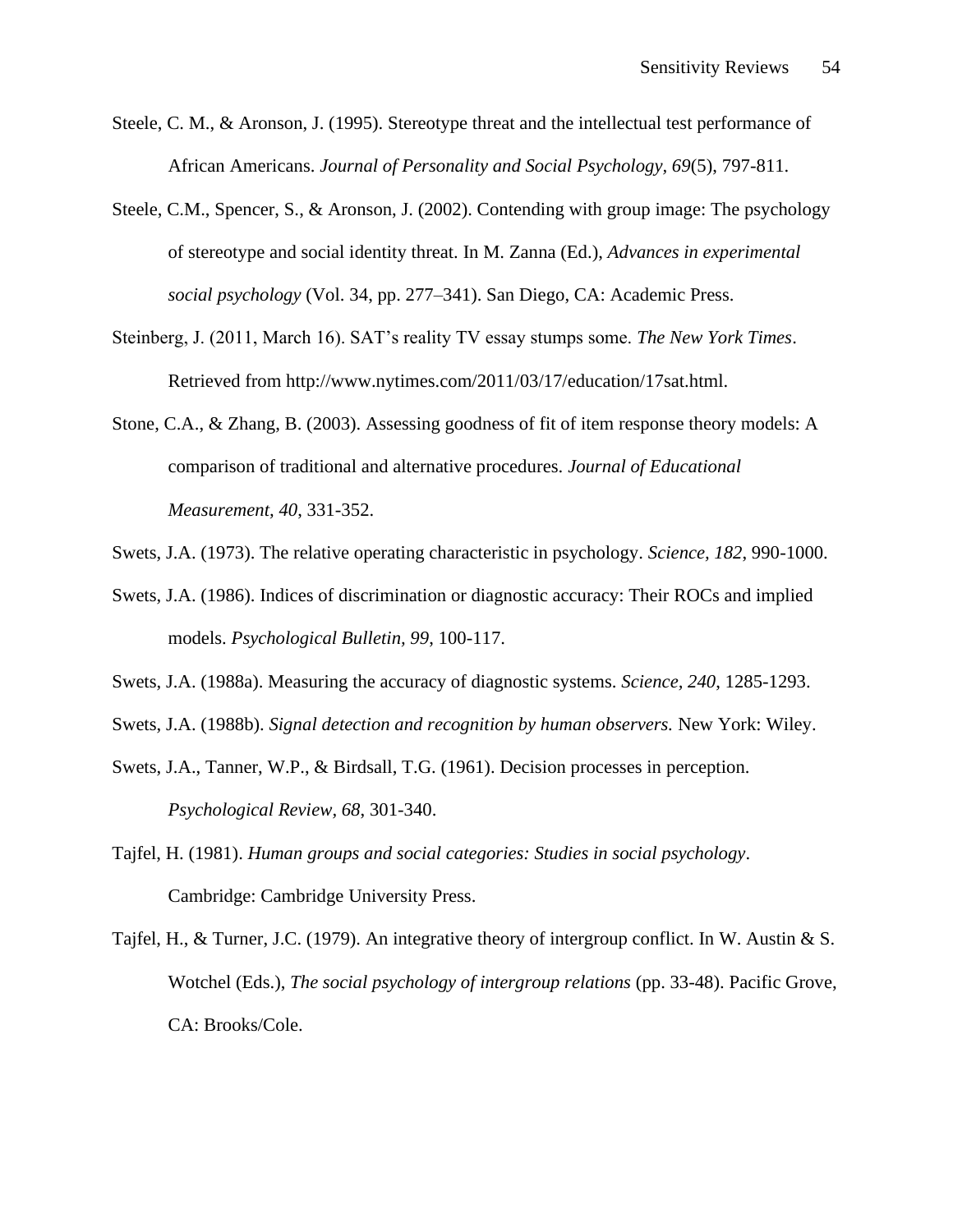- Tajfel, H., & Turner, J.C. (1986). The social identity theory of intergroup behavior. In S. Worchel & W. Austin (Eds.), *Psychology of intergroup relations* (2nd ed., pp. 7-24). Chicago: Nelson-Hall.
- Triandis, H. C. 2006. Cultural intelligence in organizations. *Group and Organization Management, 31*, 20–26.
- Underwood, B., & Moore, B. (1982). Perspective-taking and altruism. *Psychological Bulletin, 91*, 143-173.
- Williams, K.D., Shore, W.J., & Grahe, J.E. (1998). The silent treatment: Perceptions of its behaviors and associated feelings. *Group Processes and Intergroup Relations, 1*, 117- 141.
- Yen, W.M. (1981). Using simulation results to choose a latent trait model. *Applied Psychological Measurement, 5*, 245-262.
- Yonelinas, A.P., & Parks, C.M. (2007). Receiver operating characteristics (ROCs) in recognition memory: A review. *Psychological Bulletin, 133*, 800-832.
- Zieky, M. (2006). Fairness reviews in assessment. In S. M. Downing & T. M. Haladyna (Eds.), *Handbook of test development* (pp. 359-376). Mahwah, NJ: Lawrence Erlbaum Associates.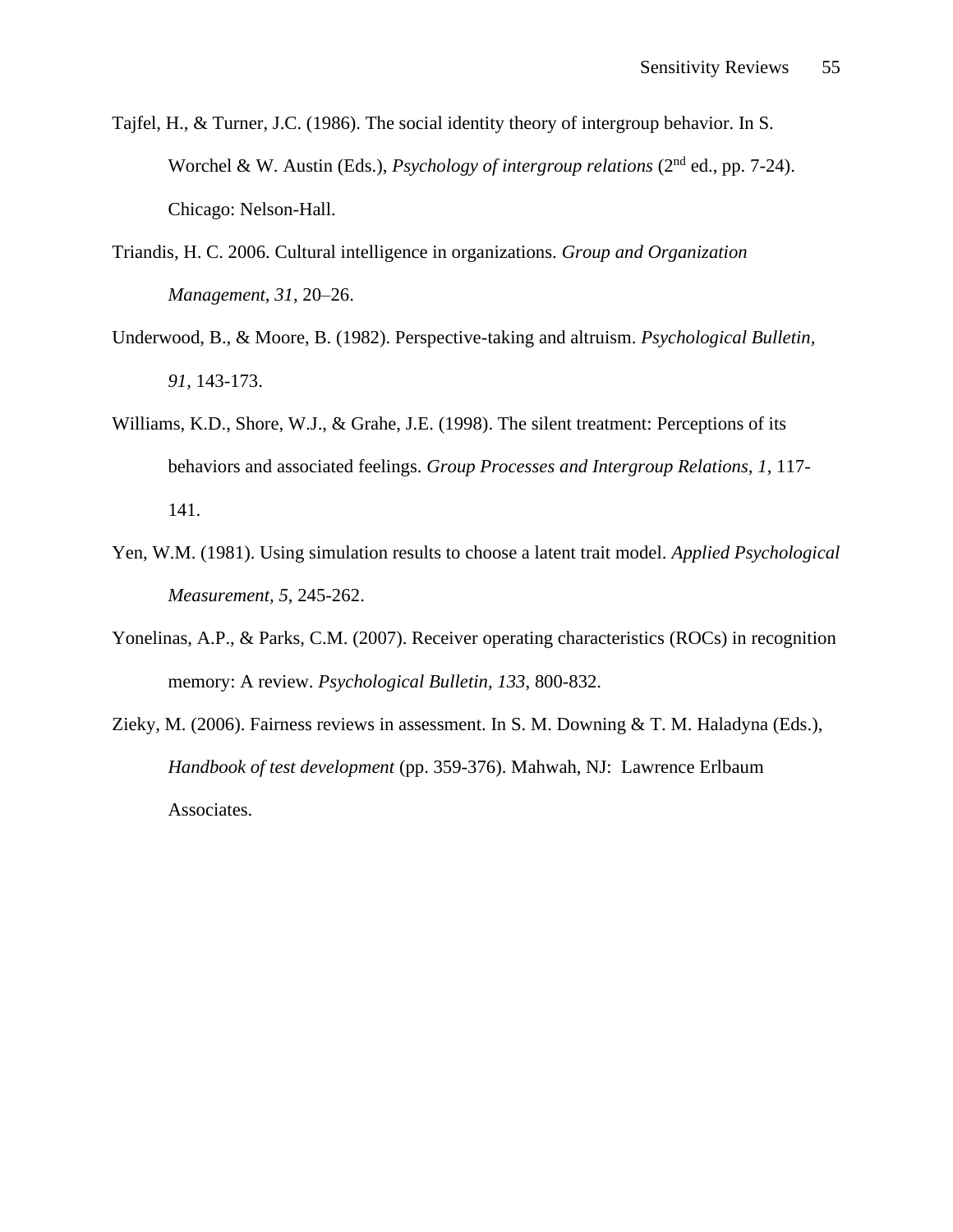#### Footnotes

<sup>1</sup>A detailed report presenting the full response data for all 33 questions is available from the first author by request.

<sup>2</sup>Earley and Ang (2003) also include a fourth facet in their conceptualization labeled *motivational CQ*, which captures the capability to direct attentional resources toward learning about and functioning in intercultural situations. Given its theoretical treatment and previous research showing that the facet is more strongly related with cultural adaptation and task performance in cross-cultural settings (factors not particularly relevant to the sensitivity review process, Ang et al., 2007), this measure was not included in the present analyses.

<sup>3</sup>Problems arise in the computation of ROC curves,  $A_z$ , and response tendency metrics in signal detection analyses for cases in which the false alarm rate  $(F) = 0$  or 1 when the hit rate  $(H)$ is  $0 < H < 1$  (or, similarly,  $H = 0$  or 1 if  $0 < F < 1$ , Stanislaw & Todorov, 1999). In the present study, 11 participants generated a  $F = 0$  with an accompanying *H* between 0 and 1, thus requiring certain corrections be made to the data. To reconcile the issue for computing response tendency metrics, the loglinear approach recommended by Hautus (1995) was employed; this correction requires adding 0.5 to both the number of hits and the number of false alarms and adding 1 to both the number of signal and noise trials before calculating the hit and false alarm rates for all participants, which effectively constrains *F* and *H* to an interval between .01 and .99. As previously noted,  $A_z$  is the preferred measure of accuracy in signal detection analyses (Swets, 1988a); however, *A<sup>z</sup>* cannot be calculated for data in which there are no false alarms. In such cases, an alternative estimation of accuracy  $(A_d)$  can be computed that is exactly equal to  $A_z$ when the signal and noise distributions are normally distributed and have the same standard deviation (Macmillan, 1993). In the present data, both of these assumptions were met—or very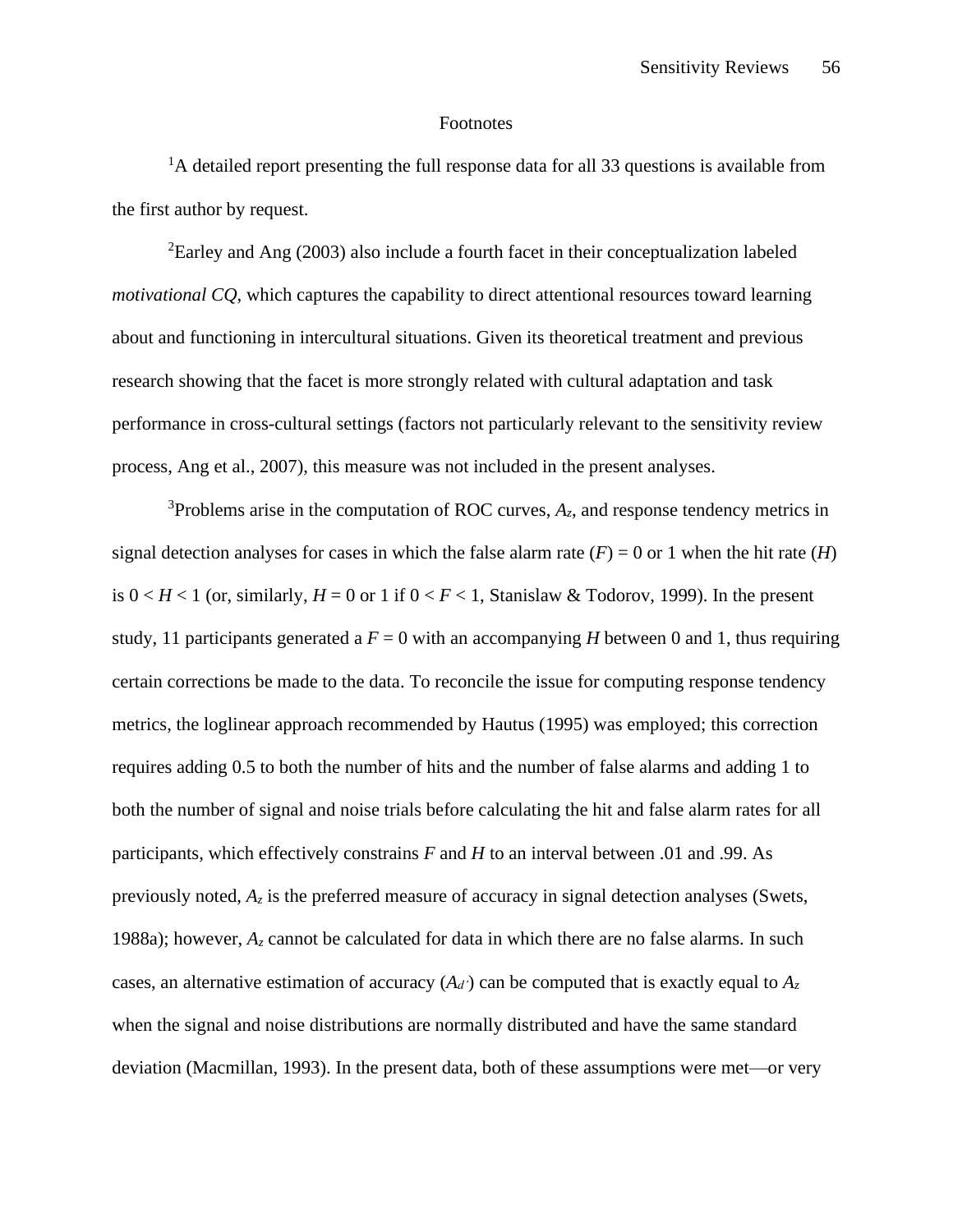nearly so—for most every participant in the dataset (results of these analyses are available from the first author upon request); furthermore, the observed correlation between  $A_d$ <sup>*n*</sup> and  $A_z$  across all participants in the study was  $r = .90$ . Consequently,  $A_d$  was used as the index for signal accuracy for the 11 participants in which  $F = 0$ .

<sup>4</sup>When using interval rating data to calculate *c* (or any response tendency index), *k*-1 values may be calculated to represent the response tendency of participants where *k* equals the number of anchors used on the rating scale. Each of these different values reflects a different interpretation for how participants may provide affirmative versus negative responses using the rating scale (see Stanislaw & Todorov, 1999). For example, four values of *c* can be calculated when a five-point rating scale is used: 1) *c* when an affirmative response equals a rating of 1 and a negative response any rating from 2-5; 2)  $c$  when affirmative equals rating of 1-2, negative 3-5; 3) *c* when affirmative equals 1-3, negative 4-5; and 4) *c* when affirmative equals 1-4, negative equals 5. The decision as to which computed value is interpreted is largely left to the researcher's discretion. Based on the definitions of the scale anchors provided to respondents, the value for *c*  reported and used in all analyses in the present study considers an item rating of 1-3 indicative of an affirmative response (i.e., the participant detected insensitivity in the item) and a rating of 4 as indicative of a negative response. This value was chosen as it was most consistent with the experimental instructions in which participants were informed to respond with a rating of 1-3 if they thought the item was problematic and 4 if the item contained no perceivable problems.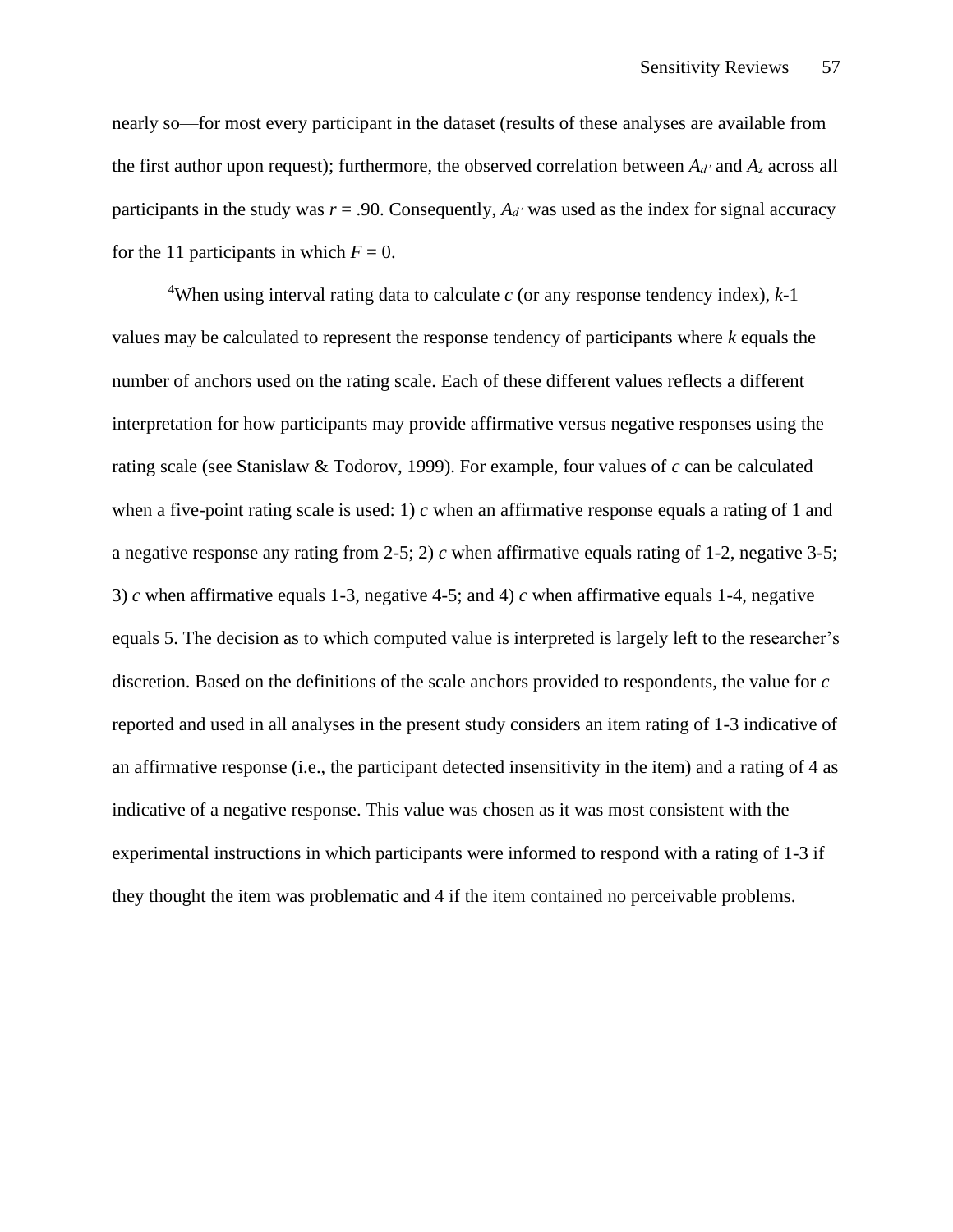| Type                                         | No. of items | Example item                                                                                                                                                                                                                                                                                                                                                                                                                                                                                                                                                                                                                                          |
|----------------------------------------------|--------------|-------------------------------------------------------------------------------------------------------------------------------------------------------------------------------------------------------------------------------------------------------------------------------------------------------------------------------------------------------------------------------------------------------------------------------------------------------------------------------------------------------------------------------------------------------------------------------------------------------------------------------------------------------|
| Offensive content                            | $\tau$       | Which of the following options, if true, would not be a reason for the<br>above stated trend? <sup>a</sup><br>Some whites, believing it's fashionable to be Indian, stretch the<br>a.<br>truth about their ancestry, claiming 'My grandmother was a<br>Cherokee princess.'<br>American society's acceptance and admiration of the Indian<br>b.<br>heritage has declined.<br>When Indians marry non-Indians, their children can rightfully<br>c.<br>claim Indian ancestry.<br>The federal government guarantees members of tribes health<br>d.<br>care, financial aid for college, hunting and fishing rights, as well<br>as special grants and loans. |
| Offensive language                           | 9            | Some religious officials claim that the ancient Egyptians' history of<br>brutal violence, ritual sacrifices, and worship of non-Christian deities has<br>contributed to the _______ of bloody genocide ravaging eastern Africa.                                                                                                                                                                                                                                                                                                                                                                                                                       |
| Emotionally provocative<br>content           | 11           | Which of the following statements, if true, would support the claim<br>above? <sup>a</sup><br>Many single women with children choose not to apply for<br>a.<br>welfare<br>The number of female-headed families is increasing steadily<br>b.<br>each year<br>According to a national survey, single, childless women choose<br>c.<br>not to have children because they lack monetary resources<br>Females who head households and receive welfare payments<br>d.<br>report that the payments are not adequate to support their<br>children                                                                                                             |
| Portrayal of<br>gender/racial<br>stereotypes | 7            | Grace Hopper should be an inspiration to female workers everywhere; (A)<br>not only did she prove that a woman could be (B) highly successful in a<br>field dominated by men, and $(C)$ she was able to do so $(D)$ without special<br>treatment or excessive pleas for equality. No error $(E)$ .                                                                                                                                                                                                                                                                                                                                                    |
| Unequal referrals to<br>men and women        | 7            | The temperaments of both architects were markedly different; Kevin was<br>reserved and courteous, Joe was ________ and boastful.                                                                                                                                                                                                                                                                                                                                                                                                                                                                                                                      |
| Vocabulary unfamiliar<br>to a group          | 7            | In order to ____________ a mortgage, an individual should periodically pay<br>his or her lender principal and interest.<br>accrue<br>a.<br>amortize<br>b.<br>abscond<br>$c_{\cdot}$<br>audit<br>d.<br>augment<br>e.                                                                                                                                                                                                                                                                                                                                                                                                                                   |
| Content unfamiliar to a<br>group             | 6            | In India, seeing an elephant when one is leaving for a journey is<br>considered _______ because an elephant represents Lord Ganesha, the<br>Indian God who _________obstacles.                                                                                                                                                                                                                                                                                                                                                                                                                                                                        |

Table 1 *Typology of insensitivity for tests and example items*

aComplete item stem not shown.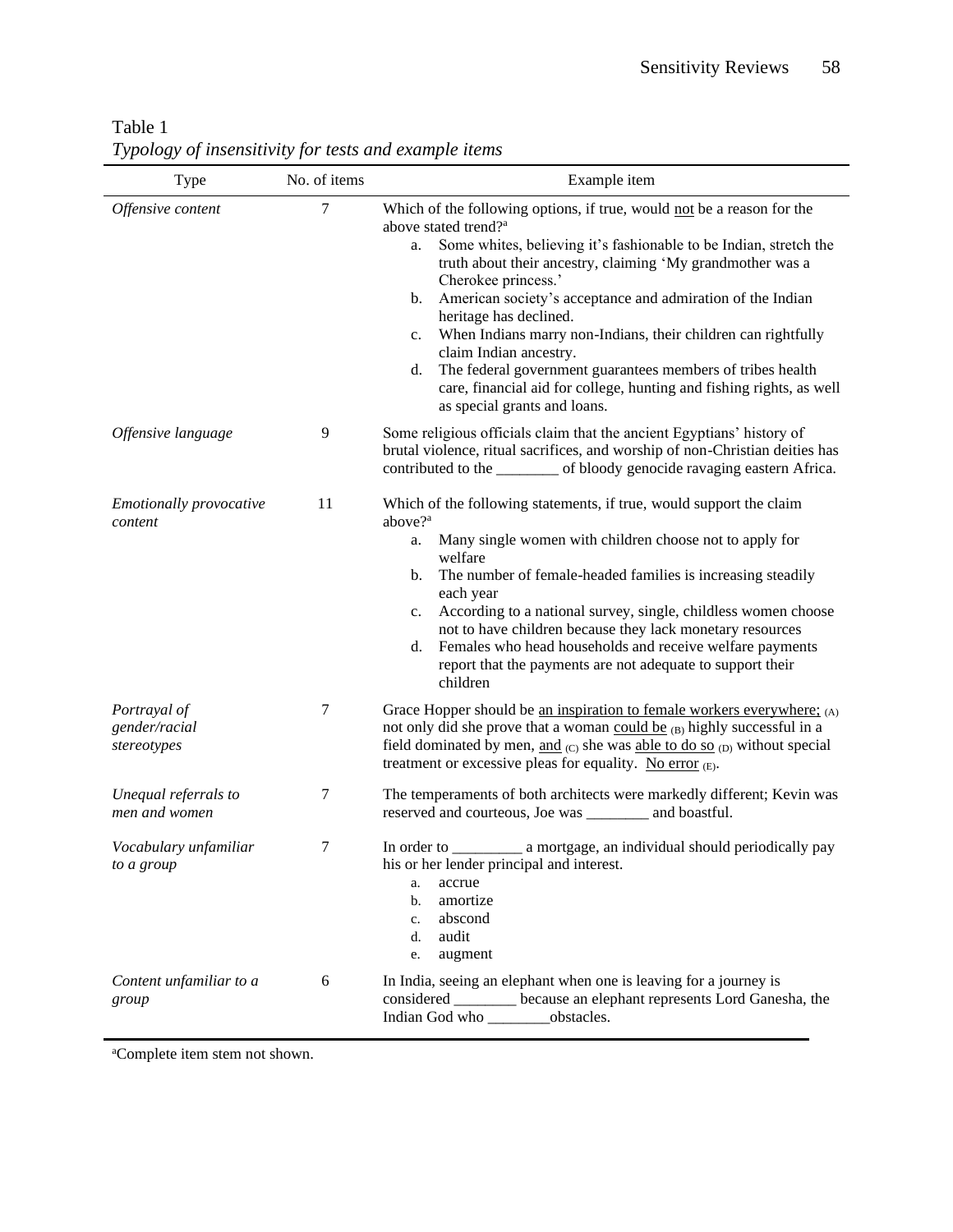| Measure/construct                         | Source                       | # of<br>items  | $\alpha$ | Sample item                                                                                                                                                                           |
|-------------------------------------------|------------------------------|----------------|----------|---------------------------------------------------------------------------------------------------------------------------------------------------------------------------------------|
| Gender identification Luhtanen &          | Crocker (1992)               | $\overline{4}$ | .74      | Overall, my gender has very little to do with how I<br>feel about myself. (R)                                                                                                         |
| Ethnic identification                     | Luhtanen &<br>Crocker (1992) | 4              | .82      | My race/ethnicity is an important reflection of who I<br>am.                                                                                                                          |
| Gender stigma<br>consciousness            | Pinel (1999)                 | 6              | .63      | Most people have difficulty viewing those who are<br>not of the same gender as equals.                                                                                                |
| Ethnic stigma<br>consciousness            | Pinel (1999)                 | 6              | .69      | Most people do not judge others on the basis of their<br>race/ethnicity. $(R)$                                                                                                        |
| Perceived<br>attributions to<br>prejudice | Branscombe et al.<br>(1999)  | 10             | .67      | Suppose a minority group member applies for a job<br>for which he/she feels qualified for. After the<br>interview the minority group member learns that<br>he/she didn't get the job. |
| Past experience with<br>discrimination    | Krieger (1990)               | 6              | .92      | I have experienced discrimination at school/work<br>because of the social groups I belong to.                                                                                         |
| Metacognitive<br>cultural intelligence    | Ang et al. (2007)            | 4              | .80      | I am conscious of the cultural knowledge I apply to<br>cross-cultural interactions.                                                                                                   |
| Cognitive cultural<br>intelligence        | Ang et al. (2007)            | 6              | .83      | I know the cultural values and religious beliefs of<br>other cultures.                                                                                                                |
| Behavioral cultural<br>intelligence       | Ang et al. (2007)            | 5              | .80      | I change my verbal behavior (e.g., accent, tone) when<br>a cross-cultural interaction requires it.                                                                                    |
| Perspective taking                        | Davis (1980;<br>1983)        | 7              | .76      | I sometimes try to understand my friends better by<br>imagining how things look from their perspective.                                                                               |
| Empathic concern                          | Davis (1980;<br>1983)        | 7              | .82      | I often have tender, concerned feelings for people less<br>fortunate than me.                                                                                                         |
| Social dominance<br>orientation           | Sidanius & Pratto<br>(1999)  | 16             | .90      | To get ahead in life, it is sometimes necessary to step<br>on other groups.                                                                                                           |
| Status legitimacy                         | Major et al.<br>(2002)       | 4              | .78      | Advancement in American society is possible for all<br>individuals regardless of ethnicity, gender, culture or<br>age.                                                                |

# Table 2 *Description of measures used in Study 1*

*Note*. Responses for all scales were provided on a five-point Likert scale (*1—Strongly disagree* to *5—Strongly Agree*) except for the Perceived attributions to prejudice questionnaire. For this measure, respondents were asked to indicate their belief in the likelihood that an outcome was attributable to prejudice using a five-point scale which ranged from *1—Not at all due to prejudice* to *5—Completely due to prejudice*.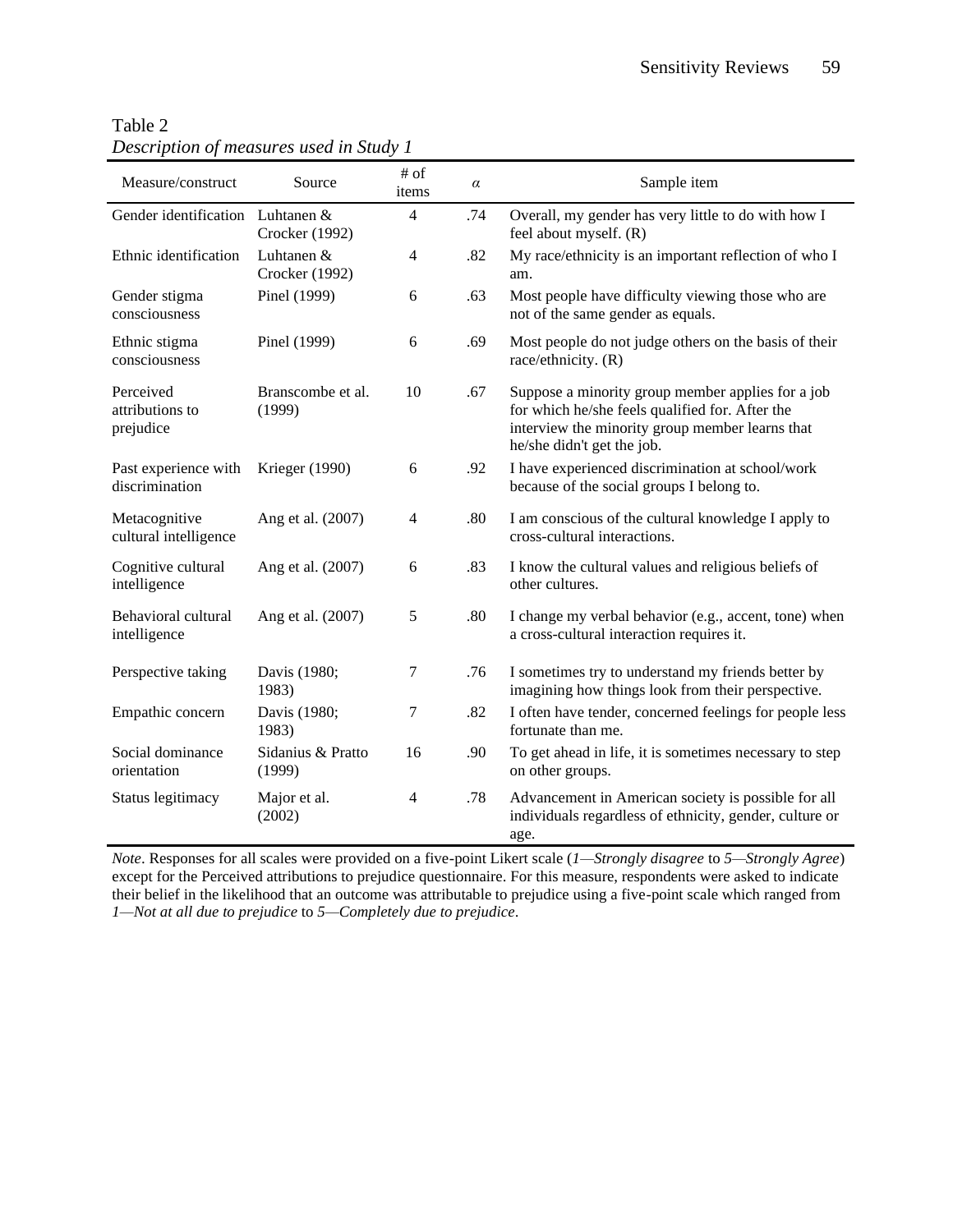| н. |  |
|----|--|
|    |  |

*Means and standard deviations for professional, graduate students, and Study 1 sample reviewer ratings* 

|                                        | <b>Professional Reviewers</b>         |                   |     |   | Graduate Students |     |     | Study 2 Respondents |     |  |  |
|----------------------------------------|---------------------------------------|-------------------|-----|---|-------------------|-----|-----|---------------------|-----|--|--|
|                                        | n                                     | M                 | SD  | n | M                 | SD  | n   | M                   | SD. |  |  |
| Problematic Item Subset 1 ( $k = 11$ ) | 9                                     | $2.28_a$          | .52 | 9 | 2.25a             | .56 | 292 | 3.09 <sub>b</sub>   | .52 |  |  |
| Problematic Item Subset 2 ( $k = 14$ ) | 11                                    | $1.94\text{s}$    | .34 | 9 | $2.36\%$          | .58 | 292 | 3.03 <sub>b</sub>   | .51 |  |  |
| Problematic Item Subset 3 ( $k = 12$ ) | 11                                    | $2.09_a$          | .43 | 9 | $2.18_a$          | .46 | 292 | 2.98 <sub>b</sub>   | .53 |  |  |
| All Problematic Items $(k = 37)$       | 31                                    | 2.09 <sub>a</sub> | .43 | 9 | 2.27 <sub>a</sub> | .51 | 292 | 3.03 <sub>b</sub>   | .48 |  |  |
| All Non-Problematic Items $(k = 36)$   | $\hspace{0.05cm}$ – $\hspace{0.05cm}$ |                   | --  | 9 | 3.73 <sub>a</sub> | .19 | 292 | $3.76\%$            | .14 |  |  |

*Note*. *n* indicates the number of raters who provided unique ratings for each set of items. *k* indicates the number of items in a given item set. For the Professional Reviewers, different groups of raters provided ratings for each item set and no single reviewer provided ratings for all 37 problematic items; for the Graduate Student and Study 2 Sample Reviewers, the same raters provided ratings for all items. Means with different subscripts in the same row are significantly different ( $p < .05$ ).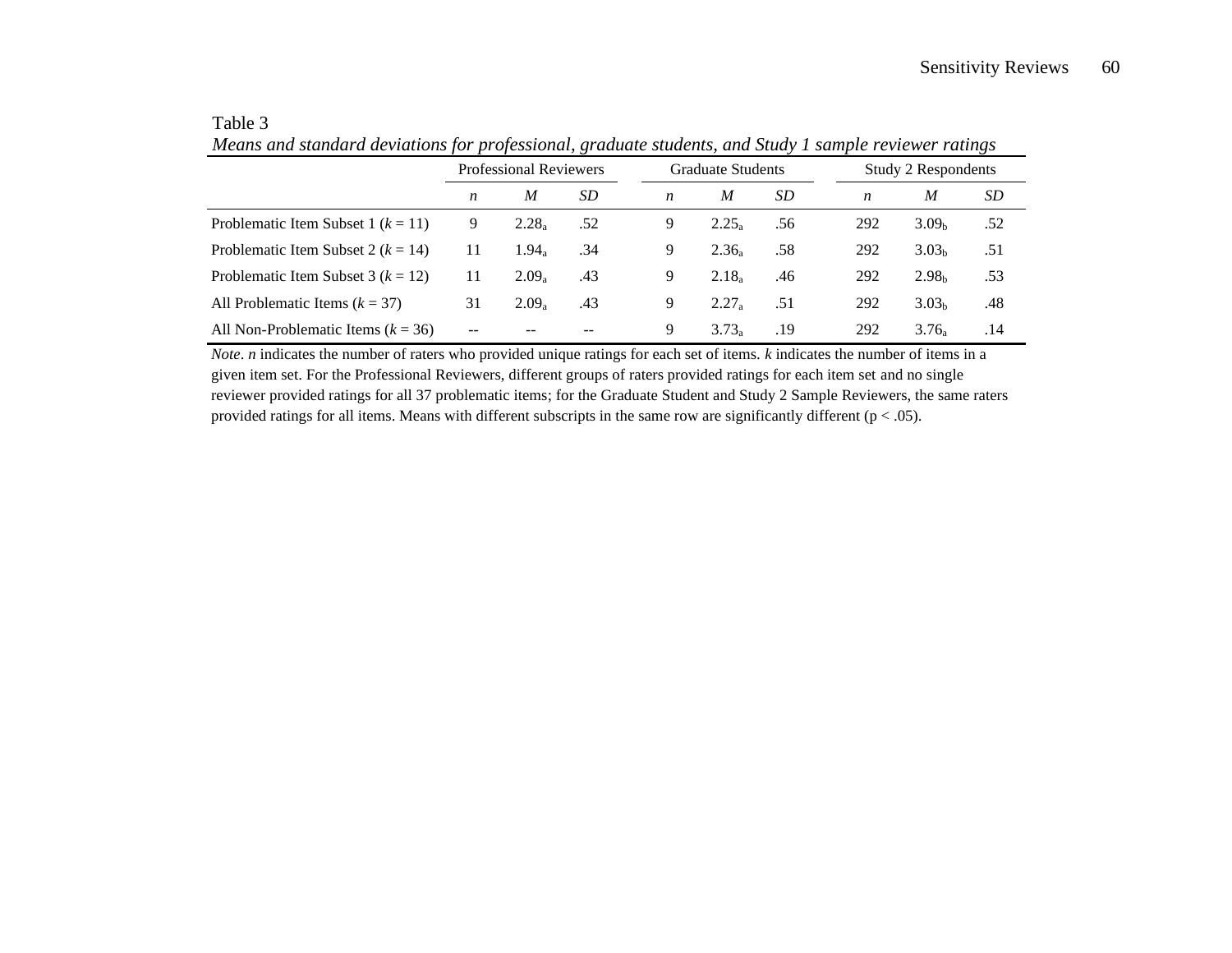|    | Variable                                      | $\boldsymbol{M}$ | SD   |        | 2      | 3      | 4      | 5      | 6      | 7      | 8      | 9      | 10     | 11     | 12     | 13      | 14     | 15     | 16    | 17    |
|----|-----------------------------------------------|------------------|------|--------|--------|--------|--------|--------|--------|--------|--------|--------|--------|--------|--------|---------|--------|--------|-------|-------|
| 1. | Accuracy $(A_z)$                              | .77              | .11  | $-$    |        |        |        |        |        |        |        |        |        |        |        |         |        |        |       |       |
| 2. | Response Tendency $(c)^a$                     | .48              | .53  | .03    |        |        |        |        |        |        |        |        |        |        |        |         |        |        |       |       |
| 3. | $Sex^b$                                       | .25              | .43  | .05    | .15    | $-\,-$ |        |        |        |        |        |        |        |        |        |         |        |        |       |       |
| 4. | Racec                                         | .85              | .35  | .14    | .01    | $-.12$ |        |        |        |        |        |        |        |        |        |         |        |        |       |       |
| 5. | Gender Identification                         | 3.43             | .70  | $-.07$ | $-.12$ | $-.16$ | $-.02$ | (.74)  |        |        |        |        |        |        |        |         |        |        |       |       |
| 6. | Ethnic Identification                         | 3.03             | .81  | $-.18$ | $-.12$ | $-.06$ | $-.23$ | .44    | (.82)  |        |        |        |        |        |        |         |        |        |       |       |
| 7. | Gender Stigma<br>Consciousness                | 3.00             | .56  | $-.04$ | .03    | $-.06$ | $-.05$ | .35    | .20    | (.63)  |        |        |        |        |        |         |        |        |       |       |
| 8. | Ethnic Stigma<br>Consciousness                | 2.82             | .59  | $-.11$ | $-.12$ | .05    | $-.25$ | .21    | .32    | .45    | (.69)  |        |        |        |        |         |        |        |       |       |
| 9. | <b>Perceived Attributions</b><br>to Prejudice | 2.55             | .41  | $-.06$ | $-.08$ | $-.05$ | $-.07$ | .14    | .16    | .15    | .21    | (.67)  |        |        |        |         |        |        |       |       |
|    | 10. Past Experience with<br>Discrimination    | 2.38             | 1.12 | $-.08$ | .01    | .00.   | $-.17$ | $-.01$ | .05    | .14    | .22    | $-.01$ | (.92)  |        |        |         |        |        |       |       |
|    | 11. Metacognitive Cultural<br>IQ              | 3.69             | .61  | $-.05$ | .01    | .03    | $-.10$ | .11    | .20    | .07    | .14    | .01    | .08    | (.80)  |        |         |        |        |       |       |
|    | 12. Cognitive Cultural IQ                     | 2.76             | .69  | .03    | $-.01$ | .00    | $-.13$ | .05    | .09    | .05    | .01    | $-.01$ | .09    | .42    | (.83)  |         |        |        |       |       |
|    | 13. Behavioral Cultural IQ                    | 3.22             | .62  | .01    | .07    | $-.06$ | $-.06$ | .13    | .18    | .15    | .13    | $-.02$ | $-.02$ | .35    | .31    | (.80)   |        |        |       |       |
|    | 14. Perspective Taking                        | 3.69             | .53  | .00    | $-.05$ | $-.10$ | $-.02$ | $-.07$ | $-.03$ | $-.12$ | $-.03$ | .03    | .01    | .28    | .22    | .17     | (.76)  |        |       |       |
|    | 15. Empathic Concern                          | 3.88             | .56  | $-.04$ | .04    | $-.33$ | .01    | $-.03$ | .02    | $-.03$ | .01    | .09    | $-.05$ | .12    | .09    | .08     | .36    | (.82)  |       |       |
|    | 16. Social Dominance                          | 2.12             | .55  | $-.12$ | .04    | .14    | .04    | .05    | .09    | .03    | .02    | .01    | .05    | $-.12$ | $-.08$ | $-.00.$ | $-.28$ | $-.36$ | (.90) |       |
|    | 17. Status Legitimacy                         | 2.99             | .74  | $-.08$ | .08    | .13    | .03    | $-.11$ | $-.13$ | $-14$  | $-.23$ | $-14$  | .00.   | .03    | .07    | $-.08$  | $-.03$ | $-.07$ | .12   | (.78) |

Table 4 *Means, standard deviations and interrcorrelations for Study 1 variables (n =292)*

*Note.* Numbers in bold represent significant correlations at  $p < .05$  or smaller.  $\alpha$  coefficients are presented along the diagonal where applicable. <sup>a</sup>Positive values indicate tendency to state that items are less problematic, negative values indicate tendency to respond that items are more problematic <sup>b</sup>Dummy coded variable (0 = female, 1 = male).

<sup>c</sup>Dummy coded variable ( $0 =$  non-White, 1 = White).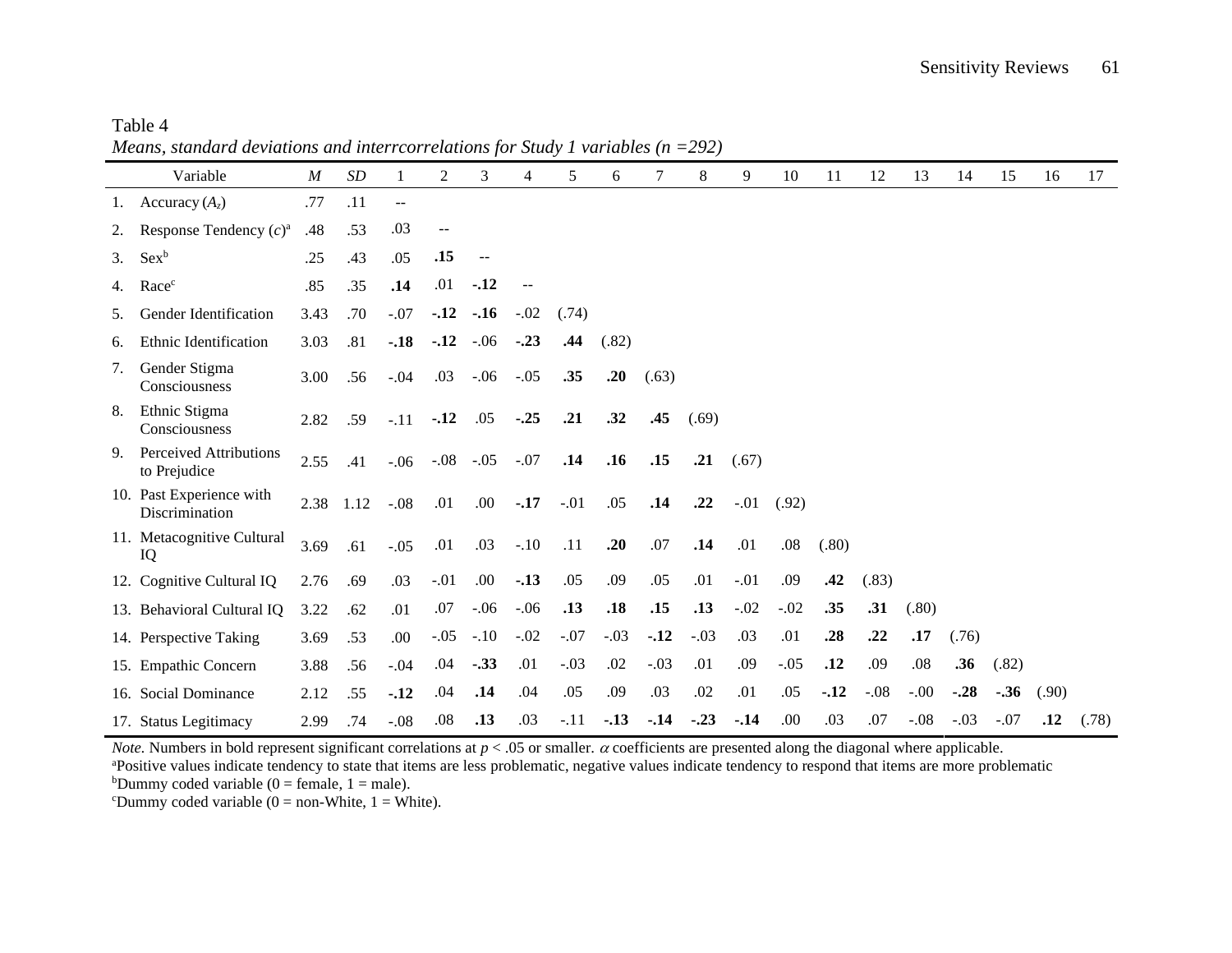## Table 5

| characteristics $(n = 292, \text{ Study } I)$ |                   |              |               |                   |                       |               |  |  |  |  |  |
|-----------------------------------------------|-------------------|--------------|---------------|-------------------|-----------------------|---------------|--|--|--|--|--|
|                                               |                   | DV: Accuracy |               |                   | DV: Response Tendency |               |  |  |  |  |  |
|                                               | Point<br>estimate | SЕ           | 95% CI        | Point<br>estimate | <b>SE</b>             | 95% CI        |  |  |  |  |  |
| $IV:$ Sex                                     |                   |              |               |                   |                       |               |  |  |  |  |  |
| Gender ID                                     | .002              | .003         | $-.003-.009$  | .023              | .015                  | $.001 - .064$ |  |  |  |  |  |
| Gender Stig                                   | .000              | .001         | $-.003-.003$  | $-.008$           | .009                  | $-.034-.004$  |  |  |  |  |  |
| <b>Attributions</b>                           | .001              | .001         | $-.001-.006$  | .005              | .009                  | $-.004-.039$  |  |  |  |  |  |
| Disc Exp                                      | .000              | .001         | $-.003-.003$  | .000              | .004                  | $-.006-.009$  |  |  |  |  |  |
| Total                                         | .003              | .003         | $-.003-.011$  | .019              | .017                  | $-.008-.063$  |  |  |  |  |  |
| <b>IV</b> : Race                              |                   |              |               |                   |                       |               |  |  |  |  |  |
| Ethnic ID                                     | .011              | .005         | $.002 - .024$ | .033              | .022                  | $-.004-.090$  |  |  |  |  |  |
| Ethnic Stig                                   | .002              | .006         | $-.011-.013$  | .036              | .027                  | $-.012-.098$  |  |  |  |  |  |
| <b>Attributions</b>                           | .001              | .002         | $-.001-.007$  | .005              | .010                  | $-.005-.043$  |  |  |  |  |  |
| Disc Exp                                      | .003              | .003         | $-.003-.011$  | $-.007$           | .015                  | $-.040-.021$  |  |  |  |  |  |
| Total                                         | .016              | .007         | .004 - .031   | .066              | .040                  | $.006 - .170$ |  |  |  |  |  |

*Indirect effect estimates from mediation analyses of sex and race on accuracy and response tendency through stereotype-related characteristics (n = 292, Study 1)*

*Note*. Total represents the combined total indirect effect through all mediators. ID = identification subscale; Stig = stigma consciousness subscale; Attributions = perceived attributions to prejudice subscale; Disc Exp = past experiences with discrimination subscale.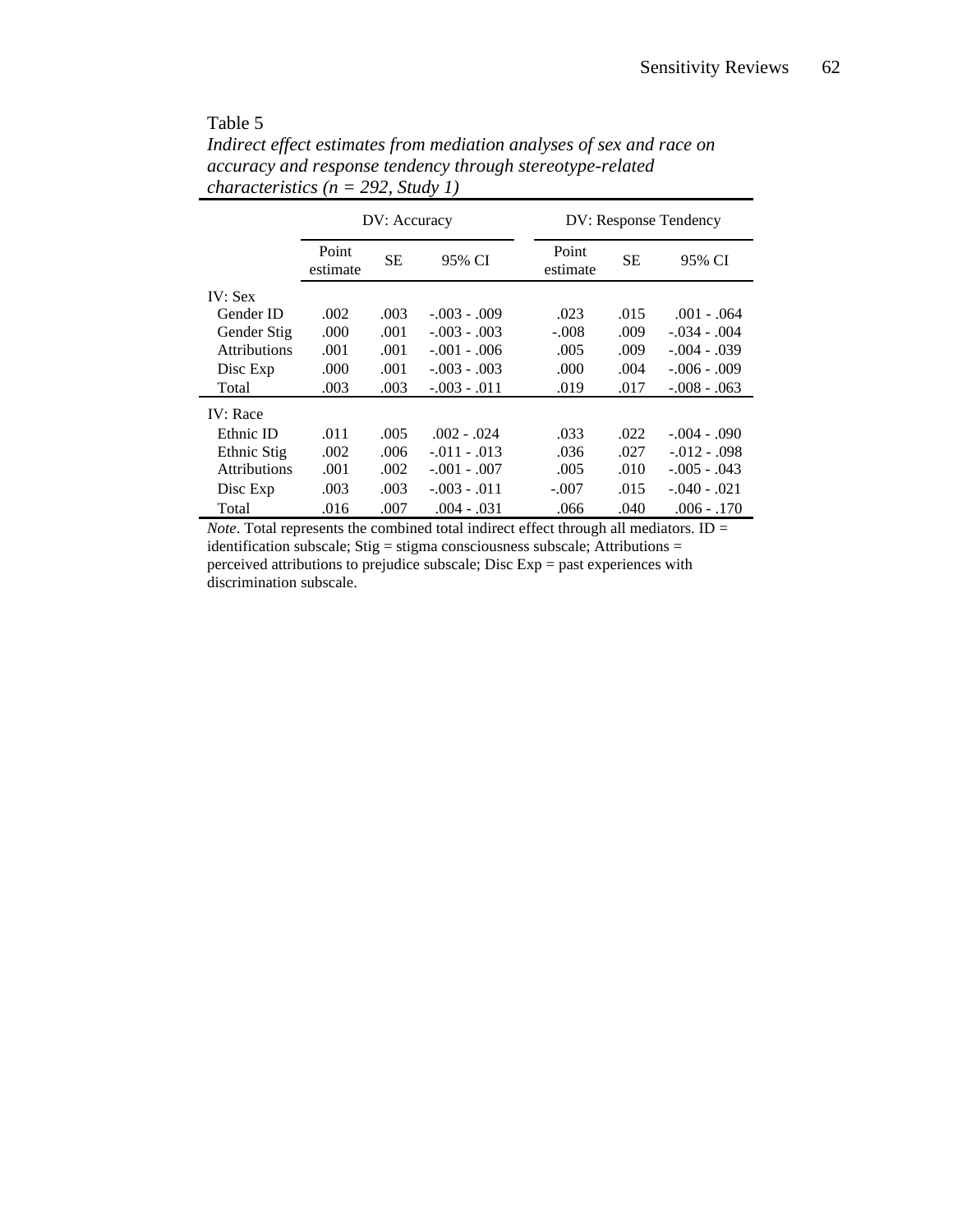|    | <i>Means, standard deviations and interrcorrelations for Study 2 variables (n <math>=</math> 500)</i> |       |                 |        |        |        |        |        |        |       |                  |       |        |       |
|----|-------------------------------------------------------------------------------------------------------|-------|-----------------|--------|--------|--------|--------|--------|--------|-------|------------------|-------|--------|-------|
|    | Variable                                                                                              | M     | SD <sub>-</sub> | 1      | 2      | 3      | 4      | 5      | 6      | 7     | 8                | 9     | 10     | 11    |
| 1. | Verbal test score                                                                                     | 21.54 | 3.83            | (.68)  |        |        |        |        |        |       |                  |       |        |       |
| 2. | Fairness                                                                                              | 3.41  | .44             | .15    | (.76)  |        |        |        |        |       |                  |       |        |       |
| 3. | Chance to perform                                                                                     | 3.32  | .79             | .25    | .35    | (.81)  |        |        |        |       |                  |       |        |       |
| 4. | Propriety of<br>questions                                                                             | 3.73  | .76             | .09    | .51    | .34    | (.67)  |        |        |       |                  |       |        |       |
| 5. | Gender <sup>a</sup>                                                                                   | .47   | .50             | $-.04$ | .02    | $-.04$ | .00    |        |        |       |                  |       |        |       |
| 6. | Raceb                                                                                                 | .75   | .43             | .07    | .14    | .02    | .06    | .03    |        |       |                  |       |        |       |
| 7. | Gender<br>Identification                                                                              | 3.36  | .64             | $-.11$ | .00    | .03    | $-.04$ | $-14$  | $-.03$ | (.65) |                  |       |        |       |
| 8. | Ethnic<br>Identification                                                                              | 3.04  | .88             | $-17$  | $-.03$ | .00    | .05    | .03    | $-.40$ | .42   | (.84)            |       |        |       |
| 9. | Gender Stigma<br>Consciousness                                                                        | 2.96  | .49             | $-.15$ | .00.   | $-.06$ | .00.   | $-.03$ | $-.05$ | .44   | $.23\phantom{0}$ | (.60) |        |       |
|    | 10. Ethnic Stigma<br>Consciousness                                                                    | 2.84  | .58             | $-.11$ | $-.05$ | $-.03$ | $-.07$ | $-.05$ | $-.36$ | .23   | .41              | .44   | (.76)  |       |
|    | 11. Social Dominance                                                                                  | 2.07  | .58             | $-.19$ | $-.03$ | $-.08$ | .06    | .27    | .06    | .02   | .12              | .07   | $-.02$ | (.90) |

Table 6 *Means, standard deviations and interrcorrelations for Study 2 variables (n =300)*

*Note.* Numbers in bold represent significant correlations at  $p < .05$  or smaller.  $\alpha$  coefficients are presented along the diagonal where applicable.

<sup>a</sup>Dummy coded variable ( $0 =$  female,  $1 =$  male).

bDummy coded variable  $(0 = non-White, 1 = White)$ .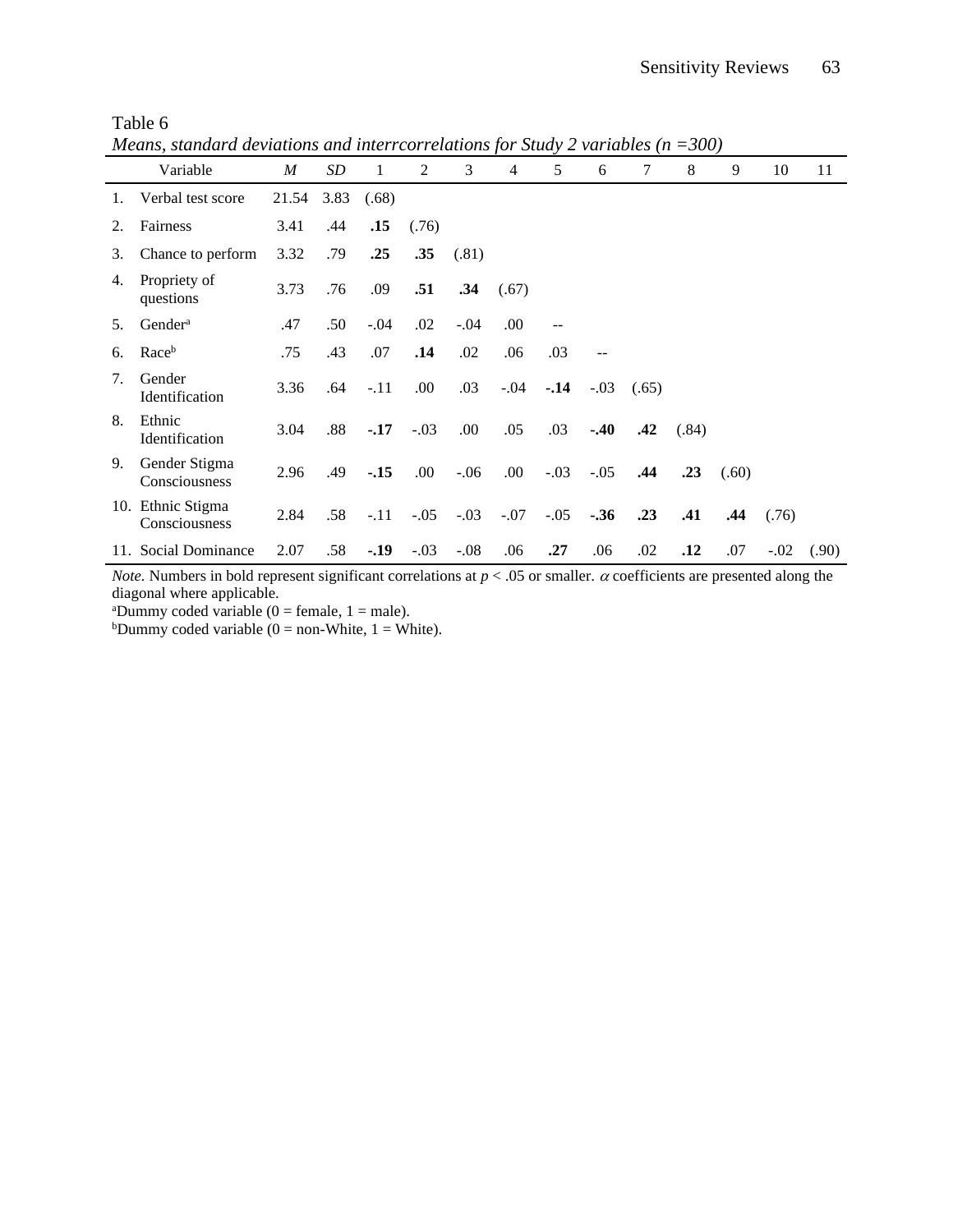# Figure Captions

*Figure 1*. Example ROC curves for selected Study 1 participants.

*Figure 2*. Interactions between demographic and individual difference variables on sensitivity

review outcomes (Study 1).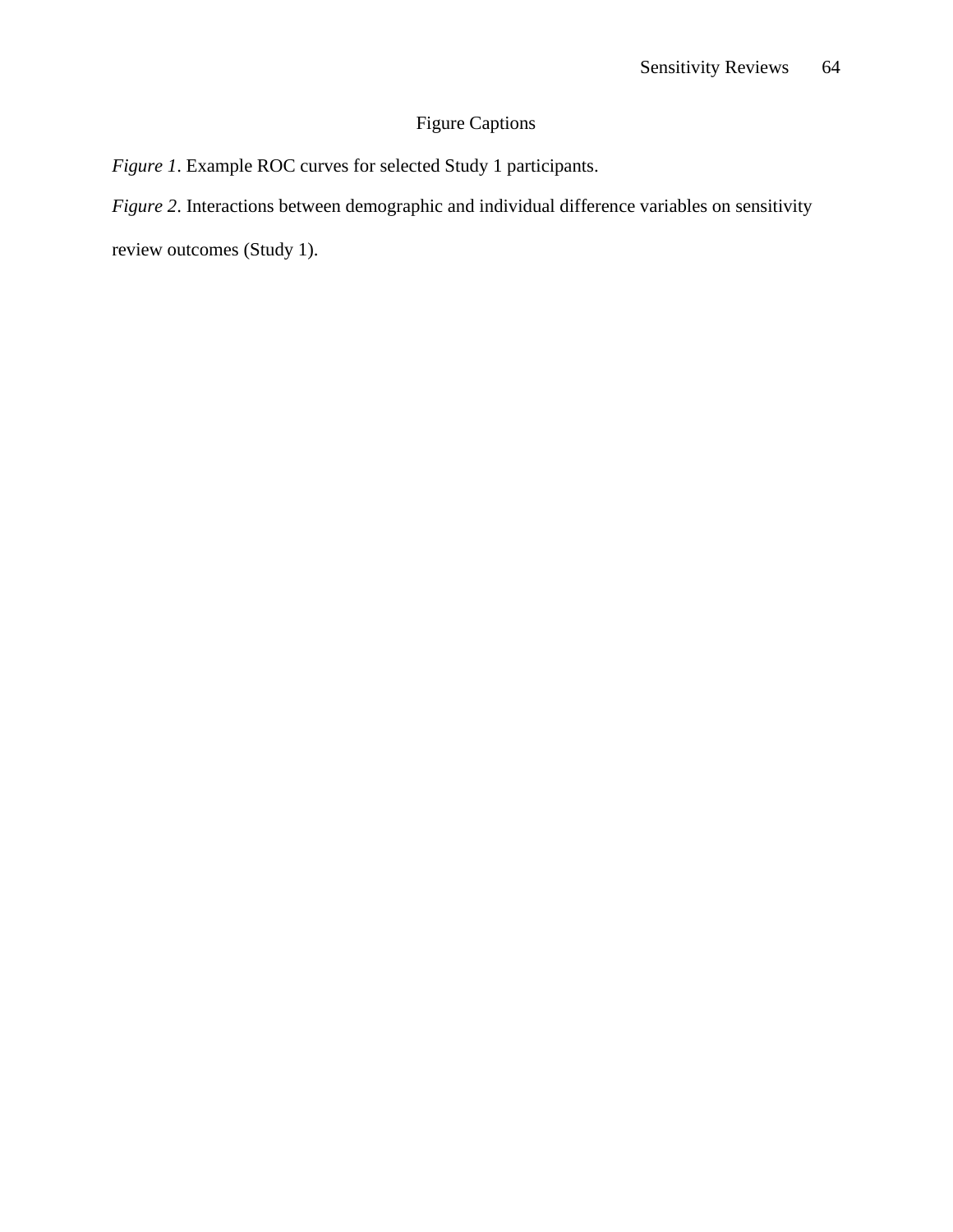

*Note*. Numbers represent the total area beneath each corresponding ROC curve (*Az*).